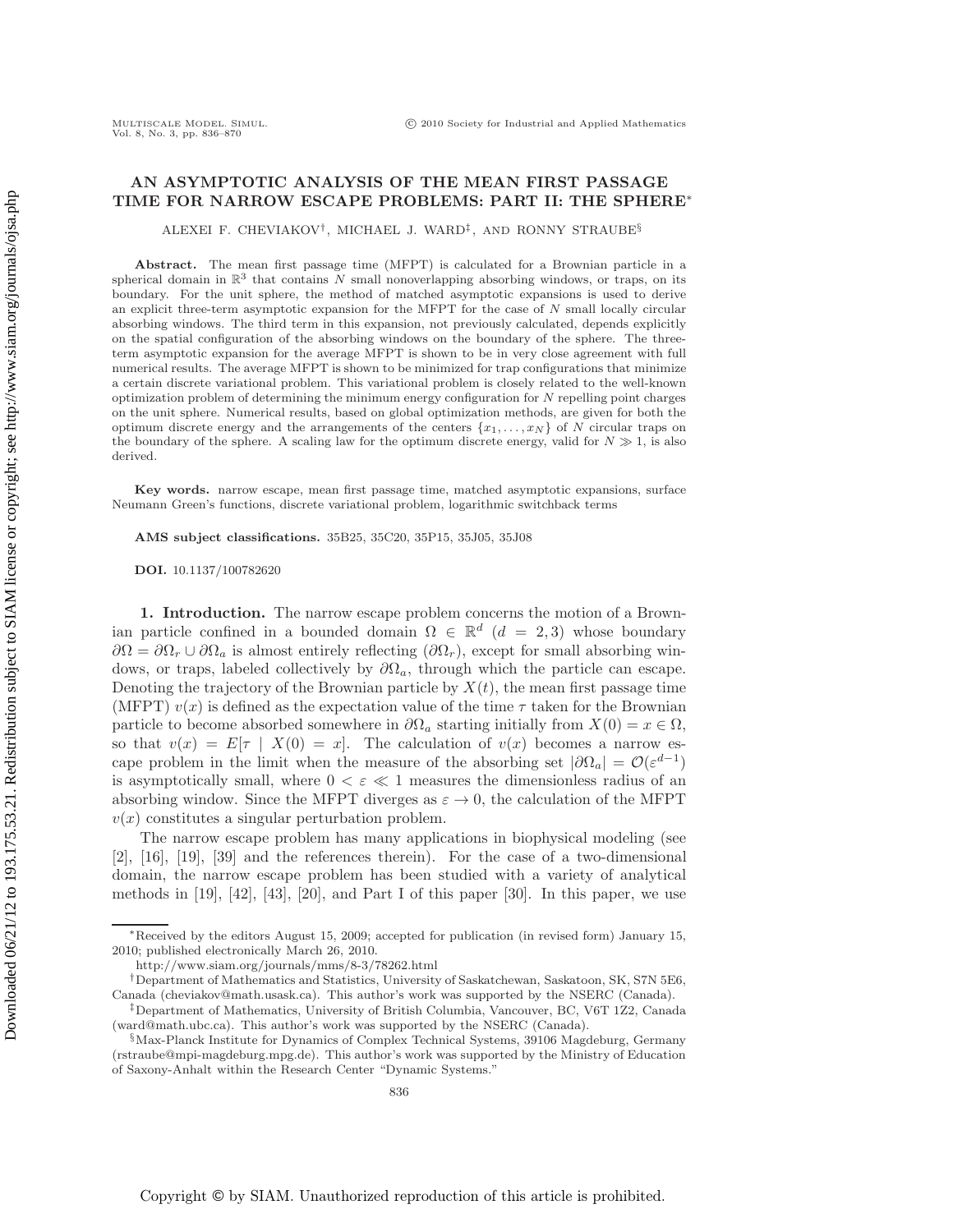the method of matched asymptotic expansions to study the narrow escape problem in a certain three-dimensional context.

In a three-dimensional bounded domain  $\Omega$ , it is well known (cf. [19], [35], [38]) that the MFPT  $v(x)$  satisfies a Poisson equation with mixed Dirichlet–Neumann boundary conditions, formulated as

(1.1a) 
$$
\Delta v = -\frac{1}{D}, \quad x \in \Omega,
$$

 $\lambda$ r

(1.1b) 
$$
v = 0
$$
,  $x \in \partial \Omega_a = \bigcup_{j=1}^N \partial \Omega_{\varepsilon_j}$ ,  $j = 1,..., N$ ;  $\partial_n v = 0$ ,  $x \in \partial \Omega_r$ .

Here  $D$  is the diffusivity of the underlying Brownian motion, and the absorbing set consists of N small disjoint absorbing windows, or traps,  $\partial\Omega_{\varepsilon_i}$  for  $j=1,\ldots,N$  each of area  $|\partial\Omega_{\varepsilon_j}| = \mathcal{O}(\varepsilon^2)$ . We assume that  $\partial\Omega_{\varepsilon_j} \to x_j$  as  $\varepsilon \to 0$  for  $j = 1, \ldots, N$  and that the traps are well separated in the sense that  $|x_i - x_j| = \mathcal{O}(1)$  for all  $i \neq j$ . With respect to a uniform distribution of initial points  $x \in \Omega$  for the Brownian walk, the average MFPT, denoted by  $\bar{v}$ , is defined by

(1.2) 
$$
\bar{v} = \chi \equiv \frac{1}{|\Omega|} \int_{\Omega} v(x) dx,
$$

where  $|\Omega|$  is the volume of  $\Omega$ . The geometry of a confining sphere with traps on its boundary is depicted in Figure 1.1.



FIG. 1.1. Sketch of a Brownian trajectory in the unit sphere in  $\mathbb{R}^3$  with absorbing windows on the boundary.

There are only a few results for the MFPT, defined by  $(1.1)$ , for a bounded threedimensional domain. For the case of one locally circular absorbing window of radius  $\varepsilon$ on the boundary of the unit sphere, it was shown in [41] (with a correction as noted in [44]) that a two-term expansion for the average MFPT is given by

(1.3) 
$$
\bar{v} \sim \frac{|\Omega|}{4\varepsilon D} \left[ 1 - \frac{\varepsilon}{\pi} \log \varepsilon + \mathcal{O}(\varepsilon) \right],
$$

where  $|\Omega|$  denotes the volume of the unit sphere. This result was derived in [41] by using the Collins method for solving a certain pair of integral equations resulting from a separation of variables approach. A similar result for  $\bar{v}$  was obtained in [41] for the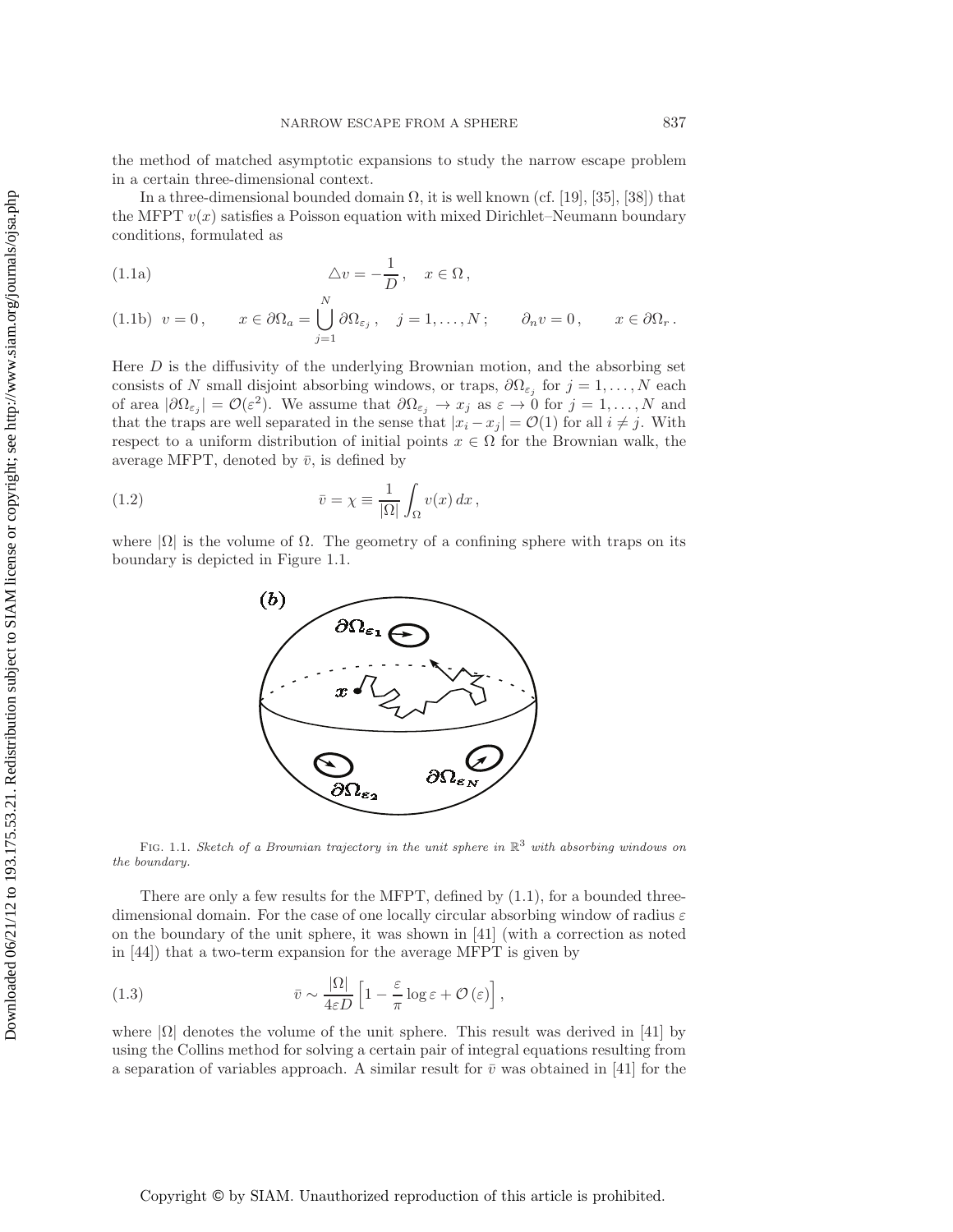case of one small elliptical-shaped absorbing window on the boundary of a sphere. For an arbitrary three-dimensional bounded domain with one locally circular absorbing window of radius  $\varepsilon$  on its smooth boundary, it was shown in [44] that

(1.4) 
$$
\bar{v} \sim \frac{|\Omega|}{4\varepsilon D} \left[ 1 - \frac{\varepsilon}{\pi} H \log \varepsilon + \mathcal{O}(\varepsilon) \right],
$$

where  $H$  denotes the mean curvature of the domain boundary at the center of the absorbing window. In [20] an approximate analytical theory was developed to determine the average MFPT for the case of two circular absorbing windows on the boundary of the unit sphere, with arbitrary window separation. For this two-window case, the average MFPT was determined in terms of an integral and an unspecified  $\mathcal{O}(1)$  term, which was estimated from Brownian particle simulations.

The primary goal of this paper is to extend the previous work by calculating a three-term asymptotic expansion for the MFPT for the case of  $N$  small locally circular absorbing windows, or traps, on the boundary of the unit sphere. This threeterm asymptotic expansion for the MFPT will show explicitly the significant effects of both the fragmentation of the trap set and the spatial arrangement of the traps on the boundary of the sphere. For the special case where the  $N$  traps have a common radius  $\varepsilon \ll 1$  and are centered at  $x_j$  with  $|x_j| = 1$  for  $j = 1, \ldots, N$  and  $|x_i - x_j| = \mathcal{O}(1)$ for  $i \neq j$ , our results in section 2 show that the average MFPT has the three-term asymptotic expansion

(1.5a)

$$
\bar{v} = \frac{|\Omega|}{4\varepsilon DN} \left[ 1 + \frac{\varepsilon}{\pi} \log \left( \frac{2}{\varepsilon} \right) + \frac{\varepsilon}{\pi} \left( -\frac{9N}{5} + 2(N-2) \log 2 + \frac{3}{2} + \frac{4}{N} \mathcal{H}(x_1, \dots, x_N) \right) + \mathcal{O}(\varepsilon^2 \log \varepsilon) \right],
$$

where the discrete energy-like function  $\mathcal{H}(x_1,\ldots,x_N)$  is defined by (1.5b)

$$
\mathcal{H}(x_1,\ldots,x_N)=\sum_{i=1}^N\sum_{j=i+1}^N\left(\frac{1}{|x_i-x_j|}-\frac{1}{2}\log|x_i-x_j|-\frac{1}{2}\log(2+|x_i-x_j|)\right).
$$

Results from (1.5) are shown in section 2 to agree very closely with full numerical results computed with the finite element package COMSOL [6]. In section 2 a corresponding three-term result is then given for the case of  $N$  arbitrarily shaped, well-separated windows on the boundary of the unit sphere.

The asymptotic analysis in section 2 leading to (1.5), and related results, relies on two essential ingredients. First, it requires detailed properties of the surface Neumann Green's function for the unit sphere and, in particular, the determination of both the subdominant logarithmic singularity and the regular part of this function. This calculation is done in Appendix A. The identification of a weak logarithmic singularity for this Green's function was first made in [23] for the unit sphere and for a general three-dimensional domain in [32], [40], and [44]. Second, the analysis in section 2 requires the introduction of certain logarithmic switchback terms that commonly occur in the asymptotic analysis of certain problems in fluid mechanics (see [27] and [28] for a discussion of logarithmic switchback terms).

In section 3 we use the method of matched asymptotic expansions to derive a three-term asymptotic expansion for the principal eigenvalue  $\lambda(\varepsilon)$  of the Laplacian in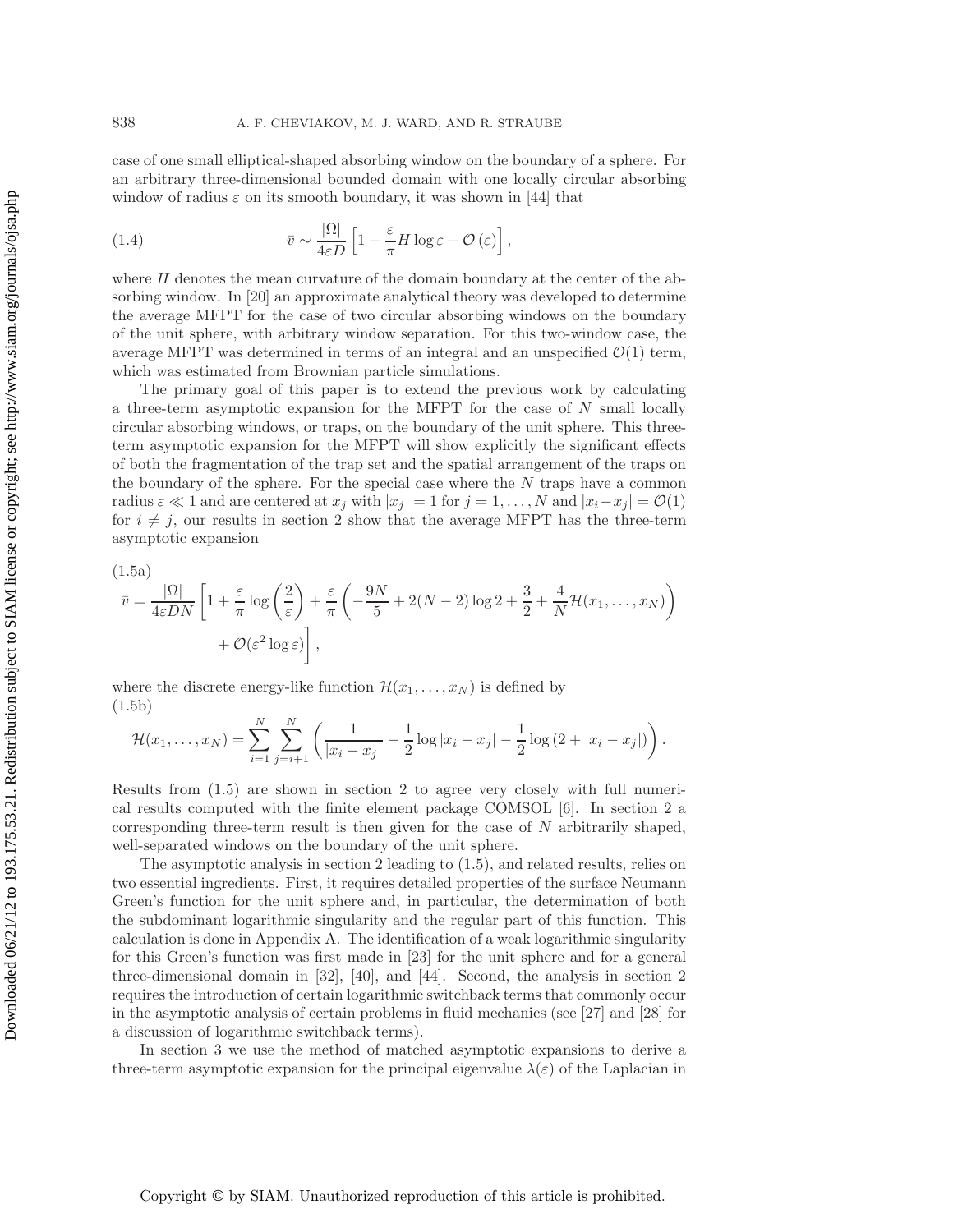the unit sphere for the case where the boundary of the sphere has  $N$  locally circular well-separated traps of small radii. This analysis extends the leading-order asymptotic calculation of [47]. Our results show that, to within the three-term asymptotic approximation, the principal eigenvalue  $\lambda(\varepsilon)$  is related to the average MFPT  $\bar{v}$  by  $\lambda \sim 1/(D\bar{v})$ . Related eigenvalue perturbation and optimization problems for the Laplacian in two-dimensional domains with localized interior traps, or with traps on the domain boundary, are studied in [4], [7], [8], [9], and [24] (see also the references therein).

For the case of N locally circular windows of a common radius, the discrete energy  $\mathcal{H}(x_1,\ldots,x_N)$  in (1.5) shows explicitly the dependence of the spatial arrangement of the absorbing windows on the MFPT. From (1.5), the average MFPT  $\bar{v}$  is minimized, and the corresponding principal eigenvalue of the Laplacian maximized, at the trap configuration  $\{x_1,\ldots,x_N\}$  that minimizes  $\mathcal{H}(x_1,\ldots,x_N)$ . This discrete variational problem is an extension of the well-known problem of finding the minimum energy configuration of  $N$  repelling point charges on the surface of the unit sphere (see [33], [34] and the references therein). In section 4 global optimization methods are used to obtain numerical results for the trap configurations  $\{x_1,\ldots,x_N\}$  that minimize  $\bar{v}$ , and the results are compared with corresponding optimal configurations for two classical discrete energy functions: the logarithmic energy and the Coulomb energy. Moreover, a scaling law, with coefficients fitted to the numerical data, is derived to predict the minimum of the discrete energy  $\mathcal{H}(x_1,\ldots,x_N)$  in the limit  $N \to \infty$ . Finally, some open problems are suggested in section 5.

**2. Narrow escape from a spherical domain.** In this section we asymptotically calculate the MFPT for escape from the unit sphere when there are N small wellseparated windows on the boundary of the sphere centered at  $x_j$  with  $j = 1, \ldots, N$ , where  $|x_i| = 1$ . Each window is assumed to have a circular projection onto the tangent plane to the sphere at  $x_j$  and has a radius of  $\varepsilon a_j$ , where  $\varepsilon \ll 1$ . The problem for the MFPT  $v = v(x)$ , written in spherical coordinates, is

$$
(2.1a) \quad \Delta v \equiv v_{rr} + \frac{2}{r}v_r + \frac{1}{r^2 \sin^2 \theta}v_{\phi\phi} + \frac{\cot \theta}{r^2}v_{\theta} + \frac{1}{r^2}v_{\theta\theta} = -\frac{1}{D}, \qquad r = |x| \le 1,
$$

(2.1b)

$$
v = 0
$$
,  $x \in \partial \Omega_a = \bigcup_{j=1}^N \partial \Omega_{\varepsilon_j}$ ,  $j = 1,..., N$ ;  $\partial_r v = 0$ ,  $x \in \partial \Omega \backslash \partial \Omega_a$ .

Here each  $\partial\Omega_{\varepsilon_j}$  for  $j=1,\ldots,N$  is a small "circular" cap centered at  $(\theta_j,\phi_j)$  defined by

(2.1c) 
$$
\partial \Omega_{\varepsilon_j} \equiv \{ (\theta, \phi) \mid (\theta - \theta_j)^2 + \sin^2(\theta_j)(\phi - \phi_j)^2 \leq \varepsilon^2 a_j^2 \}.
$$

The area of  $\partial\Omega_{\varepsilon_j}$  is  $|\partial\Omega_{\varepsilon_j}| \sim \pi \varepsilon^2 a_j^2$ . In (2.1a),  $0 \le \phi \le 2\pi$  is the longitude,  $0 \le \theta \le \pi$ is the latitude, and the center of the jth window is at  $x_j \in \partial \Omega$ , where  $|x_j| = 1$  for  $j=1,\ldots,N.$ 

To solve (2.1) asymptotically, we first must calculate the surface Neumann Green's function. For the unit sphere  $\Omega$  with volume  $|\Omega| = 4\pi/3$ , the surface Neumann Green's function  $G_s(x; x_i)$  satisfies

(2.2) 
$$
\Delta G_s = \frac{1}{|\Omega|}, \quad x \in \Omega; \qquad \partial_r G_s = \delta(\cos \theta - \cos \theta_j) \delta(\phi - \phi_j), \quad x \in \partial \Omega;
$$

$$
\int_{\Omega} G_s dx = 0.
$$

Downloaded 06/21/12 to 193.175.53.21. Redistribution subject to SIAM license or copyright; see http://www.siam.org/journals/ojsa.php Downloaded 06/21/12 to 193.175.53.21. Redistribution subject to SIAM license or copyright; see http://www.siam.org/journals/ojsa.php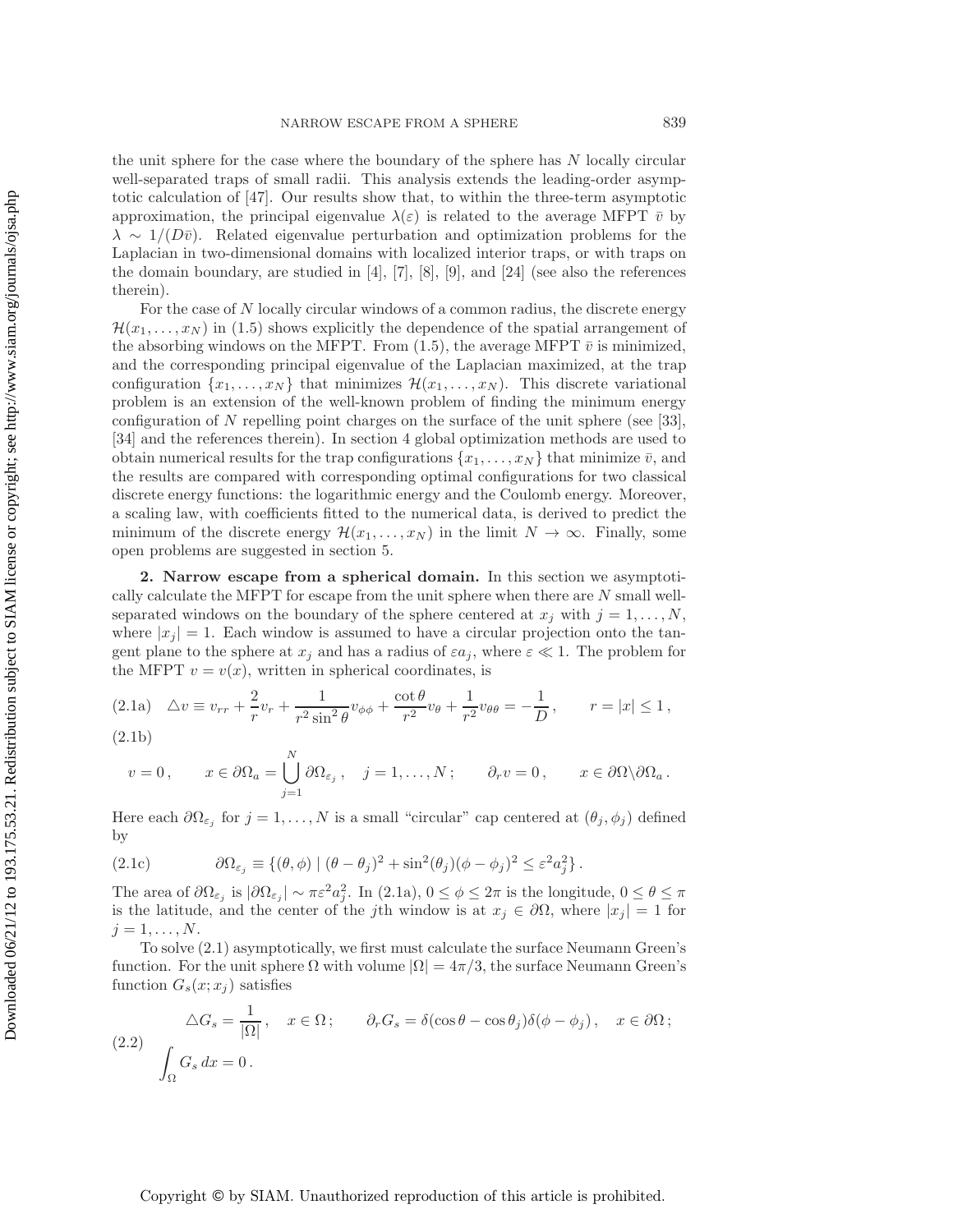In terms of spherical coordinates, the points  $x \in \partial\Omega$ ,  $x_j \in \partial\Omega$  and the dot product  $x \cdot x_j$  are given by

(2.3)  
\n
$$
x = (\cos \phi \sin \theta, \sin \phi \sin \theta, \cos \theta), \qquad x_j = (\cos \phi_j \sin \theta_j, \sin \phi_j \sin \theta_j, \cos \theta_j),
$$
\n
$$
\cos \gamma = x \cdot x_j,
$$

 $\gamma$  denoting the angle between x and  $x_j$  given by  $\cos \gamma = \cos \theta \cos \theta_j + \sin \theta \sin \theta_j \cos(\phi - \theta_j)$  $\phi_j$ ). The following result for  $G_s(x; x_j)$  is derived in Appendix A.

Lemma 2.1. *For the unit sphere, the surface Neumann Green's function satisfying* (2.2) *is given explicitly by*

(2.4)  

$$
G_s(x;x_j) = \frac{1}{2\pi |x - x_j|} + \frac{1}{8\pi} (|x|^2 + 1) + \frac{1}{4\pi} \log \left( \frac{2}{1 - |x| \cos \gamma + |x - x_j|} \right) - \frac{7}{10\pi}.
$$

The calculations below for the MFPT require the limiting behavior of  $G_s$  in (2.4) as  $x \to x_i \in \partial\Omega$  when expressed in terms of a local coordinate system  $(\eta, s_1, s_2)$  whose origin is at the center of the jth absorbing window. We define the local Cartesian coordinate, y, together with the local curvilinear coordinates  $\eta$ ,  $s_1$ , and  $s_2$ , by (2.5)

$$
y \equiv \varepsilon^{-1}(x - x_j), \quad \eta \equiv \varepsilon^{-1}(1 - r), \quad s_1 \equiv \varepsilon^{-1}\sin(\theta_j)(\phi - \phi_j), \quad s_2 \equiv \varepsilon^{-1}(\theta - \theta_j).
$$

From the law of cosines we calculate that (2.6)

$$
1-|x|\cos\gamma=\frac{1}{2}\left[|x-x_j|^2-\left(|x|^2-1\right)\right]\sim\frac{1}{2}\left[\mathcal{O}(\varepsilon^2)-\left((1-\varepsilon\eta)^2-1\right)\right]\sim\varepsilon\eta+\mathcal{O}(\varepsilon^2).
$$

Therefore, upon substituting (2.6) and (2.5) into (2.4), we obtain as  $x \to x_j$  that

(2.7) 
$$
G_s(x;x_j) = \frac{1}{2\pi\varepsilon|y|} - \frac{1}{4\pi}\log\left(\frac{\varepsilon}{2}\right) - \frac{1}{4\pi}\log(|y| + \eta) - \frac{9}{20\pi} + \mathcal{O}(\varepsilon).
$$

The weak logarithmic singularity in (2.7) on  $\eta = 0$  was observed previously for the sphere in [23] (see page 247 of [23]) and for general domains in [40], [32], and [44]. Our calculation in Appendix A has identified the regular part of the singularity structure for  $G_s$  in (2.7), which is needed below to obtain a three-term expansion for the MFPT.

By retaining linear and quadratic terms for the mapping  $x - x_j \mapsto (\eta, s_1, s_2)$ , a lengthy but straightforward calculation, which we omit, shows that for  $x \to x_j$ 

$$
(2.8) \quad \frac{1}{|y|} = \frac{1}{\rho} + \frac{\varepsilon}{2\rho^3} \left[ \eta (s_1^2 + s_2^2) - s_1^2 s_2 \cot \theta_j \right] + \mathcal{O}(\varepsilon^2) \,, \qquad \rho \equiv \left( \eta^2 + s_1^2 + s_2^2 \right)^{1/2}.
$$

In order to obtain the local representation of the surface Neumann Green's function with an error of  $\mathcal{O}(\varepsilon)$ , as required for the asymptotic analysis below, we substitute  $(2.8)$  into  $(2.7)$  to obtain for  $x \rightarrow x_j$  that

(2.9) 
$$
G_s(x; x_j) = \frac{1}{2\pi\varepsilon\rho} - \frac{1}{4\pi}\log\left(\frac{\varepsilon}{2}\right) + \frac{1}{4\pi}\left[\frac{\eta(s_1^2 + s_2^2)}{\rho^3} - \frac{s_1^2s_2\cot\theta_j}{\rho^3}\right] - \frac{1}{4\pi}\log(\rho + \eta) - \frac{9}{20\pi} + \mathcal{O}(\varepsilon).
$$

We now solve (2.1) in the limit  $\varepsilon \to 0$  by using the method of matched asymptotic expansions. In the outer region away from the absorbing windows we expand the outer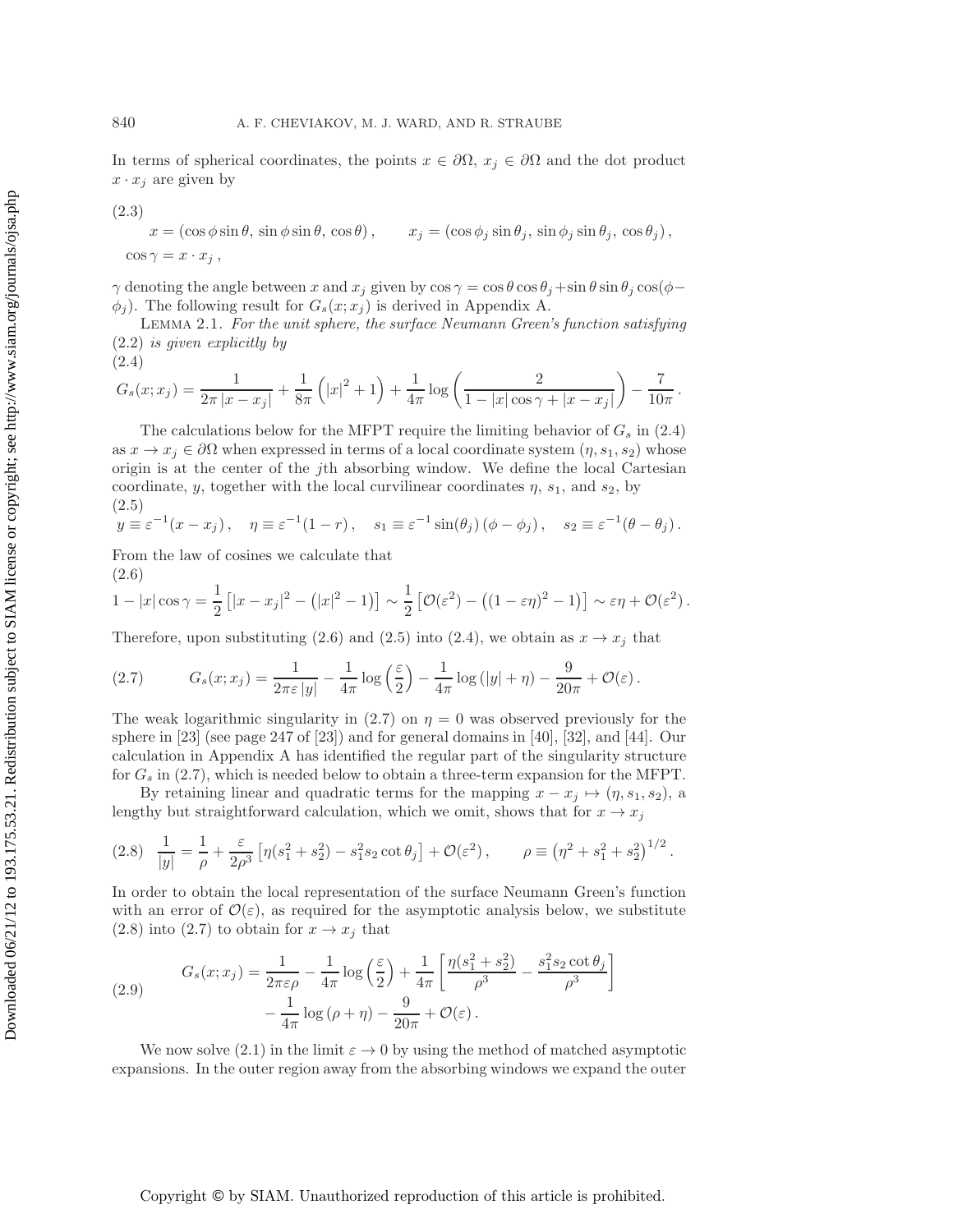solution as

(2.10) 
$$
v \sim \varepsilon^{-1} v_0 + v_1 + \varepsilon \log \left(\frac{\varepsilon}{2}\right) v_2 + \varepsilon v_3 + \cdots.
$$

Here  $v_0$  is an unknown constant, while  $v_1, v_2$ , and  $v_3$  are functions to be determined. As shown below, the third nonanalytic term in  $\varepsilon$  in (2.10) arises as a result of the term in (2.9) with logarithmic dependence on  $\varepsilon$ . In addition, we show below that one must add a further term of the form  $\log (\varepsilon/2) \chi_0$  directly between the first and second terms in (2.10), where  $\chi_0$  is a certain constant. Such terms are called switchback terms in singular perturbation theory, and they have a long history in the study of certain ODE and PDE models in fluid mechanics (cf. [27], [28]).

We first substitute (2.10) into (2.1) to obtain that  $v_k$ , for  $k = 1, \ldots, 3$ , satisfies

$$
(2.11) \qquad \Delta v_k = -\frac{1}{D} \delta_{k1} \,, \qquad x \in \Omega \,; \qquad \partial_n v_k = 0 \,, \qquad x \in \partial \Omega \setminus \{x_1, \ldots, x_N\} \,,
$$

where  $\delta_{k1} = 1$  if  $k = 1$  and  $\delta_{k1} = 0$  for  $k > 1$ . The analysis below yields appropriate singularity behaviors for each  $v_k$  as  $x \to x_j$  for  $j = 1, \ldots, N$ . In the inner region near the jth absorbing window we introduce the local coordinates  $(\eta, s_1, s_2)$  as defined in (2.5), and we pose the inner expansion

(2.12) 
$$
v \sim \varepsilon^{-1} w_0 + \log\left(\frac{\varepsilon}{2}\right) w_1 + w_2 + \cdots.
$$

We substitute  $(2.12)$  into  $(2.1)$  after first transforming  $(2.1a)$  in terms of the local coordinate system (2.5) as outlined in Appendix B. In the limit  $\varepsilon \to 0$ , this yields a sequence of problems for  $w_k$  for  $k = 0, 1, 2$  given by

(2.13a) 
$$
\mathcal{L}w_k \equiv w_{k\eta\eta} + w_{ks_1s_1} + w_{ks_2s_2} = \delta_{k2} \mathcal{F}_2, \qquad \eta \ge 0, \quad -\infty < s_1, s_2 < \infty,
$$
  
(2.13b)

$$
\partial_{\eta} w_k = 0
$$
 on  $\eta = 0$ ,  $s_1^2 + s_2^2 \ge a_j^2$ ;  $w_k = 0$  on  $\eta = 0$ ,  $s_1^2 + s_2^2 \le a_j^2$ ,

where  $\delta_{22} = 1$  and  $\delta_{k2} = 0$  if  $k = 0, 1$ . In (2.13a),  $\mathcal{F}_2$  is defined by (2.13c)

$$
\mathcal{F}_2 \equiv 2(\eta w_{0\eta\eta} + w_{0\eta}) - \cot \theta_j (w_{0s_2} - 2s_2 w_{0s_1s_1}), \qquad \eta \ge 0, \quad -\infty < s_1, s_2 < \infty.
$$

The leading-order matching condition is that  $w_0 \sim v_0$  as  $\rho \equiv (\eta^2 + s_1^2 + s_2^2)^{1/2} \to \infty$ . Therefore, we write

$$
(2.14) \t\t w_0 = v_0 (1 - w_c),
$$

where  $v_0$  is a constant to be determined, and  $w_c$  is the solution satisfying  $w_c \to 0$  as  $\rho \rightarrow \infty$  to

(2.15a) 
$$
\mathcal{L}w_c = 0, \quad \eta \ge 0, \quad -\infty < s_1, s_2 < \infty,
$$

(2.15b)

$$
\partial_{\eta} w_c = 0
$$
 on  $\eta = 0$ ,  $s_1^2 + s_2^2 \ge a_j^2$ ;  $w_c = 1$  on  $\eta = 0$ ,  $s_1^2 + s_2^2 \le a_j^2$ .

This is the well-known electrified disk problem in electrostatics (cf. [22]), whose solution is (see page 38 of [12])

(2.16a)  
\n
$$
w_c = \frac{2}{\pi} \int_0^\infty \frac{\sin \mu}{\mu} e^{-\mu \eta / a_j} J_0 \left( \frac{\mu \sigma}{a_j} \right) d\mu = \frac{2}{\pi} \sin^{-1} \left( \frac{a_j}{L} \right), \qquad \sigma \equiv (s_1^2 + s_2^2)^{1/2},
$$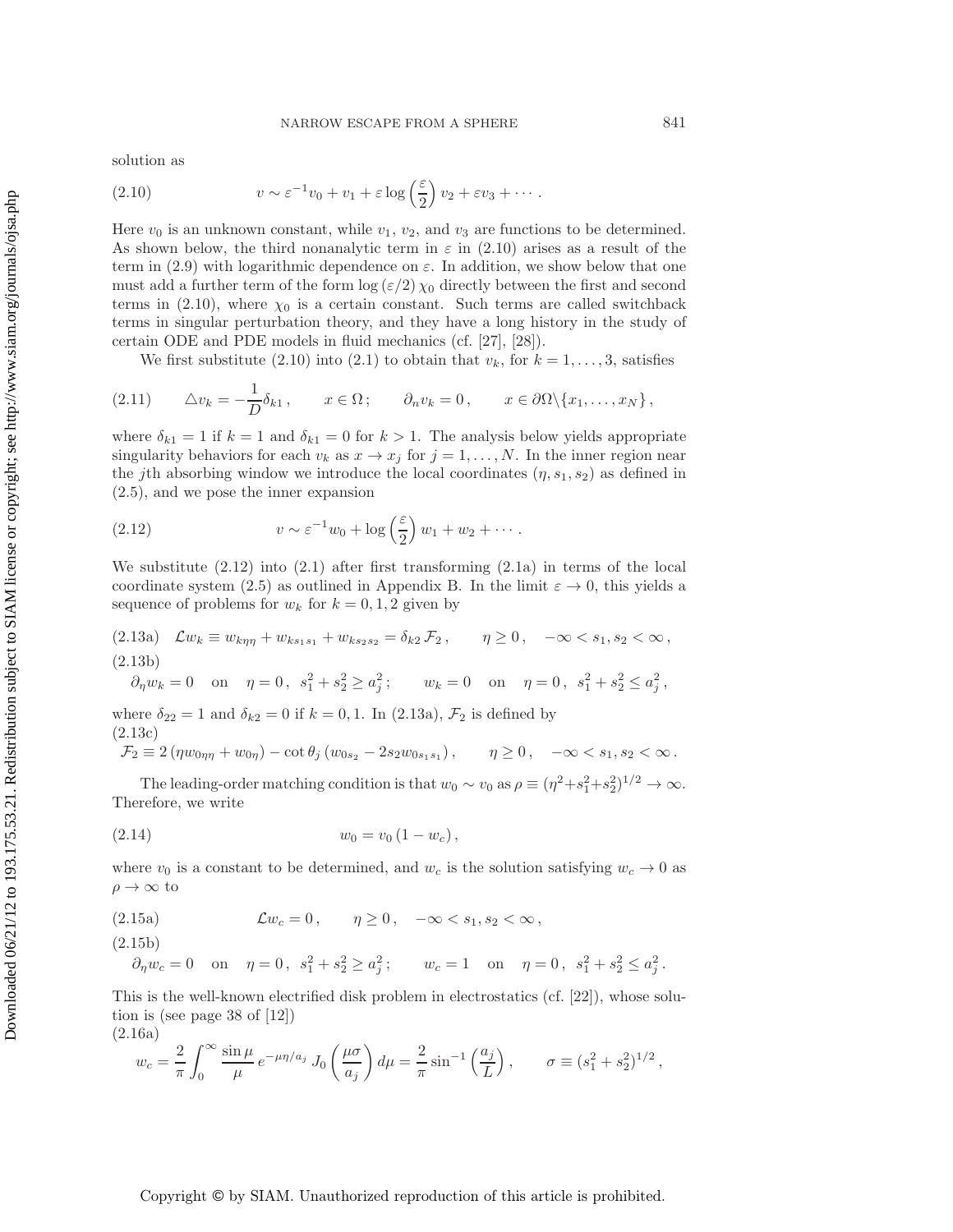where  $J_0(z)$  is the Bessel function of the first kind of order zero, and  $L = L(\eta, \sigma)$  is defined by

(2.16b) 
$$
L(\eta, \sigma) \equiv \frac{1}{2} \left( \left[ (\sigma + a_j)^2 + \eta^2 \right]^{1/2} + \left[ (\sigma - a_j)^2 + \eta^2 \right]^{1/2} \right).
$$

From either an asymptotic expansion of the integral representation of  $w_c$  using Laplace's method or, alternatively, from a direct calculation of the simple exact solution for  $w_c$  given in (2.16a), we readily obtain the far-field behavior

(2.17) 
$$
w_c \sim \frac{2a_j}{\pi} \left( \frac{1}{\rho} + \frac{a_j^2}{6} \left( \frac{1}{\rho^3} - \frac{3\eta^2}{\rho^5} \right) + \cdots \right) \text{ as } \rho \to \infty,
$$

which is uniformly valid in  $\eta$ ,  $s_1$ , and  $s_2$ . Therefore, from (2.14) and (2.17), the far-field expansion for  $w_0$  is

(2.18) 
$$
w_0 \sim v_0 \left(1 - \frac{c_j}{\rho} + \mathcal{O}(\rho^{-3})\right)
$$
 as  $\rho \to \infty$ ,  $c_j \equiv \frac{2a_j}{\pi}$ ,

where  $c_j$  is the electrostatic capacitance of the circular disk of radius  $a_j$ . Next, we write the matching condition that the near-field behavior of the outer expansion  $(2.10)$ must agree with the far-field behavior of the inner expansion (2.12), so that

$$
(2.19) \frac{v_0}{\varepsilon} + v_1 + \varepsilon \log\left(\frac{\varepsilon}{2}\right) v_2 + \varepsilon v_3 + \cdots \sim \frac{v_0}{\varepsilon} \left(1 - \frac{c_j}{\rho} + \cdots\right) + \log\left(\frac{\varepsilon}{2}\right) w_1 + w_2 + \cdots.
$$

Therefore, since  $\rho \sim \varepsilon^{-1}|x - x_j|$ , we obtain that  $v_1$  must satisfy (2.11) with the singular behavior  $v_1 \sim -v_0 c_j/|x-x_j|$  as  $x \to x_j$  for  $j=1,\ldots,N$ . This problem for  $v_1$  can be written in distributional form as

$$
(2.20)\ \triangle v_1 = -\frac{1}{D}, \qquad x \in \Omega\,;\qquad \partial_r v_1|_{r=1} = -2\pi v_0 \sum_{j=1}^N \frac{c_j}{\sin \theta_j} \delta(\theta - \theta_j) \delta(\phi - \phi_j)\,.
$$

By applying the divergence theorem,  $(2.20)$  has a solution only when  $v_0$  is given by

(2.21) 
$$
v_0 = \frac{|\Omega|}{2\pi DN \bar{c}}, \qquad \bar{c} \equiv \frac{1}{N} \sum_{j=1}^N c_j, \qquad c_j = \frac{2a_j}{\pi}.
$$

Thus, the solvability condition for the problem for  $v_1$  determines the unknown leadingorder constant term  $v_0$  in the outer expansion. The solution to (2.20) is then written as a superposition over the surface Neumann Green's function  $G_s(x; x_j)$ , with  $\int_{\Omega} G_s(x; x_j) dx = 0$ , together with an unknown constant  $\chi$ , as

(2.22) 
$$
v_1 = -2\pi v_0 \sum_{i=1}^N c_i G_s(x; x_i) + \chi, \qquad \chi \equiv |\Omega|^{-1} \int_{\Omega} v_1 dx.
$$

Next, we expand  $v_1$  as  $x \to x_j$  by using the near-field expansion of the surface Neumann Green's function given in (2.9). Upon substituting the resulting expression into the matching condition (2.19) we obtain

$$
\frac{v_0}{\varepsilon} \left( 1 - \frac{c_j}{\rho} \right) + \frac{v_0 c_j}{2} \log \left( \frac{\varepsilon}{2} \right) + \chi + \frac{v_0 c_j}{2} \left[ \log(\eta + \rho) - \frac{\eta (s_1^2 + s_2^2)}{\rho^3} + \frac{s_1^2 s_2 \cot \theta_j}{\rho^3} \right] + B_j
$$
  
+  $\varepsilon \log \left( \frac{\varepsilon}{2} \right) v_2 + \varepsilon v_3 + \dots \sim \frac{v_0}{\varepsilon} \left( 1 - \frac{c_j}{\rho} + \mathcal{O}(\rho^{-3}) \right) + \log \left( \frac{\varepsilon}{2} \right) w_1 + w_2 + \dots$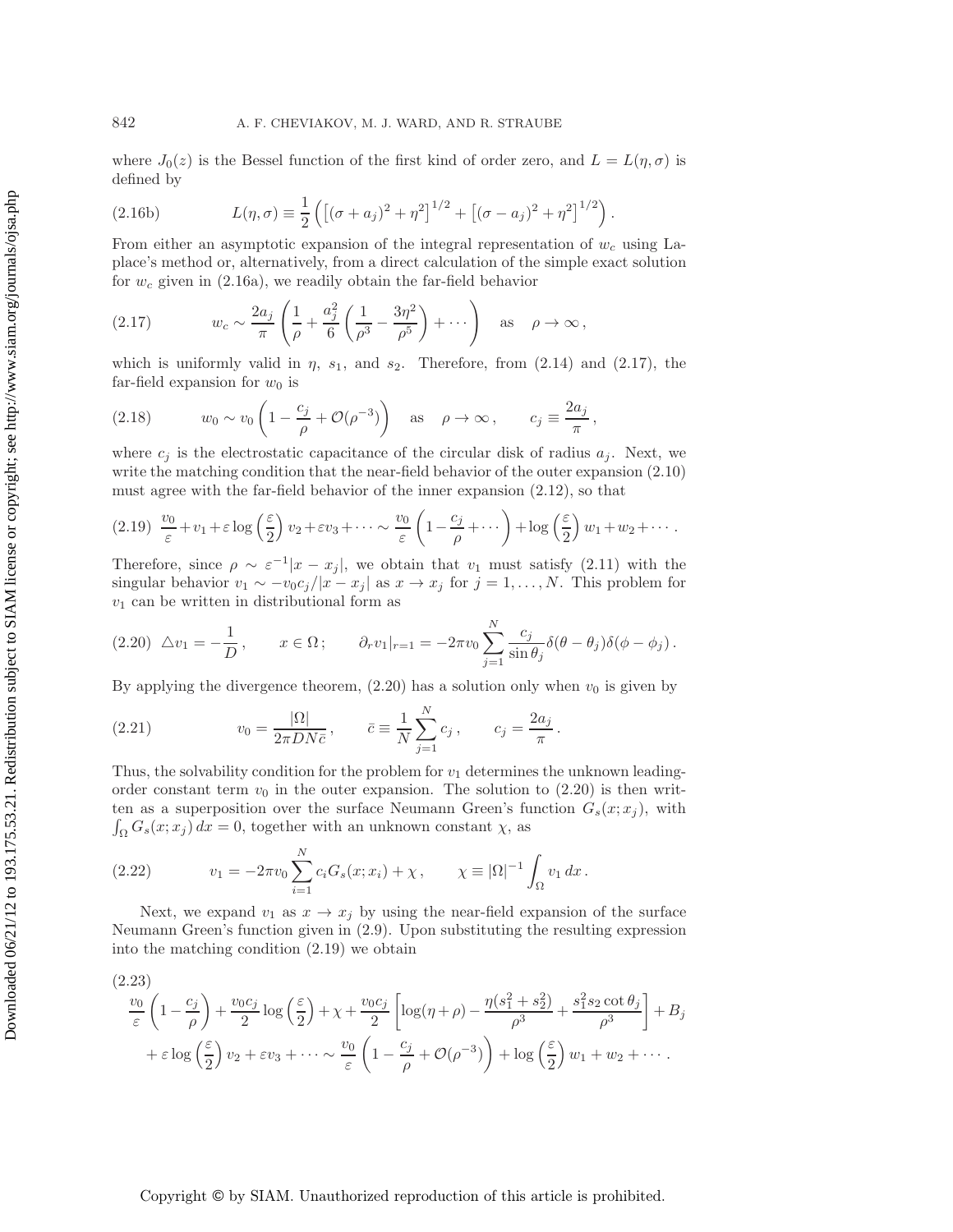Here the constant  $B_j$  is defined by

(2.24) 
$$
B_j = -2\pi v_0 \left( -\frac{9}{20\pi} c_j + \sum_{\substack{i=1 \ i \neq j}}^N c_i G_{sji} \right), \qquad G_{sji} \equiv G_s(x_j; x_i).
$$

We compare the  $\mathcal{O}(\log \varepsilon)$  terms on both sides of (2.23), which suggests that  $w_1 \sim$  $v_0c_j/2$  as  $\rho \to \infty$ . However, this leads to a problem for  $v_2$  with no solution. In order to obtain a solvable equation for  $v_2$ , we must write  $\chi$  in the form

(2.25) 
$$
\chi = \log\left(\frac{\varepsilon}{2}\right)\chi_0 + \chi_1,
$$

where  $\chi_0$  and  $\chi_1$  are constants, independent of  $\varepsilon$ , to be found. This choice for  $\chi$  is equivalent to inserting a constant term of order  $\mathcal{O}(\log \varepsilon)$  between  $v_0$  and  $v_1$  in the outer expansion (2.10). With this choice of  $\chi$  in (2.23), the matching condition (2.23) enforces that  $w_1 \sim \chi_0 + v_0 c_j/2$  as  $\rho \to \infty$ . The solution  $w_1$  to (2.13) that satisfies this far-field behavior is

(2.26) 
$$
w_1 = \left(\frac{v_0 c_j}{2} + \chi_0\right) (1 - w_c),
$$

where  $w_c$ , given explicitly in (2.16), is the solution to (2.15). Therefore, using (2.17), we obtain the far-field behavior

(2.27) 
$$
w_1 \sim \left(\frac{v_0 c_j}{2} + \chi_0\right) \left(1 - \frac{c_j}{\rho} + \mathcal{O}(\rho^{-3})\right).
$$

Next, we substitute (2.27) into the matching condition (2.23) and use  $\rho \sim \varepsilon^{-1}|x-\rangle$ x<sub>0</sub>. This yields that the solution  $v_2$  to (2.11) has the singular behavior  $v_2 \sim$  $-\left(\frac{v_0c_j}{2} + \chi_0\right)c_j/|x - x_j|$  as  $x \to x_j$ . Therefore,  $v_2$  satisfies  $(2.28)$ 

$$
\triangle v_2 = 0, \qquad x \in \Omega; \qquad \partial_r v_2|_{r=1} = -2\pi \sum_{j=1}^N c_j \left(\frac{v_0 c_j}{2} + \chi_0\right) \frac{\delta(\theta - \theta_j)\delta(\phi - \phi_j)}{\sin \theta_j}
$$

By using the divergence theorem, we obtain that  $(2.28)$  is solvable only when  $\chi_0$  is given by

(2.29) 
$$
\chi_0 = -\frac{v_0}{2N\bar{c}} \sum_{j=1}^N c_j^2.
$$

Then, the solution for  $v_2$  can be written in terms of the surface Neumann Green's function as

(2.30) 
$$
v_2 = -2\pi \sum_{i=1}^{N} c_i \left(\frac{v_0 c_i}{2} + \chi_0\right) G_s(x; x_i) + \chi_2.
$$

Next, we match the  $\mathcal{O}(1)$  terms in (2.23) with  $\chi$  as given in (2.25). We obtain that  $w_2$  satisfies  $(2.13)$  with the far-field behavior (2.31)

$$
w_2 \sim B_j + \chi_1 + \frac{v_0 c_j}{2} \left[ \log(\eta + \rho) - \frac{\eta(s_1^2 + s_2^2)}{\rho^3} \right] + \left( \frac{v_0 c_j}{2\rho^3} \right) s_1^2 s_2 \cot \theta_j
$$
 as  $\rho \to \infty$ .

.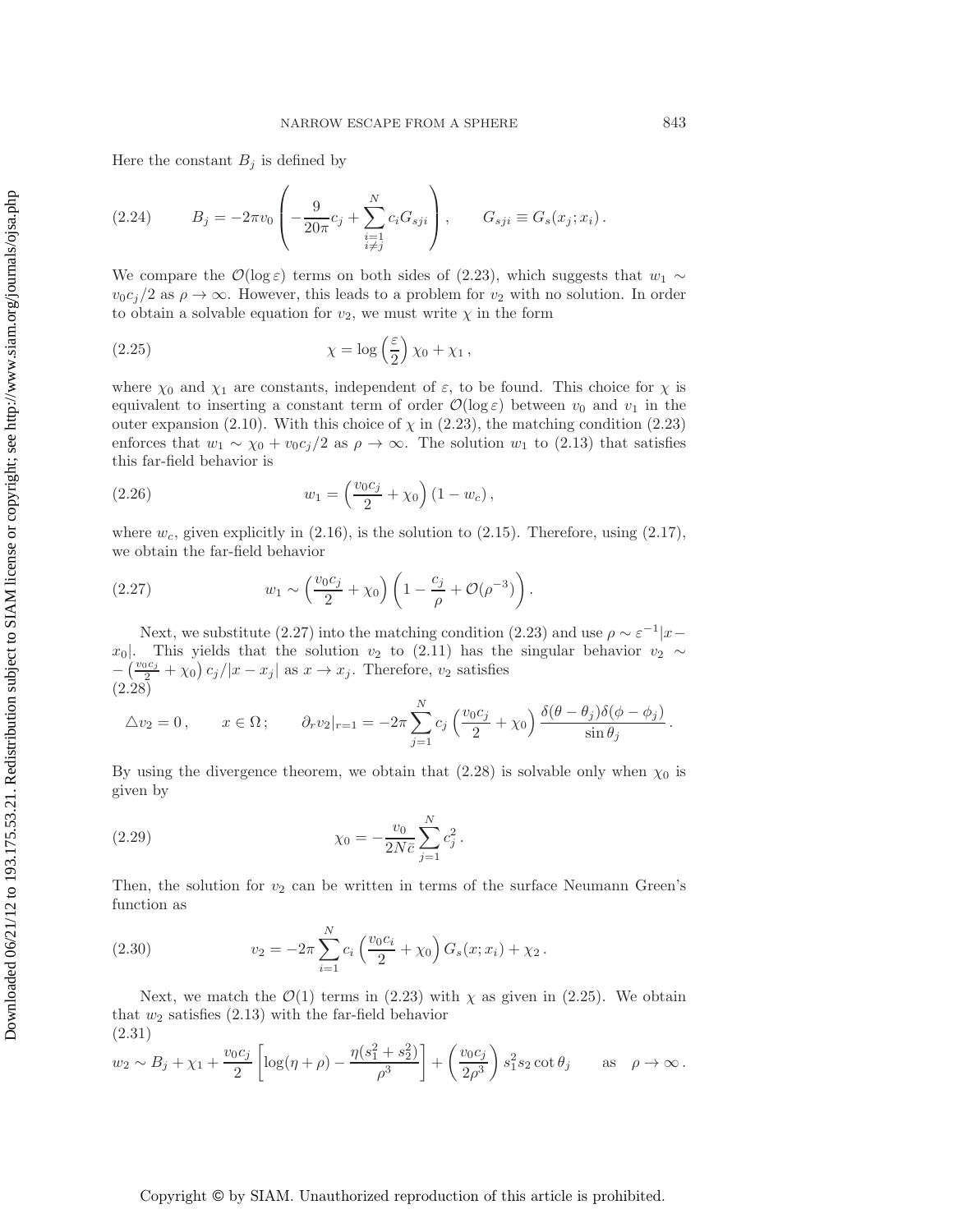By superposition, we decompose the solution to this problem for  $w_2$  in the form

(2.32) 
$$
w_2 = (B_j + \chi_1) (1 - w_c) + v_0 w_{2e} + v_0 w_{2o},
$$

where  $w_c$  is the solution to the electrified disk problem (2.15). Upon writing  $w_0 =$  $v_0(1 - w_c)$  to calculate  $\mathcal{F}_2$  in (2.13c), we set  $w_{2e}$  to be the solution to

$$
(2.33a)
$$

$$
w_{2e\eta\eta} + w_{2es_1s_1} + w_{2es_2s_2} = -2w_{c\eta} - 2\eta w_{c\eta\eta}, \qquad \eta \ge 0, \quad -\infty < s_1, s_2 < \infty,
$$
\n
$$
(2.33b)
$$

$$
\partial_{\eta} w_{2e} = 0
$$
 on  $\eta = 0$ ,  $s_1^2 + s_2^2 \ge a_j^2$ ;  $w_{2e} = 0$  on  $\eta = 0$ ,  $s_1^2 + s_2^2 \le a_j^2$ ,  
(2.33c)  $w_{2e} \sim \frac{c_j}{2} \log(\eta + \rho) - \frac{c_j}{2\rho^3} \eta(s_1^2 + s_2^2)$  as  $\rho \to \infty$ .

Moreover,  $w_{2o}$  is taken to be the solution of

$$
(2.34a)
$$

 $w_{2o\eta\eta} + w_{2o s_1 s_1} + w_{2o s_2 s_2} = \cot \theta_j (w_{c s_2} - 2 s_2 w_{c s_1 s_1}), \qquad \eta \ge 0, \quad -\infty < s_1, s_2 < \infty,$ (2.34b)

$$
\partial_{\eta} w_{2o} = 0
$$
 on  $\eta = 0$ ,  $s_1^2 + s_2^2 \ge a_j^2$ ;  $w_{2o} = 0$  on  $\eta = 0$ ,  $s_1^2 + s_2^2 \le a_j^2$ ,  
(2.34c)  $w_{2o} \sim \frac{c_j}{2\rho^3} s_1^2 s_2 \cot \theta_j$  as  $\rho \to \infty$ .

In Appendix B we show that the inhomogeneous terms given by the right-hand sides of (2.33a) and (2.34a) lead explicitly to the leading-order far-field asymptotic behavior as written in  $(2.33c)$  and  $(2.34c)$ .

The solution  $v_1$  in (2.22) involves an as yet unknown constant  $\chi_1$  from (2.25). In the determination of  $\chi_1$  below from a solvability condition applied to the problem for  $v_3$ , we must have identified all of the monopole terms of the form  $b/\rho$  as  $\rho \to \infty$  for some constant  $b$  arising from the far-field behavior of each term in the decomposition  $(2.32)$  of  $w_2$ . It is only these monopole terms that give nonvanishing contributions in the solvability condition determining  $\chi_1$ . Clearly, the first term  $(B_j + \chi_1)(1 - w_c)$ in (2.32) yields a monopole term from (2.17). However, upon solving the problem for  $w_{2e}$  exactly as in Lemma B.1 of Appendix B, we obtain that  $w_{2e}$  also yields a monopole term, and it has the far-field behavior

(2.35) 
$$
w_{2e} = \frac{c_j}{2} \log(\eta + \rho) - \frac{c_j}{2\rho^3} \eta (s_1^2 + s_2^2) - \frac{c_j \kappa_j}{\rho} + \mathcal{O}(\rho^{-2}) \text{ as } \rho \to \infty,
$$

where  $\kappa_j$  is given explicitly by

(2.36) 
$$
\kappa_j = \frac{c_j}{2} \left[ 2 \log 2 - \frac{3}{2} + \log a_j \right].
$$

Alternatively, the solution  $w_{2o}$  to (2.34) is odd in  $s_2$  and, hence, does not generate a monopole term at infinity. An explicit analytical solution for  $w_{2o}$  is given in Lemma B.2 of Appendix B.

In this way, we obtain that the solution  $w_2$  to (2.13) with leading-order far-field behavior (2.31) generates further terms in the far-field behavior of the form

(2.37) 
$$
w_2 \sim (B_j + \chi_1) \left( 1 - \frac{c_j}{\rho} \right) + \frac{v_0 c_j}{2} \left[ \log(\eta + \rho) - \frac{\eta}{\rho^3} (s_1^2 + s_2^2) + \frac{s_1^2 s_2}{\rho^3} \cot \theta_j - \frac{2\kappa_j}{\rho} + \mathcal{O}(\rho^{-2}) \right] \text{ as } \rho \to \infty.
$$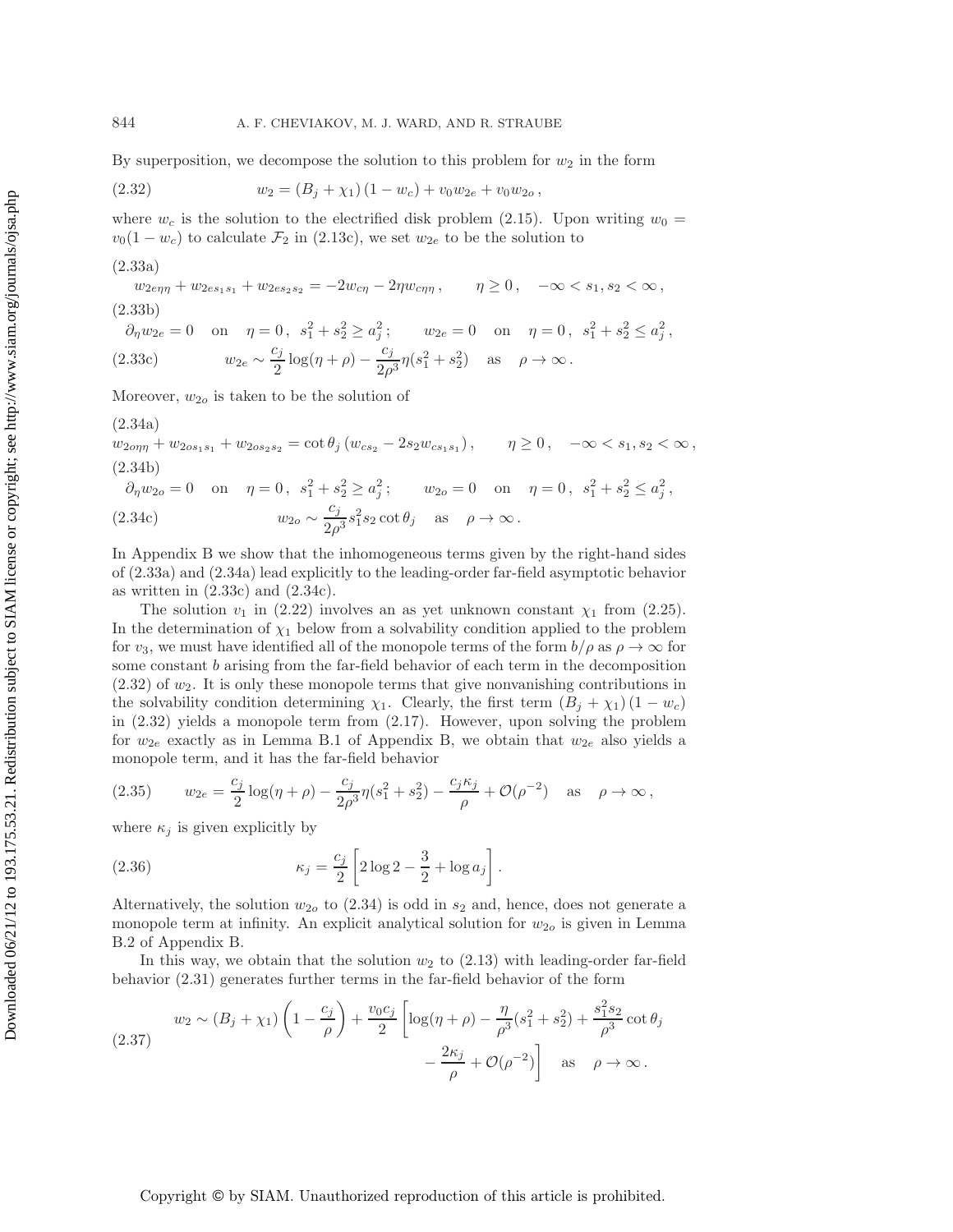Finally, we substitute  $(2.37)$  into the matching condition  $(2.23)$ . The two monopole terms in  $(2.37)$  determine the singular behavior for the solution  $v_3$  of  $(2.11)$ as

(2.38) 
$$
v_3 \sim -\frac{c_j (B_j + \chi_1 + v_0 \kappa_j)}{|x - x_j|} \quad \text{as} \quad x \to x_j.
$$

In distributional form, this problem for  $v_3$  is equivalent to (2.39)

$$
\Delta v_3 = 0, \qquad x \in \Omega; \qquad \partial_r v_3|_{r=1} = -2\pi \sum_{j=1}^N c_j (B_j + \chi_1 + v_0 \kappa_j) \frac{\delta(\theta - \theta_j)\delta(\phi - \phi_j)}{\sin \theta_j}.
$$

The solvability condition for (2.39), obtained by using the divergence theorem, determines  $\chi_1$  as

(2.40) 
$$
\chi_1 = -\frac{1}{N\bar{c}} \sum_{j=1}^{N} c_j \left[ B_j + v_0 \kappa_j \right].
$$

Then, upon using (2.24) for  $B_j$ , we can write  $\chi_1$  as the sum of two terms, one of which involves a quadratic form in terms of the capacitance vector  $\mathcal{C}^T \equiv (c_1,\ldots,c_N)$ , as

(2.41) 
$$
\chi_1 = \frac{2\pi v_0}{N\bar{c}} p_c(x_1, ..., x_N) - \frac{v_0}{N\bar{c}} \sum_{j=1}^N c_j \kappa_j, \qquad p_c(x_1, ..., x_N) \equiv \mathcal{C}^T \mathcal{G}_s \mathcal{C}.
$$

Here  $\kappa_i$  is given in (2.36) and  $\mathcal{G}_s$  is the Green's function matrix defined in terms of  $G_s(x_i; x_j)$  by (2.42)

$$
\mathcal{G}_{s} \equiv \left( \begin{array}{cccc} R & G_{s12} & \cdots & G_{s1N} \\ G_{s21} & R & \cdots & G_{s2N} \\ \vdots & \vdots & \ddots & \vdots \\ G_{sN1} & \cdots & G_{sN,N-1} & R \end{array} \right), \qquad R = -\frac{9}{20\pi}, \quad G_{sij} \equiv G_{s}(x_{i}; x_{j}).
$$

Finally, we substitute (2.21) for  $v_0$  together with (2.22) for  $v_1$ , with  $\chi$  as determined by  $(2.25)$ ,  $(2.29)$ , and  $(2.41)$ , into the outer expansion  $(2.10)$ . This leads to the following main result.

PRINCIPAL RESULT 2.2. *For*  $\varepsilon \to 0$ , the asymptotic solution to (2.1) is given in *the outer region*  $|x - x_j| \gg \mathcal{O}(\varepsilon)$  *for*  $j = 1, \ldots, N$  *by* 

(2.43) 
$$
v = \frac{|\Omega|}{2\pi\varepsilon DN\bar{c}} \left[ 1 + \varepsilon \log\left(\frac{2}{\varepsilon}\right) \frac{\sum_{j=1}^{N} c_j^2}{2N\bar{c}} - 2\pi\varepsilon \sum_{j=1}^{N} c_j G_s(x; x_j) + \frac{2\pi\varepsilon}{N\bar{c}} p_c(x_1, \dots, x_N) - \frac{\varepsilon}{N\bar{c}} \sum_{j=1}^{N} c_j \kappa_j + \mathcal{O}(\varepsilon^2 \log \varepsilon) \right].
$$

*Here*  $c_j = 2a_j/\pi$  *is the capacitance of the jth circular absorbing window of radius*  $\epsilon a_j$ ,  $\bar{c} \equiv N^{-1}(c_1 + \cdots + c_N)$ ,  $|\Omega| = 4\pi/3$ ,  $\kappa_j$  *is defined in* (2.36),  $G_s(x; x_j)$  *is the surface Neumann Green's function given in* (2.4)*, and*  $p_c(x_1, \ldots, x_N)$  *is the quadratic form defined in* (2.41)*. Since*  $\int_{\Omega} G_s dx = 0$ *, then*  $\bar{v} = |\Omega|^{-1} \int_{\Omega} v dx$  *is given by*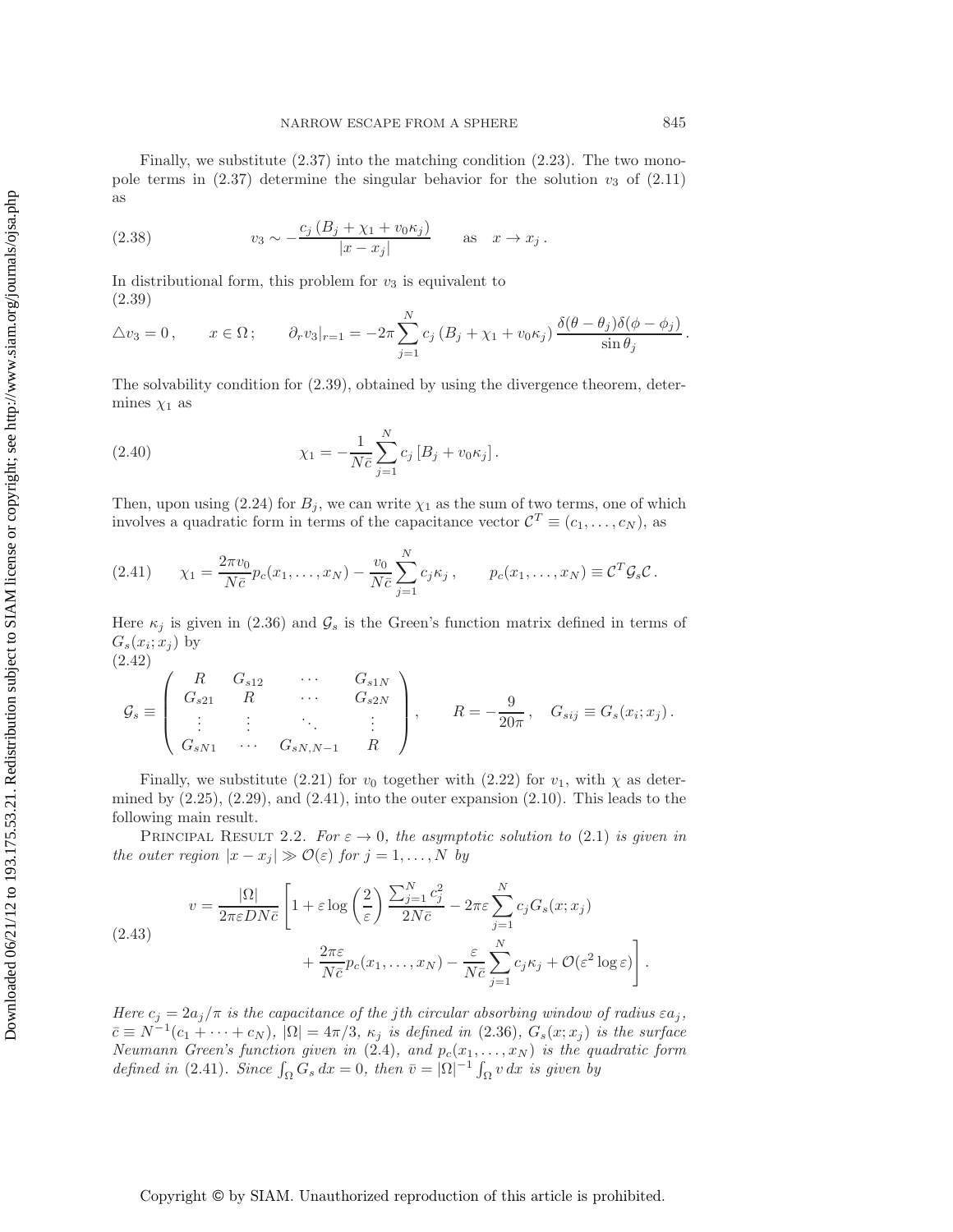(2.44) 
$$
\bar{v} = \frac{|\Omega|}{2\pi\varepsilon DN\bar{c}} \left[ 1 + \varepsilon \log\left(\frac{2}{\varepsilon}\right) \frac{\sum_{j=1}^{N} c_j^2}{2N\bar{c}} + \frac{2\pi\varepsilon}{N\bar{c}} p_c(x_1, \dots, x_N) - \frac{\varepsilon}{N\bar{c}} \sum_{j=1}^{N} c_j \kappa_j + \mathcal{O}(\varepsilon^2 \log \varepsilon) \right].
$$

*For the case of one circular window of radius*  $\varepsilon a$ *, we set*  $N = 1$ *,*  $c_1 = 2a/\pi$ *, and*  $a_1 = a$  *in* (2.43)*,* (2.36)*, and* (2.44) *to get* 

(2.45) 
$$
\bar{v} = \frac{|\Omega|}{4\varepsilon a D} \left[ 1 + \frac{\varepsilon a}{\pi} \log \left( \frac{2}{\varepsilon a} \right) + \frac{\varepsilon a}{\pi} \left( -\frac{9}{5} - 2 \log 2 + \frac{3}{2} \right) + \mathcal{O}(\varepsilon^2 \log \varepsilon) \right],
$$

$$
v(x) = \bar{v} - \frac{|\Omega|}{D} G_s(x; x_1).
$$

*For an initial position at the origin, i.e.,*  $x = (0, 0)$ *, then with*  $G_s(0; x_1) = -3/(40\pi)$ *from* (2.4)*,* (2.45) *becomes*

(2.46) 
$$
v(0) = \frac{|\Omega|}{4\varepsilon a D} \left[ 1 + \frac{\varepsilon a}{\pi} \log \left( \frac{2}{\varepsilon a} \right) - \frac{2\varepsilon a \log 2}{\pi} + \mathcal{O}(\varepsilon^2 \log \varepsilon) \right].
$$

For the case of one circular absorbing window of radius  $\varepsilon$  (i.e.,  $a = 1$ ), it was derived in [41] that

(2.47) 
$$
\bar{v} \sim \frac{|\Omega|}{4\varepsilon D} \left[ 1 + \frac{\varepsilon}{\pi} \log \left( \frac{1}{\varepsilon} \right) + \mathcal{O}(\varepsilon) \right].
$$

The original result in equation (3.52) of [41] omits the  $\pi$  term in (2.47) due to an omission of an extra factor of  $\pi$  on the left-hand side of the equation above (3.52) of [41]. This was corrected in [44]. Our result (2.45) agrees asymptotically with that of (2.47) and determines the  $\mathcal{O}(\varepsilon)$  term to  $\bar{v}$  explicitly. More importantly, our main result in Principal Result 2.2 generalizes that of [41] to the case of N circular absorbing windows of different radii on the unit sphere and provides the  $\mathcal{O}(\varepsilon)$  term that accounts for the specific locations of the traps on the unit sphere.

A further interesting special case of Principal Result 2.2 is when there are N circular absorbing windows of a common radius  $\varepsilon$ . Then, upon setting  $c_j = 2/\pi$ , together with  $a_j = 1$  for  $j = 1, \ldots, N$  in (2.36), (2.44) reduces to

$$
(2.48)
$$

$$
\bar{v} = \frac{|\Omega|}{4\varepsilon DN} \left[ 1 + \frac{\varepsilon}{\pi} \log \left( \frac{2}{\varepsilon} \right) + \frac{\varepsilon}{\pi} \left( -\frac{9}{5} + \frac{8\pi}{N} \sum_{i=1}^{N} \sum_{j=i+1}^{N} G_s(x_i; x_j) - 2\log 2 + \frac{3}{2} \right) + \mathcal{O}(\varepsilon^2 \log \varepsilon) \right].
$$

From (2.4), we readily calculate the interaction term  $G_s(x_i; x_j)$  in (2.48) as

(2.49) 
$$
G_s(x_i; x_j) = -\frac{9}{20\pi} + \frac{1}{2\pi} \left( \frac{1}{|x_i - x_j|} - \frac{1}{2} \log \left[ \sin^2 \left( \frac{\gamma_{ij}}{2} \right) + \sin \left( \frac{\gamma_{ij}}{2} \right) \right] \right),
$$

$$
\cos(\gamma_{ij}) = x_i \cdot x_j,
$$

where  $\gamma_{ij}$  denotes the angle between  $x_i$  and  $x_j$ . Therefore, (2.48) becomes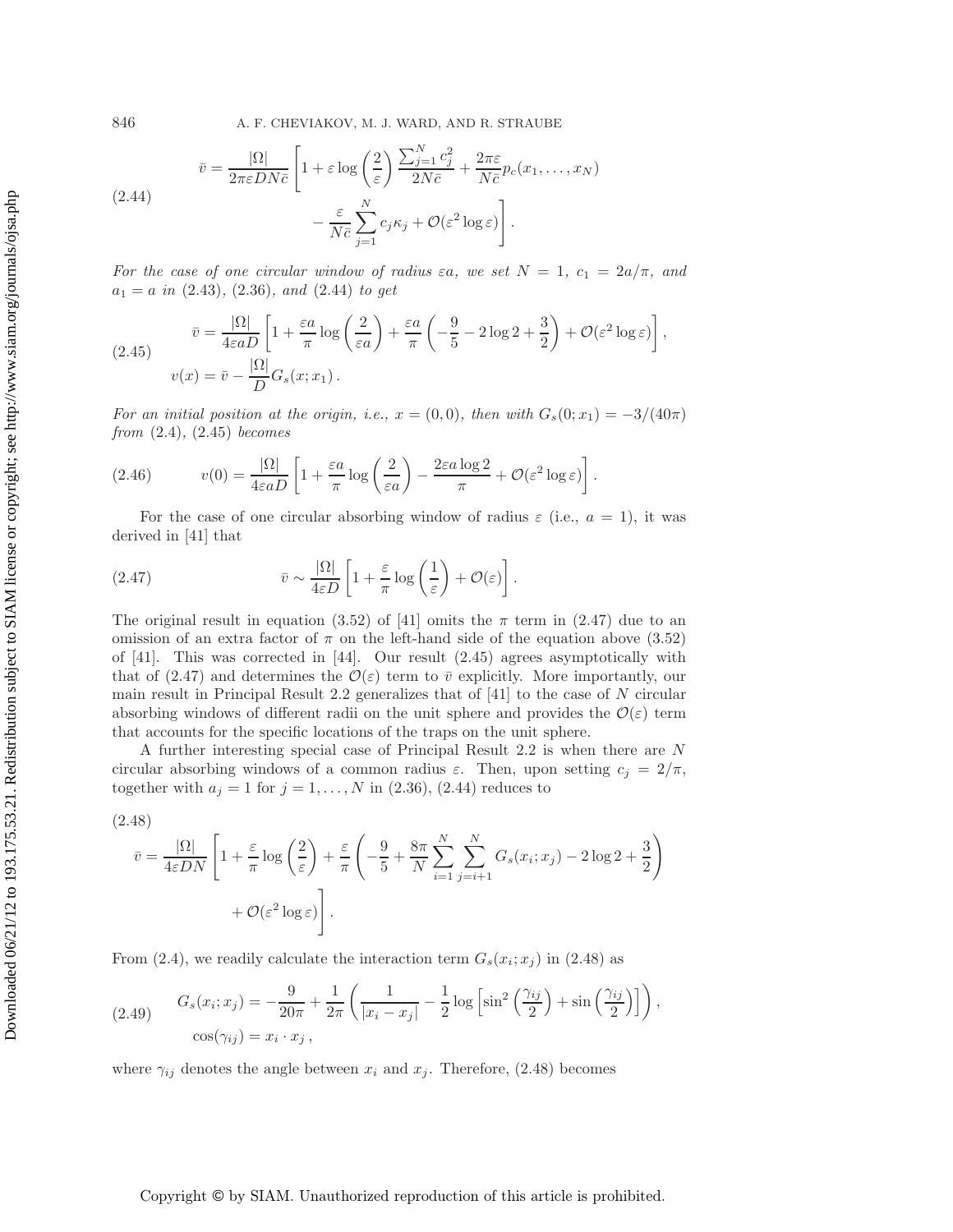NARROW ESCAPE FROM A SPHERE 847

$$
\overline{v} = \frac{|\Omega|}{4\varepsilon DN} \left[ 1 + \frac{\varepsilon}{\pi} \log \left( \frac{2}{\varepsilon} \right) + \frac{\varepsilon}{\pi} \left( -\frac{9N}{5} - 2 \log 2 + \frac{3}{2} + \frac{4}{N} \tilde{\mathcal{H}}(x_1, \dots, x_N) \right) + \mathcal{O}(\varepsilon^2 \log \varepsilon) \right],
$$

where the discrete sum  $\tilde{\mathcal{H}}(x_1,\ldots,x_N)$  with  $|x_j|=1$  and  $\cos\gamma_{ij}=x_i\cdot x_j$  for  $i,j=1$  $1,\ldots,N$  is defined by

$$
(2.50b) \quad \tilde{\mathcal{H}}(x_1,\ldots,x_N) = \sum_{i=1}^N \sum_{j>i}^N \left( \frac{1}{|x_i - x_j|} - \frac{1}{2} \log \left[ \sin^2 \left( \frac{\gamma_{ij}}{2} \right) + \sin \left( \frac{\gamma_{ij}}{2} \right) \right] \right).
$$

Equivalently, we can write  $\bar{v}$  in the alternative form

$$
(2.51a)
$$
  
\n
$$
\bar{v} = \frac{|\Omega|}{4\varepsilon DN} \left[ 1 + \frac{\varepsilon}{\pi} \log \left( \frac{2}{\varepsilon} \right) + \frac{\varepsilon}{\pi} \left( -\frac{9N}{5} + 2(N-2) \log 2 + \frac{3}{2} + \frac{4}{N} \mathcal{H}(x_1, \dots, x_N) \right) + \mathcal{O}(\varepsilon^2 \log \varepsilon) \right],
$$

where  $\mathcal{H}(x_1,\ldots,x_N)$  is defined by (2.51b)

$$
\mathcal{H}(x_1,\ldots,x_N) = \sum_{i=1}^N \sum_{j=i+1}^N \left( \frac{1}{|x_i - x_j|} - \frac{1}{2} \log |x_i - x_j| - \frac{1}{2} \log (2 + |x_i - x_j|) \right).
$$

The first term in  $H$  is the usual Coulomb singularity in three dimensions, whereas the second term in (2.51b) represents a contribution from surface diffusion on the boundary of the sphere, similar to that studied in [7].

As a remark, for the case of N circular absorbing windows of a common radius  $\varepsilon$ , the average MFPT,  $\bar{v}$ , is minimized in the limit  $\varepsilon \to 0$  at the trap configuration  $\{x_1,\ldots,x_N\}$  that minimizes the discrete sum  $\mathcal{H}(x_1,\ldots,x_N)$  on the unit sphere  $|x_j| = 1$  for  $j = 1, \ldots, N$ . The classic discrete variational problem of minimizing either the Coulomb energy  $\sum_{i=1}^{N} \sum_{j=i+1}^{N} |x_i - x_j|^{-1}$  or the logarithmic energy  $-\sum_{i=1}^{N} \sum_{j=i+1}^{N} \log |x_i - x_j|$  on the unit sphere has a long history in approximation theory (see [11], [15], [3], [33], [34], [25], [17] and the references therein).

Next, we validate our asymptotic result (2.51) with full numerical results. In Figure 2.1 we compare our asymptotic results for the average MFPT  $\bar{v}$  versus  $\varepsilon$  with those computed from full numerical simulations using the COMSOL finite element package [6]. The comparisons are done for  $N = 1$ ,  $N = 2$ , and  $N = 4$ , identical traps equally spaced on the surface of the unit sphere (see the caption of Figure 2.1). Table 2.1 compares the two-term and three-term predictions for  $\bar{v}$  from (2.51) with corresponding full numerical results computed using COMSOL. Note that the threeterm expansion for  $\bar{v}$  in (2.51) agrees well with full numerical results even when  $\varepsilon = 0.5$ . For  $\varepsilon = 0.5$  and  $N = 4$ , we calculate  $N\pi\varepsilon^2/(4\pi) \approx 0.20$ , so that the absorbing windows occupy roughly 25% of the surface area of the unit sphere. For this challenging test of perturbation theory, the last row and last three columns in Table 2.1 show that the three-term asymptotic result for the average MFPT differs from the full numerical result by only about 10%.

Finally, we remark that our main result (2.44) can also readily be used for absorbing windows that are not circular. To treat this modification of  $(2.1)$ , the following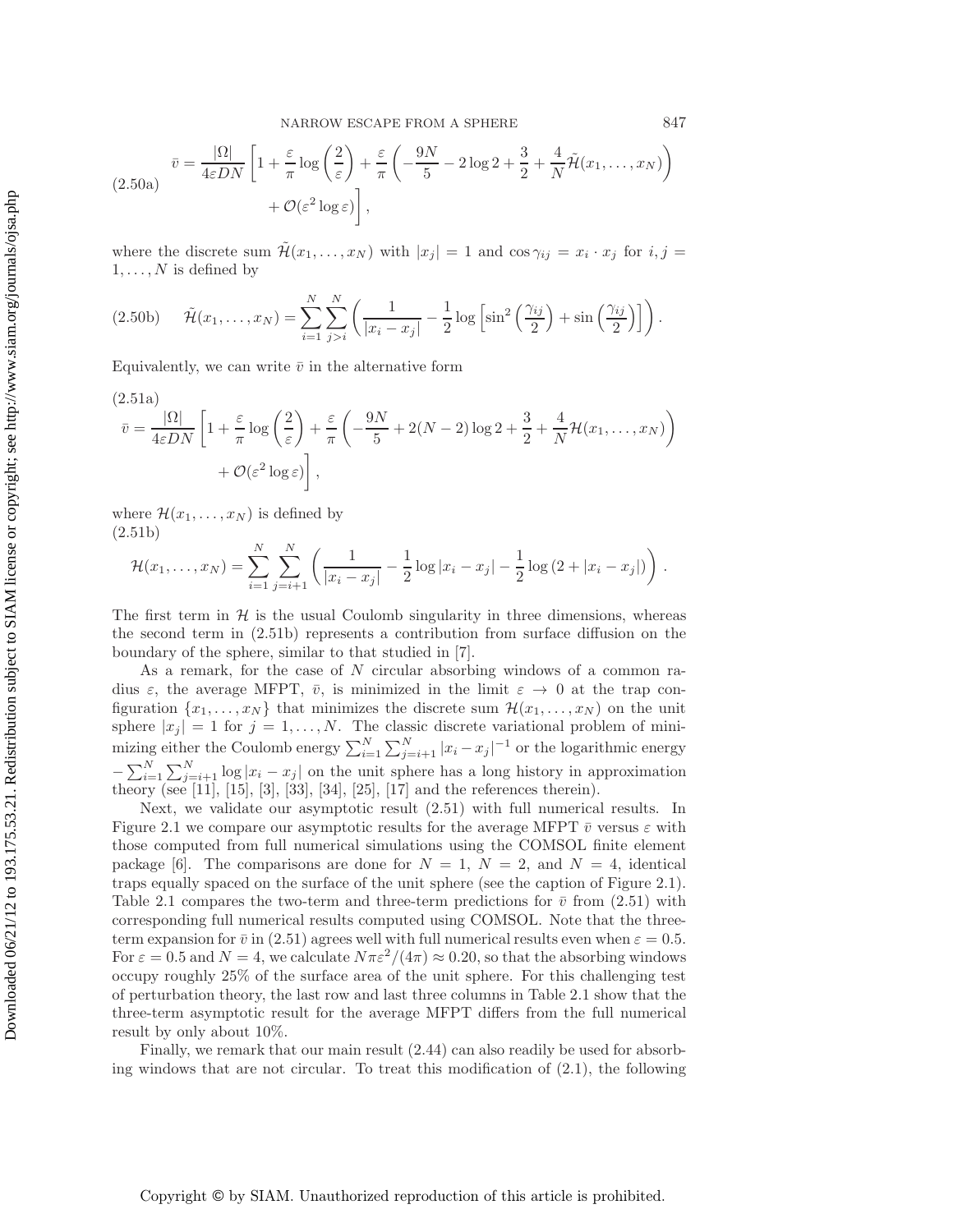

FIG. 2.1. Plot of the average MFPT  $\bar{v}$  versus  $\varepsilon$  from (2.51) with  $D = 1$  for either one, two, or four identical windows on the surface of the unit sphere. The solid curves are the three-term expansion from  $(2.51)$ , while the dotted curves are the truncation of  $(2.51)$  to two terms. The triangles denote the full numerical results computed from COMSOL [6]. Top curves:  $N = 1$ . Middle curves:  $N = 2$  with antipodal windows. Bottom curves:  $N = 4$  with windows at the north and south poles and two windows equally spaced on the equator.

| Table 2.1 |  |
|-----------|--|
|           |  |

Comparison of asymptotic and full numerical results for  $\bar{v}$  for either  $N = 1$ ,  $N = 2$ , or  $N = 4$ , identical circular windows of radius  $\varepsilon$  equidistantly placed on the surface of the unit sphere (see the caption of Figure 2.1). Here  $\bar{v}_2$  is the two-term asymptotic result obtained by omitting the  $\mathcal{O}(\varepsilon)$ term in (2.51),  $\bar{v}_3$  is the three-term asymptotic result of (2.51), and  $\bar{v}_n$  is the full numerical result computed from COMSOL [6].

|               |             | $N=1$       |             |             | $N=2$       |             | $N=4$          |                  |             |  |
|---------------|-------------|-------------|-------------|-------------|-------------|-------------|----------------|------------------|-------------|--|
| $\varepsilon$ | $\bar{v}_2$ | $\bar{v}_3$ | $\bar{v}_n$ | $\bar{v}_2$ | $\bar{v}_3$ | $\bar{v}_n$ | $\overline{v}$ | $\overline{v}_3$ | $\bar{v}_n$ |  |
| 0.02          | 53.89       | 53.33       | 52.81       | 26.95       | 26.42       | 26.12       | 13.47          | 13.11            | 12.99       |  |
| 0.05          | 22.17       | 21.61       | 21.35       | 11.09       | 10.56       | 10.43       | 5.54           | 5.18             | 5.12        |  |
| 0.10          | 11.47       | 10.91       | 10.78       | 5.74        | 5.21        | 5.14        | 2.87           | 2.51             | 2.47        |  |
| 0.20          | 6.00        | 5.44        | 5.36        | 3.00        | 2.47        | 2.44        | 1.50           | 1.14             | 1.13        |  |
| 0.50          | 2.56        | 1.99        | 1.96        | 1.28        | 0.75        | 0.70        | 0.64           | 0.28             | 0.30        |  |

generalized electrified disk problem for  $w_c$  replaces (2.15):

(2.52a) 
$$
\mathcal{L}w_c = 0, \quad \eta \ge 0, \quad -\infty < s_1, s_2 < \infty,
$$

(2.52b)

$$
\partial_{\eta} w_c = 0 \quad \text{on} \quad \eta = 0, \ (s_1, s_2) \notin \Omega; \qquad w_c = 1 \quad \text{on} \quad \eta = 0, \ (s_1, s_2) \in \Omega,
$$
  

$$
(2.52c) \qquad w_c \sim c_j/\rho \quad \text{as} \quad \rho \to \infty.
$$

Here the absorbing set  $\Omega$  in the plane  $\eta = 0$  is possibly multiconnected, which can incorporate the window clustering effect of [20]. When  $\Omega$  has two lines of symmetry, then  $w_c$  can be chosen to be even in  $s_1$  and  $s_2$ , so that the far-field behavior of  $w_c$  is  $w_c \sim c_i/\rho + \mathcal{O}(\rho^{-3})$  as  $\rho \to \infty$ , similar to that in (2.17). The analysis leading to (2.44) can then be repeated, and as remarked following (B.13) of Appendix B, the far-field behavior (2.37) will still hold for this generalized problem. Consequently, to treat the case of arbitrarily shaped absorbing windows centered at  $x_j$  for  $j = 1, \ldots, N$  on the boundary of the unit sphere, we need only replace  $c_j$  in (2.44) with the capacitance  $c_j$ associated with the far-field behavior of (2.52). In addition, for an arbitrarily shaped absorbing window, we must also recalculate the monopole coefficient  $\kappa_j$  in (2.44) from the solution to (B.4) subject to the far-field behavior (B.13). Although  $c_j$  and  $\kappa_j$  must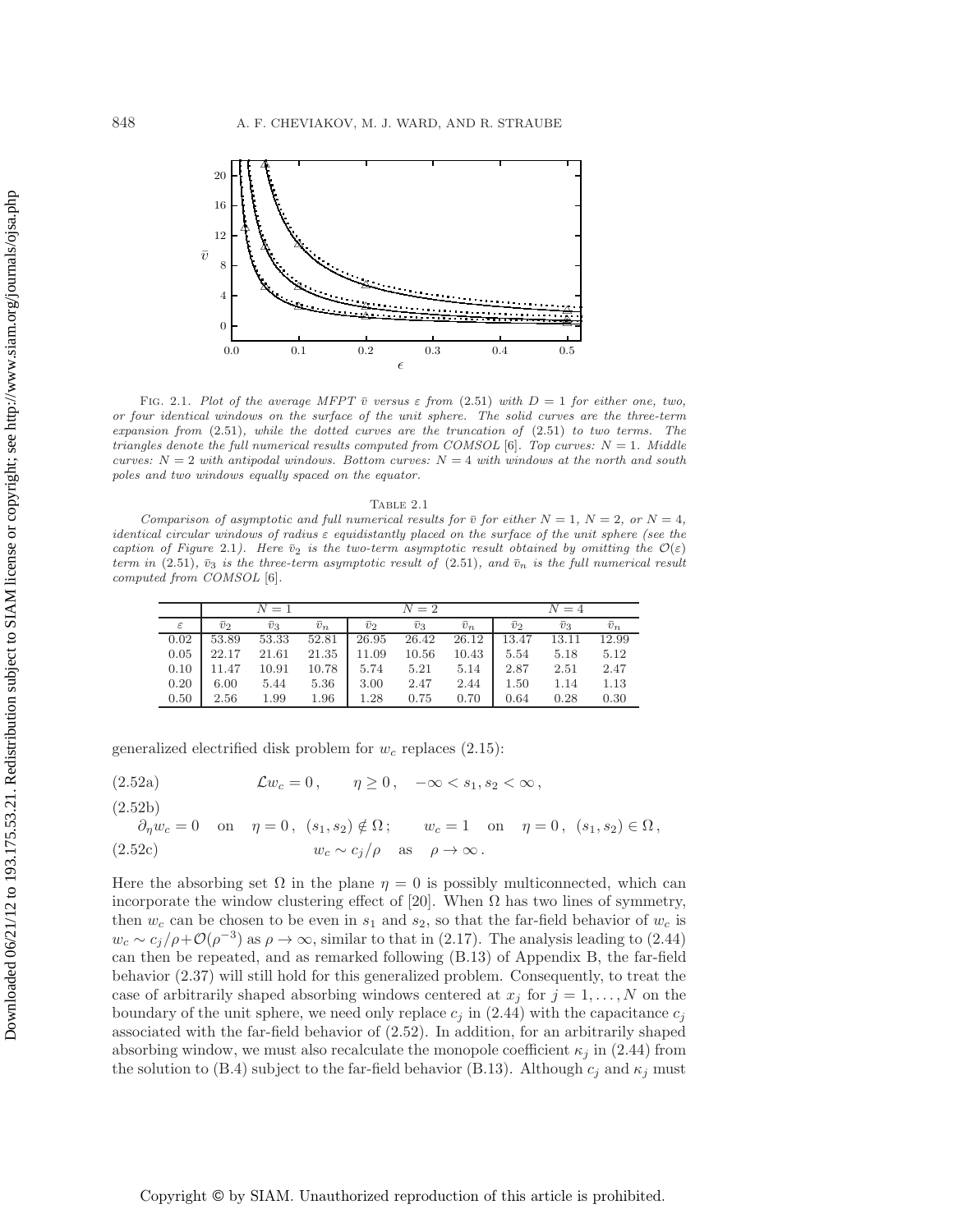in general be calculated numerically, such as from fast boundary integral methods of potential theory (cf. [46]), the capacitance  $c_j$  is in fact known analytically for a few special geometries. In particular, for an elliptical-shaped absorbing window with semiaxes  $a_j$  and  $b_j$  so that  $s_1^2/a_j^2 + s_2^2/b_j^2 = 1$  with  $b_j < a_j$ , then  $c_j$  is given in terms of the complete elliptic integral of the first kind  $K(\mu)$  as (see [41])

(2.53) 
$$
c_j = \frac{a_j}{K(e_j)}, \qquad K(\mu) = \int_0^{\pi/2} \frac{d\theta}{\sqrt{1 - \mu^2 \sin^2 \theta}}, \qquad e_j \equiv \sqrt{1 - b_j^2 / a_j^2}.
$$

In addition, for the case of a cluster of two circular windows, each with radius  $a_j$ , and with center-to-center separation 2l, with  $l > a_j$ , it is known from [37] (see also equation (27) of [13]) that for  $l/a_j \gg 1$ 

(2.54) 
$$
c_j \sim \frac{4a_j}{\pi} \left[ 1 - \frac{a_j}{l\pi} + \frac{a_j^2}{l^2 \pi^2} - \frac{a_j^3}{l^3 \pi^3} + \cdots \right].
$$

Upper and lower bounds for the capacitance  $c_j$  of multiple nonoverlapping circular disks are derived in [13]. Similar bounds are used in [20] to study the effect of window clustering on the average MFPT, whereby several circular absorbing windows are clustered within an  $\mathcal{O}(\varepsilon)$  region near some point on the boundary of the sphere. In our analysis, these bounds for the capacitance  $c_i$  can be used in the three-term expansion (2.44) for the average MFPT.

**3. The principal eigenvalue of the Laplacian.** In this section we asymptotically calculate the principal eigenvalue of the Laplacian in the unit sphere  $\Omega$ , when the boundary of the sphere is almost entirely reflecting, but is perturbed by  $N$  small nonoverlapping locally circular absorbing traps  $\partial\Omega_{\varepsilon_i}$ , centered at  $x_j$  with  $|x_j|=1$ , for  $j = 1, \ldots, N$ . The perturbed eigenvalue problem is

$$
(3.1a)
$$

$$
\Delta u \equiv u_{rr} + \frac{2}{r} u_r + \frac{1}{r^2 \sin^2 \theta} u_{\phi\phi} + \frac{\cot \theta}{r^2} u_{\theta} + \frac{1}{r^2} u_{\theta\theta} = -\lambda u, \quad x \in \Omega, \quad \int_{\Omega} u^2 dx = 1,
$$
  
(3.1b) 
$$
\partial_r u = 0, \quad x \in \partial\Omega \backslash \partial\Omega_a; \qquad u = 0, \quad x \in \partial\Omega_a \equiv \bigcup_{j=1}^N \partial\Omega_{\varepsilon_j}.
$$

Each boundary trap,  $\partial\Omega_{\varepsilon_i}$ , for  $j=1,\ldots,N$  is a small "circular" cap centered at  $(\theta_j, \phi_j)$ , as defined by (2.1c), with area  $|\partial \Omega_{\varepsilon_j}| \sim \pi \varepsilon^2 a_j^2$ , and with  $\partial \Omega_j \to x_j$  as  $\varepsilon \to 0$ , where  $x_j = (\cos \phi_j \sin \theta_j, \sin \phi_j \sin \theta_j, \cos \theta_j)$ . Here  $0 \le \phi \le 2\pi$  is the longitude and  $0 \leq \theta \leq \pi$  is the latitude.

We let  $\lambda(\varepsilon)$  denote the principal eigenvalue of (3.1), with corresponding eigenfunction  $u(x,\varepsilon)$ . Clearly,  $\lambda(\varepsilon) \to 0$  as  $\varepsilon \to 0$  with  $u \to u_0 = |\Omega|^{-1/2}$ . A leading-order calculation for  $\lambda(\varepsilon)$  was given in section 5.2 of [47]. Here, we use a more refined matched asymptotic analysis to calculate a three-term asymptotic expansion for  $\lambda(\varepsilon)$ as  $\varepsilon \to 0$ . Our asymptotic calculation will show, to within the three-term asymptotic approximation, that  $\lambda(\varepsilon)$  is related to the average MFPT  $\bar{v}$  of (1.2) by  $\lambda \sim 1/(D\bar{v})$ .

We expand the principal eigenvalue for (3.1) as

(3.2) 
$$
\lambda = \varepsilon \lambda_1 + \varepsilon^2 \log \left( \frac{\varepsilon}{2} \right) \lambda_2 + \varepsilon^2 \lambda_3 + \cdots
$$

In the outer region away from the boundary traps we expand the outer solution as

(3.3) 
$$
u \sim u_0 + \varepsilon u_1 + \varepsilon^2 \log\left(\frac{\varepsilon}{2}\right) u_2 + \varepsilon^2 u_3 + \cdots,
$$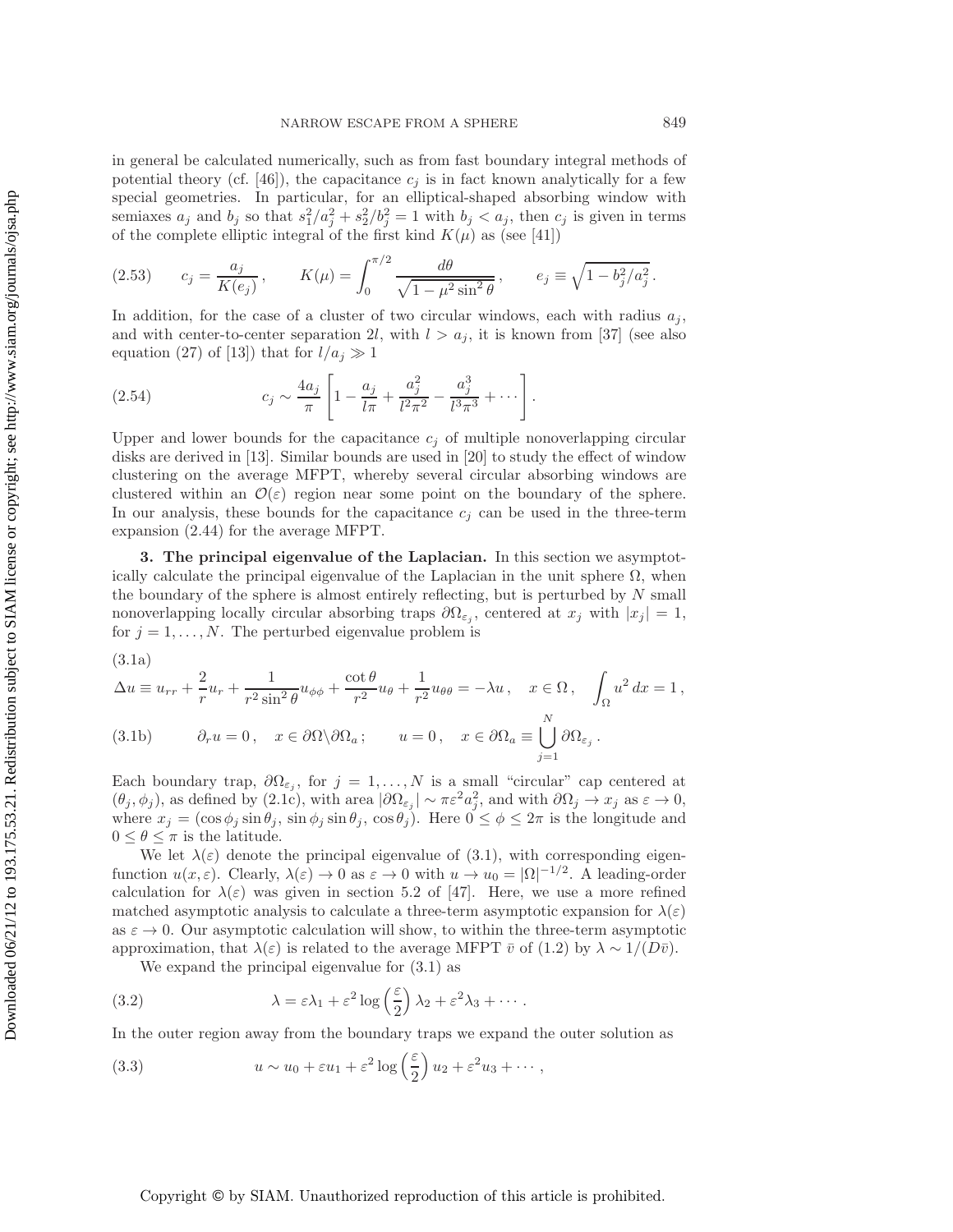where  $u_0 \equiv |\Omega|^{-1/2}$ . The logarithmic terms in (3.2) and (3.3) arise as a direct consequence of the subdominant logarithmic singularity of the surface Neumann Green's function given in (2.7).

We first substitute (3.3) into (3.1) to obtain that  $u_k$  for  $k = 1, 2$  satisfies (3.4)

$$
\Delta u_k = -\lambda_k u_0, \quad x \in \Omega; \qquad \partial_r u_k = 0, \quad x \in \partial\Omega \setminus \{x_1, \ldots, x_N\}; \qquad \int_{\Omega} u_k dx = 0.
$$

In contrast,  $u_3$  satisfies

(3.5) 
$$
\Delta u_3 = -\lambda_1 u_1 - \lambda_3 u_0, \quad x \in \Omega; \quad \partial_r u_3 = 0, \quad x \in \partial\Omega \setminus \{x_1, \dots, x_N\};
$$

$$
\int_{\Omega} (u_1^2 + 2u_0 u_3) dx = 0.
$$

In the inner region near the jth boundary trap we introduce the local coordinate system  $(\eta, s_1, s_2)$  by (2.5). We then write the inner expansion of the principal eigenfunction as

(3.6) 
$$
u \sim w_0 + \varepsilon \log \left(\frac{\varepsilon}{2}\right) w_1 + \varepsilon w_2 + \cdots.
$$

We substitute  $(3.6)$  into  $(3.1)$  and then transform the Laplacian in  $(3.1)$  in terms of the local coordinate system (2.5). Upon collecting similar terms in  $\varepsilon$ , we obtain that  $w_k$  for  $k = 0, 1, 2$  satisfies (2.13).

The leading-order matching condition is that  $w_0 \sim u_0 = |\Omega|^{-1/2}$  as  $\rho \equiv (\eta^2 + \eta^2)$  $s_1^2 + s_2^2$ <sup>1/2</sup>  $\rightarrow \infty$ . Thus, we write

$$
(3.7) \t\t w_0 = u_0 (1 - w_c),
$$

where  $w_c$  is the solution to the electrified disk problem (2.15), as given in (2.16). The far-field behavior of  $w_0$  is given in (2.18). Upon writing (2.18) in terms of outer variables by using (2.5), we obtain the matching condition that the near-field behavior of the outer expansion (3.3) must agree with the far-field behavior of the inner expansion  $(3.6)$ , so that

$$
u_0 + \varepsilon u_1 + \varepsilon^2 \log\left(\frac{\varepsilon}{2}\right) u_2 + \varepsilon^2 u_3 + \cdots \sim u_0 \left(1 - \frac{c_j \varepsilon}{|x - x_j|} + \cdots\right) + \varepsilon \log\left(\frac{\varepsilon}{2}\right) w_1 + \varepsilon w_2 + \cdots.
$$

From this matching condition, we obtain that  $u_1$  must satisfy (3.4) and have the singular behavior  $u_1 \sim -c_j u_0/|x - x_j|$  as  $x \to x_j$  for  $j = 1, ..., N$ . This problem can be written in distributional form as

$$
(3.9) \quad \Delta u_1 = -\lambda_1 u_0 \,, \quad x \in \Omega \,; \qquad \partial_r u_1|_{r=1} = -2\pi u_0 \sum_{j=1}^N \frac{c_j}{\sin \theta_j} \delta(\theta - \theta_j) \delta(\phi - \phi_j) \,,
$$

with  $\int_{\Omega} u_1 dx = 0$ . From the divergence theorem and by using  $u_0 = |\Omega|^{-1/2}$ , we calculate  $\lambda_1$  as

(3.10) 
$$
\lambda_1 = \frac{2\pi}{|\Omega|} \sum_{j=1}^N c_j, \qquad c_j = \frac{2a_j}{\pi}.
$$

### Copyright © by SIAM. Unauthorized reproduction of this article is prohibited.

(3.8)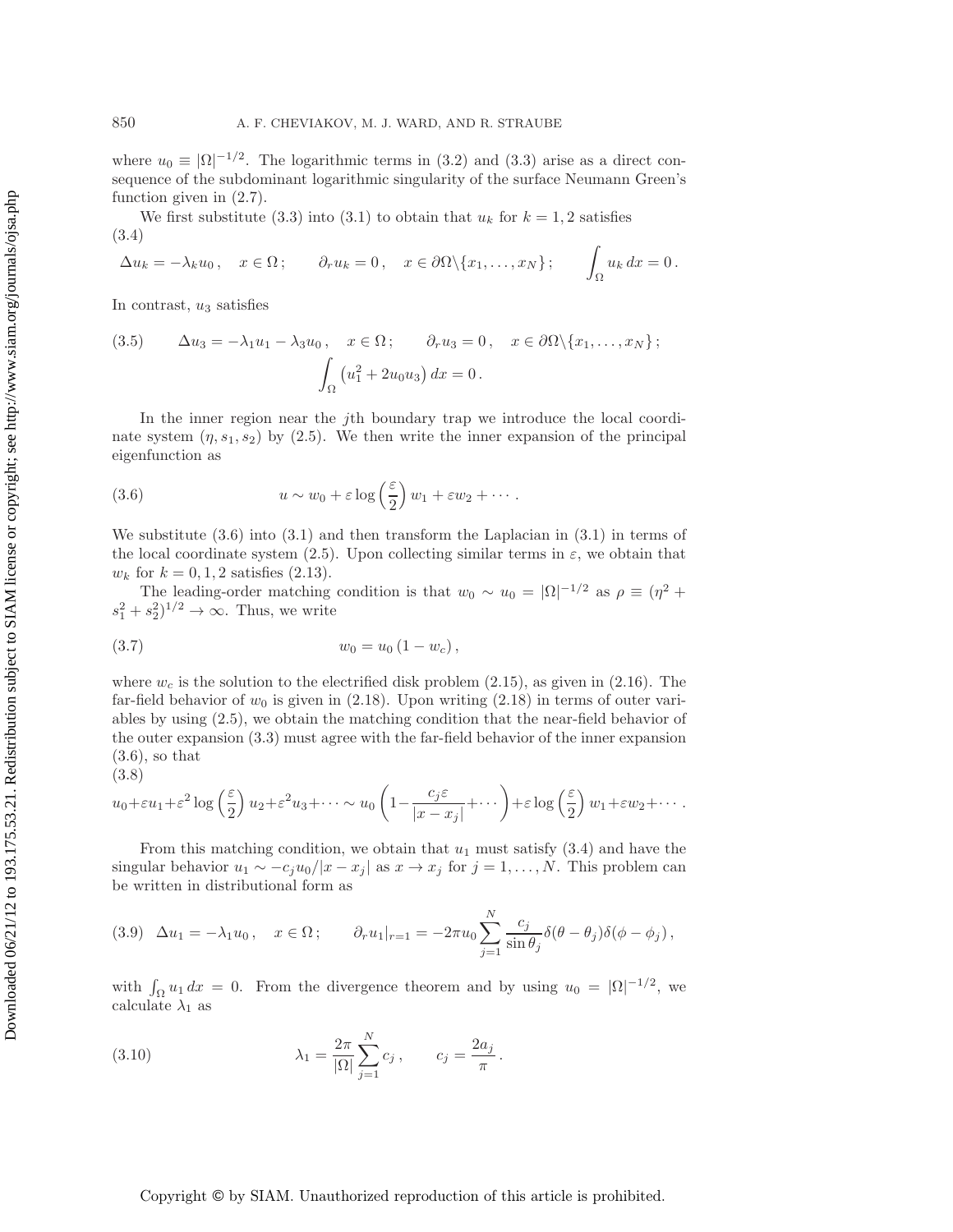Then, the solution to (3.9) with  $\int_{\Omega} u_1 dx = 0$  can be written as

(3.11) 
$$
u_1 = -2\pi u_0 \sum_{i=1}^N c_i G_s(x; x_i).
$$

Here  $G_s(x; x_i)$  is the surface Neumann Green's function satisfying (2.2). It is given explicitly in (2.4) and has the near-field behavior for  $x \to x_i$  as given in (2.9).

Next, we expand  $u_1$  in (3.11) as  $x \to x_j$  by using the near-field behavior (2.9) for  $G_s$ . Upon substituting the resulting expression into the matching condition  $(3.8)$ , we obtain

$$
u_0 \left(1 - \frac{c_j}{\rho}\right) + \frac{\varepsilon u_0 c_j}{2} \log\left(\frac{\varepsilon}{2}\right) - 2\varepsilon \pi u_0 B_j
$$
  
(3.12) 
$$
+ \frac{\varepsilon u_0 c_j}{2} \left[ \log(\eta + \rho) - \frac{\eta(s_1^2 + s_2^2)}{\rho^3} + \frac{s_1^2 s_2 \cot \theta_j}{\rho^3} \right]
$$

$$
+ \varepsilon^2 \log\left(\frac{\varepsilon}{2}\right) u_2 + \varepsilon^2 u_3 + \dots \sim u_0 \left(1 - \frac{c_j}{\rho}\right) + \varepsilon \log\left(\frac{\varepsilon}{2}\right) w_1 + \varepsilon w_2 + \dots
$$

Here the constant  $B_j$  is defined by

(3.13) 
$$
B_j = -\frac{9}{20\pi}c_j + \sum_{\substack{i=1\\i\neq j}}^N c_i G_{sj,i}, \qquad G_{sj,i} \equiv G_s(x_j; x_i).
$$

The matching condition (3.12) for the  $\mathcal{O}(\varepsilon \log|\varepsilon/2|)$  terms yields that  $w_1 \sim c_j u_0/2$  as  $\rho \to \infty$ . The solution  $w_1$  to (2.13) is given in terms of the solution  $w_c$  to (2.15) with far-field behavior (2.18), so that

(3.14) 
$$
w_1 = \frac{c_j u_0}{2} (1 - w_c) \sim \frac{c_j u_0}{2} \left( 1 - \frac{c_j}{\rho} + \mathcal{O}(\rho^{-3}) \right)
$$
 as  $\rho \to \infty$ .

Next, we substitute (3.14) into the matching condition (3.12) and use  $\rho \sim \varepsilon^{-1}|x-\rangle$ x<sub>0</sub>. By matching the  $\mathcal{O}(\varepsilon^2 \log \varepsilon)$  terms, we obtain that  $u_2$  satisfies (3.4) with singular behavior  $u_2 \sim -c_j^2 u_0/(2|x-x_j|)$  as  $x \to x_j$  for  $j=1,\ldots,N$ . Therefore, in distributional form, the problem for  $u_2$  is equivalent to

(3.15) 
$$
\Delta u_2 = -\lambda_2 u_0, \quad x \in \Omega; \qquad \partial_r u_2|_{r=1} = -\pi u_0 \sum_{j=1}^N c_j^2 \frac{\delta(\theta - \theta_j)\delta(\phi - \phi_j)}{\sin \theta_j},
$$

with  $\int_{\Omega} u_2 dx = 0$ . From the divergence theorem and by using  $u_0 = |\Omega|^{-1/2}$ , we calculate  $\lambda_2$  as

(3.16) 
$$
\lambda_2 = \frac{\pi}{|\Omega|} \sum_{j=1}^N c_j^2.
$$

Then, the solution  $u_2$  to (3.15), with  $\int_{\Omega} u_2 dx = 0$ , is written in terms of  $G_s(x; x_j)$  as

(3.17) 
$$
u_2 = -\pi u_0 \sum_{j=1}^N c_j^2 G_s(x; x_j).
$$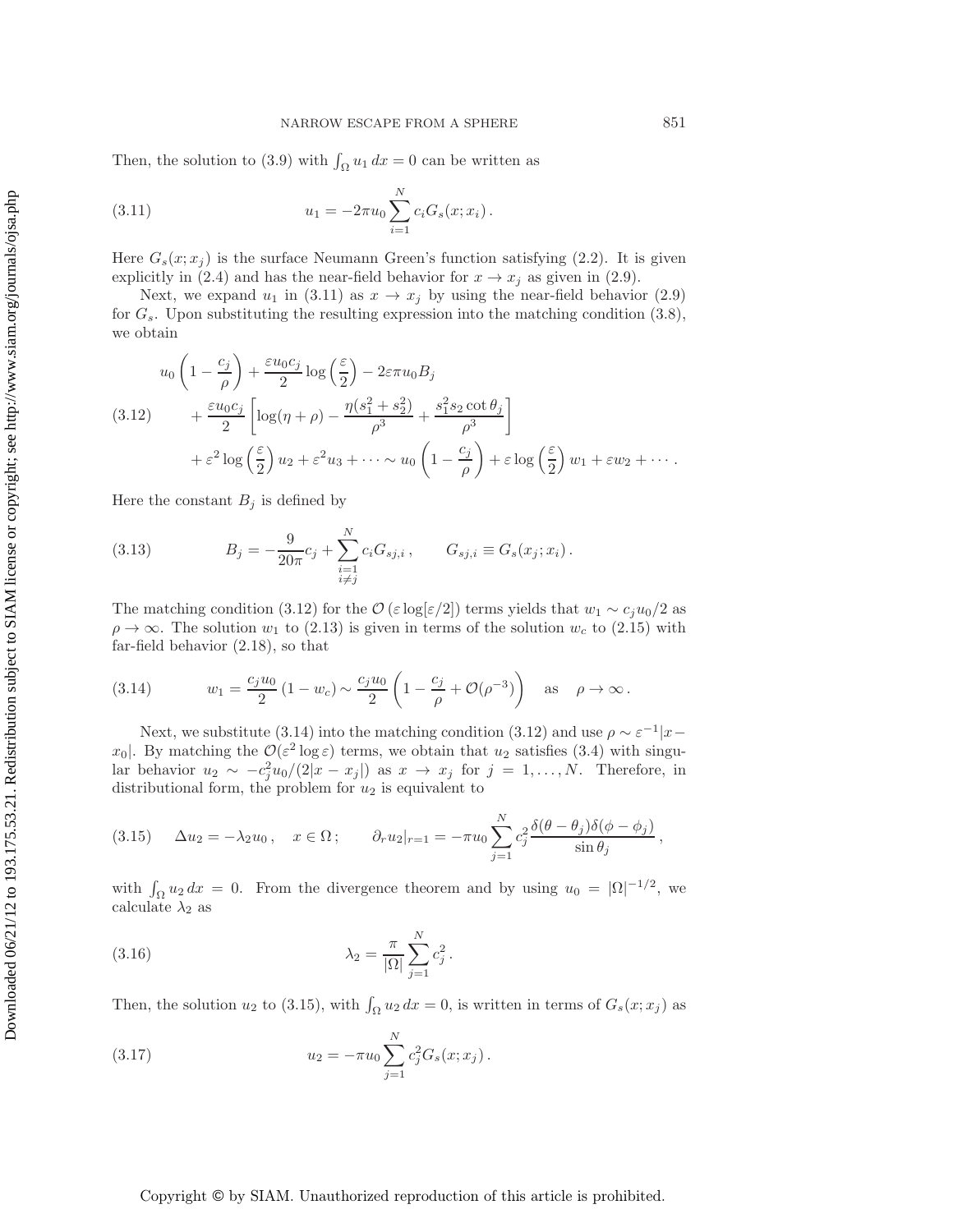Next, we match the  $\mathcal{O}(\varepsilon)$  terms on the left-hand side of (3.12). We obtain that  $w_2$  satisfies the inhomogeneous problem  $(2.13)$  and has the far-field behavior (3.18)

$$
w_2 \sim -2\pi u_0 B_j + \frac{c_j u_0}{2} \left[ \log(\eta + \rho) - \frac{\eta(s_1^2 + s_2^2)}{\rho^3} + \frac{s_1^2 s_2 \cot \theta_j}{\rho^3} \right]
$$
 as  $\rho \to \infty$ .

To determine  $w_2$ , we first set  $w_0 = u_0(1 - w_c)$  in the definition of the inhomogeneous term  $\mathcal{F}_2$  in (2.13c), where  $w_c$  is the solution to (2.15). Then, we decompose  $w_2$  into the sum of three terms as

(3.19) 
$$
w_2 = -2\pi B_j u_0 (1 - w_c) + u_0 w_{2e} + u_0 w_{2o}.
$$

With the operator  $\mathcal L$  as defined in (2.13a),  $w_{2e}$  and  $w_{2o}$  are the solutions of (2.33) and (2.34), respectively.

The explicit solution to (2.33) for  $w_{2e}$  is given in Lemma B.1 of Appendix B. This solution has the far-field behavior (2.35). The explicit solution to (2.34) for  $w_{2o}$  is given by Lemma B.2 of Appendix B. In this way, we obtain that  $w_2$  has the far-field behavior

(3.20) 
$$
w_2 \sim -2\pi B_j u_0 \left(1 - \frac{c_j}{\rho}\right) + \frac{c_j u_0}{2} \left[ \log(\eta + \rho) - \frac{\eta}{\rho^3} \left(s_1^2 + s_2^2\right) - \frac{2\kappa_j}{\rho} \right] - \frac{c_j \eta}{2\rho^3} \left(s_1^2 + s_2^2\right) + o\left(\rho^{-1}\right) \quad \text{as} \quad \rho \to \infty.
$$

By substituting (3.20) into the matching condition (3.12), we obtain that the two monopole terms in (3.20) proportional to  $\rho^{-1}$  determine the singularity behavior for the correction term  $u_3$  in (3.12). Therefore, we obtain that  $u_3$  satisfies (3.5) with the singular behavior

(3.21) 
$$
u_3 \sim \frac{2\pi B_j c_j u_0}{|x - x_j|} - \frac{c_j u_0 \kappa_j}{|x - x_j|} \quad \text{as} \quad x \to x_j, \quad j = 1, ..., N,
$$

where  $\kappa_j$  is defined in (2.36). This problem for  $u_3$  can be written in distributional form as

(3.22) 
$$
\Delta u_3 = -\lambda_1 u_1 - \lambda_3 u_0, \quad x \in \Omega;
$$

$$
\partial_r u_3|_{r=1} = u_0 \sum_{j=1}^N \left(4\pi^2 B_j c_j - 2\pi c_j \kappa_j\right) \frac{\delta(\theta - \theta_j)\delta(\phi - \phi_j)}{\sin \theta_j}.
$$

By using the divergence theorem, together with  $u_0 = |\Omega|^{-1/2}$ ,  $\int_{\Omega} u_1 dx = 0$ , and  $(2.36)$ , we calculate  $\lambda_3$  as

(3.23) 
$$
\lambda_3 = -\frac{4\pi^2}{|\Omega|} \sum_{j=1}^N B_j c_j + \frac{\pi}{|\Omega|} \sum_{j=1}^N c_j^2 \left(2 \log 2 - \frac{3}{2} + \log a_j\right).
$$

Finally, we substitute  $u_0 = |\Omega|^{-1/2}$ , (3.11), and (3.17) into (3.3) to obtain the outer expansion of the eigenfunction. The perturbed eigenvalue is obtained by substituting  $(3.10)$ ,  $(3.16)$ , and  $(3.23)$  into  $(3.2)$ . We summarize the result as follows.

Principal Result 3.1. *Consider* (3.1) *in the unit sphere* Ω *with* N *small circular boundary traps of radius*  $\varepsilon a_j$  *on*  $\partial\Omega$  *centered at*  $x_j$  *for*  $j = 1, \ldots, N$ *. Then, for*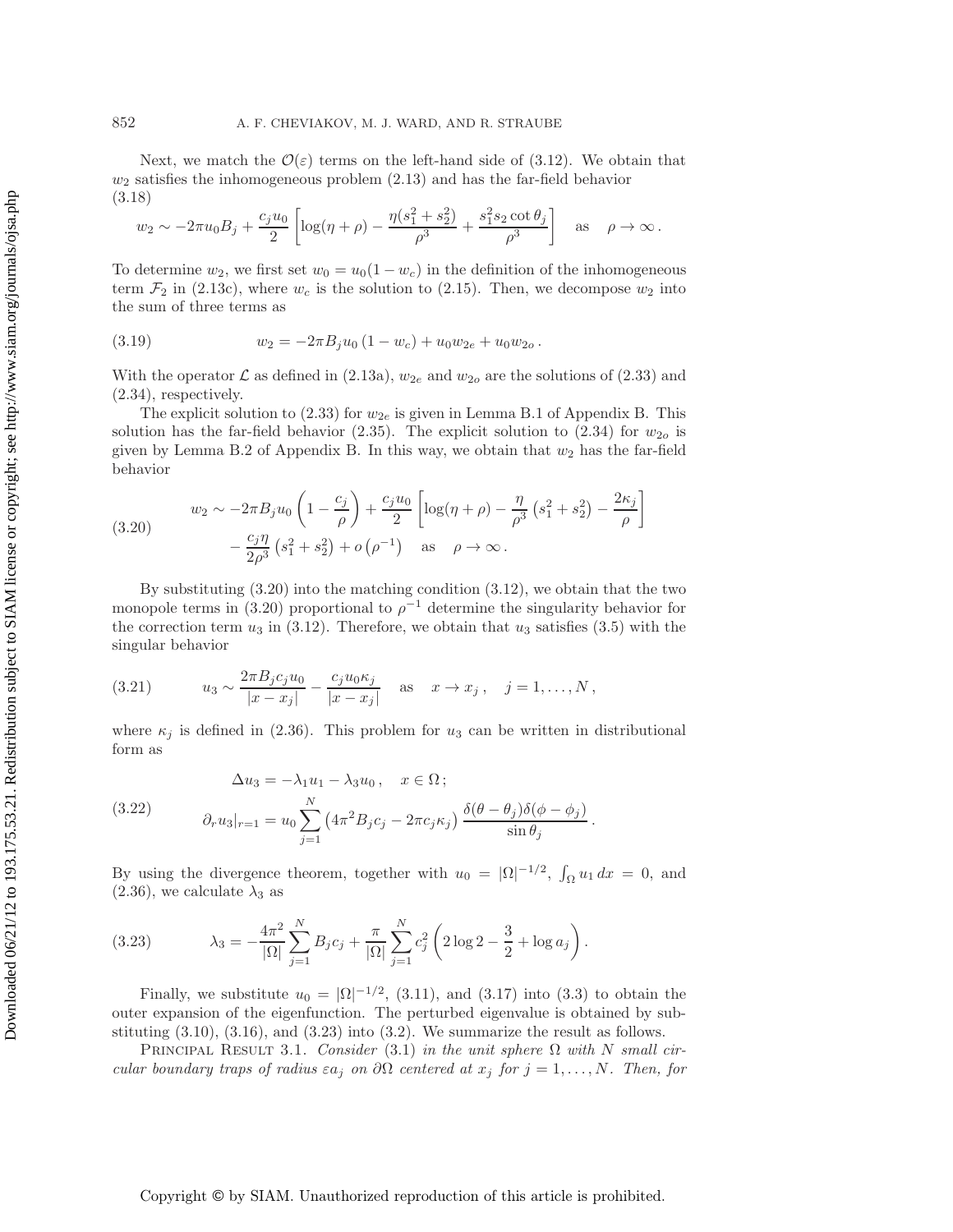$\varepsilon \to 0$ , the asymptotic solution to (3.1) is given in the outer region  $|x - x_j| \gg \mathcal{O}(\varepsilon)$ *for*  $j = 1, \ldots, N$  *by* (3.24)

$$
u = \frac{1}{|\Omega|^{1/2}} \left( 1 - 2\pi\varepsilon \sum_{j=1}^N c_j G_s(x; x_j) - \varepsilon^2 \pi \log\left(\frac{\varepsilon}{2}\right) \sum_{j=1}^N c_j^2 G_s(x; x_j) + \mathcal{O}(\varepsilon^2) \right).
$$

*Here*  $c_j = 2a_j/\pi$  *is the capacitance associated with the jth boundary trap of radius*  $\epsilon a_j$ , *and*  $G_s(x; x_i)$  *is the surface Neumann Green's function given in* (2.4)*. For*  $\varepsilon \to 0$ *, the principal eigenvalue*  $\lambda(\varepsilon)$  *of* (3.1) *is given by* (3.25a)

$$
\lambda = \frac{2\pi\varepsilon N\bar{c}}{|\Omega|} + \frac{\pi\varepsilon^2}{|\Omega|} \sum_{j=1}^N c_j^2 \left[ \log\left(\varepsilon a_j\right) + \log 2 - \frac{3}{2} \right] - \frac{4\pi^2\varepsilon^2}{|\Omega|} p_c(x_1,\ldots,x_N) + \mathcal{O}\left(\varepsilon^3 \log \varepsilon\right),
$$

*where*  $\bar{c} \equiv N^{-1}(c_1 + \cdots + c_N)$ *. The quadratic form*  $p_c(x_1, \ldots, x_N)$  *in* (3.25a) *is defined in terms of the entries*  $\mathcal{G}_{si,j}$  *of the Green's matrix*  $\mathcal{G}_s$  *of* (2.42) *by the weighted discrete sum*

(3.25b) 
$$
p_c(x_1,...,x_N) \equiv \sum_{i=1}^N \sum_{j=1}^N c_i c_j \mathcal{G}_{s i,j}, \qquad c_j = \frac{2a_j}{\pi},
$$

*where*  $\mathcal{G}_{si,j} \equiv G_s(x_i; x_j)$  *is given explicitly from* (2.4) *by* 

(3.25c) 
$$
\mathcal{G}_{si,j} = -\frac{9}{20\pi} + \frac{(1-\delta_{ij})}{2\pi} \left[ \log 2 + \mathcal{H}_{si,j} \right], \quad i,j = 1,\ldots,N,
$$

(3.25d) 
$$
\mathcal{H}_{si,j} = \frac{1}{|x_i - x_j|} - \frac{1}{2} \log |x_i - x_j| - \frac{1}{2} \log (2 + |x_i - x_j|), \quad i \neq j.
$$

*Here*  $\delta_{ij} = 1$  *if*  $i = j$  *and*  $\delta_{ij} = 0$  *if*  $i \neq j$ *. In terms of*  $\mathcal{H}_{si,j}$ *, we can write* (3.25a) *as* 

$$
(3.25e) \quad \lambda = \frac{2\pi\varepsilon N\bar{c}}{|\Omega|} + \frac{\pi\varepsilon^2}{|\Omega|} \sum_{j=1}^N c_j^2 \left[ \log\left(\varepsilon a_j\right) + 3\log 2 - \frac{3}{2} \right] - \frac{4\pi^2\varepsilon^2}{|\Omega|} \sum_{i=1}^N \sum_{j=i+1}^N c_i c_j \mathcal{H}_{s i,j} + \frac{\pi\varepsilon^2}{|\Omega|} \left( \frac{9}{5} - 2\log 2 \right) \sum_{i=1}^N \sum_{j=1}^N c_i c_j + \mathcal{O}(\varepsilon^3 \log \varepsilon).
$$

For the special case where there are  $N$  identical circular boundary traps of a common radius  $\varepsilon a$ , then (3.25e) with  $c = 2a/\pi$  and  $|\Omega| = 4\pi/3$  reduces to

(3.26) 
$$
\lambda \sim \frac{2\pi \varepsilon Nc}{|\Omega|} \left[ 1 + \frac{\varepsilon c}{2} \log(\varepsilon a) + \frac{\varepsilon c}{2} \left( \log 2 - \frac{3}{2} \right) + \frac{9\varepsilon cN}{10} - \varepsilon c(N-1) \log 2 - \frac{2\varepsilon c}{N} \mathcal{H}(x_1, \dots, x_N) \right].
$$

Here the discrete energy function  $\mathcal{H}(x_1,\ldots,x_N) \equiv \sum_{i=1}^N \sum_{j=i+1}^N \mathcal{H}_{s i,j}$  is given by (2.51b). For the case of one single trap, the result (3.26) yields the three-term expansion

(3.27) 
$$
\lambda \sim \frac{2\pi\varepsilon c}{|\Omega|} \left[ 1 + \frac{\varepsilon c}{2} \left( \log \left( \varepsilon a \right) + \log 2 - \frac{3}{2} \right) + \frac{9\varepsilon c}{10} \right].
$$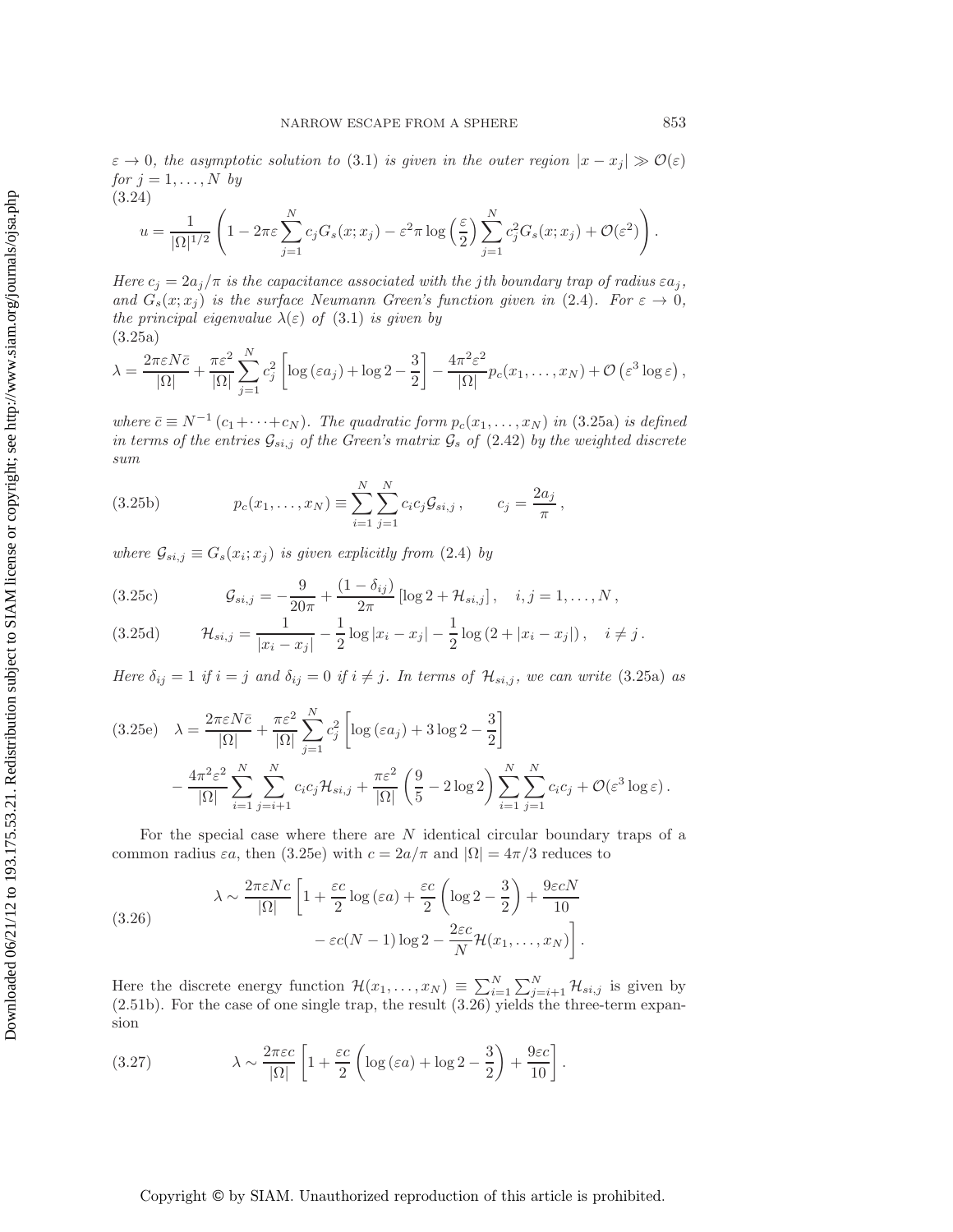Upon setting  $c = 2/\pi$  in (3.26), corresponding to N locally circular traps of a common radius  $\varepsilon$ , it is readily verified from (3.26) and (2.51) that, to within the threeterm asymptotic approximations, the relation  $\bar{v} \sim 1/(D\lambda)$  between the average MFPT and the principal eigenvalue is asymptotically valid in the limit  $\varepsilon \to 0$ . Therefore, we conclude that for the case of N circular boundary traps of a common radius  $\varepsilon a$  the principal eigenvalue of (3.1) is maximized, and the corresponding MFPT minimized, in the limit  $\varepsilon \to 0$  at the boundary trap configuration  $\{x_1, \ldots, x_N\}$  that minimizes the discrete sum  $\mathcal{H}(x_1,\ldots,x_N)$  in (2.51b) on the unit sphere  $|x_j|=1$  for  $j=1,\ldots,N$ .

**4. Numerical optimization results for the unit sphere.** Next, we numerically compute the optimum energy and the optimum arrangements  $\{x_1, \ldots, x_N\}$  of the centers of  $N \geq 3$  circular boundary traps of a common radius that minimize the discrete energy (2.51b). We compare our results with corresponding results associated with minimizing either the Coulomb energy or the logarithmic energy defined by

(4.1) 
$$
\mathcal{H}_{C} = \sum_{i=1}^{N} \sum_{j=i+1}^{N} \frac{1}{|x_i - x_j|}, \qquad \mathcal{H}_{L} = -\sum_{i=1}^{N} \sum_{j=i+1}^{N} \log |x_i - x_j|.
$$

Various numerical methods for global optimization are available (cf. [31], [21], [36]), including methods for nonsmooth optimization and optimization with constraints. For low-dimensional problems, exact methods are available, whereas for higher-dimensional problems one often must use heuristic strategies, including evolution algorithms and simulated annealing. The following methods were used to confirm our numerical optimization results for (2.51b):

- 1. *The extended cutting angle method (ECAM)*. This deterministic global optimization technique is applicable to Lipschitz functions. Within the algorithm, a sequence of piecewise linear lower approximations to the objective function is constructed. The sequence of the corresponding solutions to these relaxed problems converges to the global minimum of the objective function (cf. [1]).
- 2. *Dynamical systems based optimization (DSO)*. A dynamical system is constructed, using a number of sampled values of the objective function to introduce "forces." The evolution of such a system yields a descent trajectory converging to lower values of the objective function. The algorithm continues sampling the domain until it converges to a stationary point (cf. [29]).
- 3. *Lipschitz-continuous global optimizer (LGO)*. This is a commercial global optimization software program available for a number of software and hardware platforms, based on a combination of several rigorous (theoretically convergent) global minimization strategies, as well as a number of local minimization strategies. For further details, see [31].

On a unit sphere, it is convenient to write the location  $x_j$  of each trap in terms of spherical coordinates  $(\theta_j, \phi_j)$ , where  $\theta_j$  is the latitude and  $\phi_j$  is the longitude. To partially eliminate the effect of the rotational symmetries of the sphere, we fix the first trap  $x_1$  at the north pole, i.e.,  $(\theta_1, \phi_1) = (0, 0)$ , and we let  $\phi_2 = 0$  for the second trap centered at  $x_2$ . Then, for  $N$  traps on the unit sphere, one has a global optimization problem of  $2N-3$  parameters in the range  $0 < \theta_j \leq \pi$  for  $j = 2, \ldots, N$ and  $0 \le \phi_j < 2\pi$  for  $j = 3, ..., N$ . As an "initial guess" for the global optimization routines, we chose the remaining traps  $x_2, \ldots, x_N$  to be equally spaced on the equator  $\theta = \pi/2.$ 

For  $3 \leq N \leq 20$  traps, the ECAM and DSO methods, as outlined above and implemented in the open software library GANSO [14], were used to obtain the numerical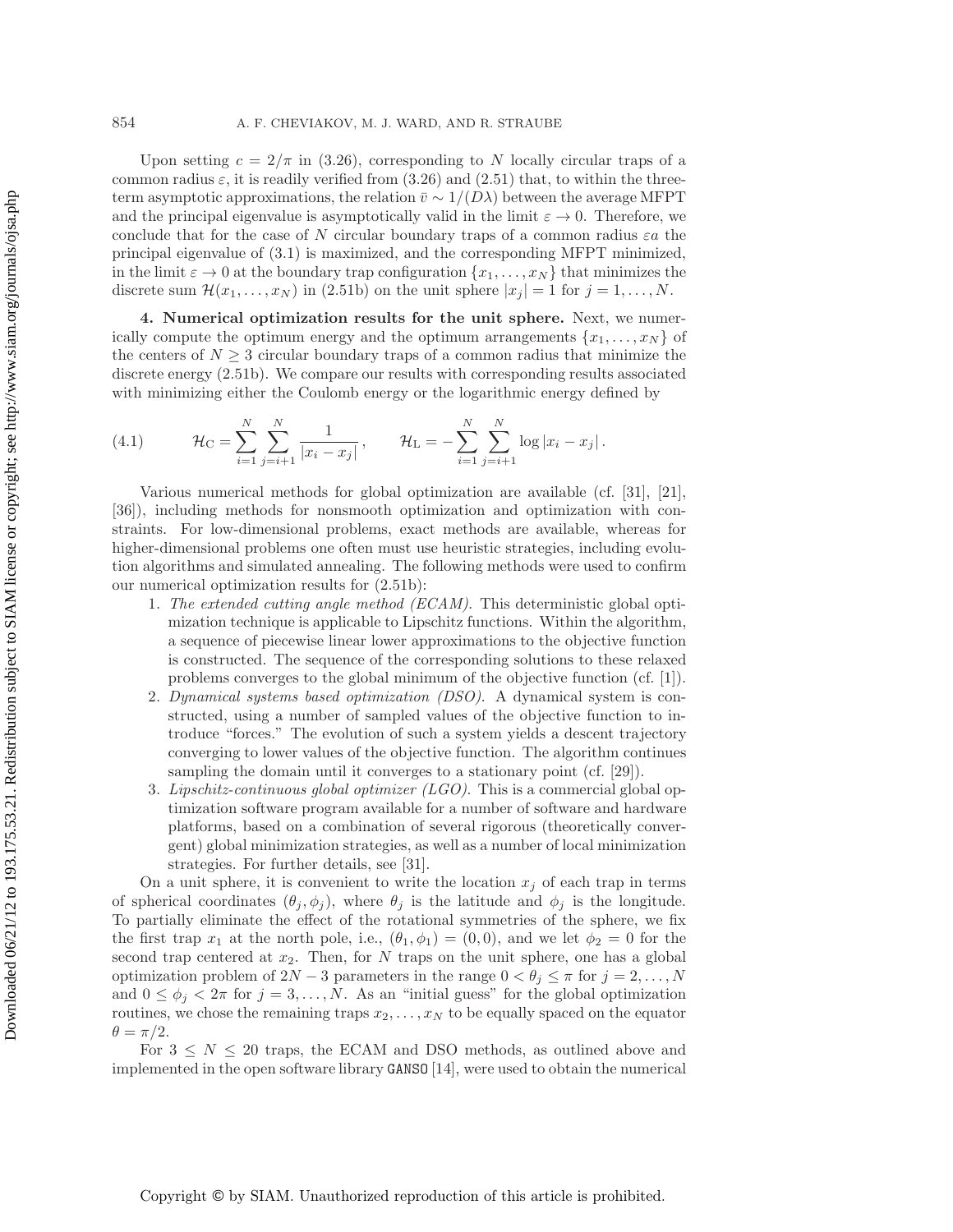|--|

Numerically computed minimal values of the discrete energy  $\mathcal H$  of (2.51b) for  $3 \leq N \leq 20$ , together with the optimal Coulomb and logarithmic energies in (4.1) for N-trap arrangements on the unit sphere. The results were obtained using both the ECAM and the DSO methods and are believed to be correct to the number of digits shown.

| $\boldsymbol{N}$ | H(2.51b)                | $\mathcal{H}_{\rm C}$ (4.1)              | $\mathcal{H}_{\rm L}$ (4.1)   |
|------------------|-------------------------|------------------------------------------|-------------------------------|
|                  | ECAM (DSO)              | ECAM (DSO) [Refs. [18], [34]]            | ECAM (DSO) [Ref. $[3]$ ]      |
| 3                | $-1.067345(-1.067345)$  | $1.732051$ $(1.732051)$ $\left[-\right]$ | $-1.647918$ ( $-1.647918$ )   |
| 4                | $-1.667180(-1.667180)$  | 3.674234 (3.674234) [3.674234]           | $-2.942488(-2.942488)$        |
| 5                | $-2.087988(-2.087988)$  | 6.474691 (6.474691) [6.474692]           | $-4.420507$ $(-4.420507)$     |
| 6                | $-2.581006(-2.581006)$  | 9.985281 (9.985281) [9.985281]           | $-6.238324 (-6.238324)$       |
| 7                | $-2.763658 (-2.763658)$ | 14.452978 (14.452977) [14.452977]        | $-8.182476(-8.182477)$        |
| 8                | $-2.949577(-2.949576)$  | 19.675288 (19.675288) [19.675288]        | $-10.428018$ $(-10.428018)$   |
| 9                | $-2.976434(-2.976434)$  | 25.759987 (25.759987) [25.759987]        | $-12.887753(-12.887753)$      |
| 10               | $-2.835735 (-2.835735)$ | 32.716950 (32.716950) [32.716950]        | $-15.563123$ ( $-15.563123$ ) |
| 11               | $-2.456734 (-2.456734)$ | 40.596450 (40.596522) [40.596451]        | $-18.420480 (-18.420480)$     |
| 12               | $-2.161284 (-2.161284)$ | 49.165253 (49.165253) [49.165253]        | $-21.606145 (-21.606145)$     |
| 16               | 1.678405(1.678405)      | 92.911655 (92.911655) [92.911655]        | $-36.106152$ ( $-36.106152$ ) |
| 20               | 8.481790 (8.481790)     | 150.881571 (150.881569) [150.881568]     | $-54.011130 (-54.011130)$     |

results in Table 4.1 for the global minimum of the discrete energy (2.51b) and the two classic energies of (4.1). A good agreement between the ECAM and DSO methods for the minimum values of these three discrete energy functions, as well as the optimal trap locations, were used to validate the results. For the classic discrete energies in (4.1), our results compare favorably with the tabulated data of [18], [11], and [34] for the Coulomb energy and with the results of [3] for the logarithmic energy. From Table 4.1, it is interesting to observe that for these values of N the minimal Coulomb and logarithmic energies are monotone functions of  $N$ , whereas  $(2.51b)$  has a local minimum for  $N = 9$  traps. Due to the difficulty in trying to find optimal trap arrangements analytically, we are unable to offer a theoretical explanation for this observation here. By using numerical optimization LGO software, further data for the optimal values of  $\mathcal H$  for larger values of N were computed by Prof. Raymond Spiteri and Sheldon Richards [45], and these are given in Table 4.2.

For N circular traps of a common radius  $\varepsilon$ , the average MFPT  $\bar{v}$  is given in  $(2.51)$ , and the corresponding principal eigenvalue  $\lambda$  is obtained upon setting  $a = 1$ and  $c = 2/\pi$  in (3.26). We then use the results for the optimum value of H as given in Table 4.2 to show the significant effect on the optimal  $\bar{v}$  and  $\lambda$  of the fragmentation of the trap set on the surface of the unit sphere. More specifically, to study the effect of fragmentation, we denote the percentage surface area fraction of traps by 100f, where  $f \equiv N\pi\varepsilon^2/4\pi = N\varepsilon^2/4$ . Then, for each fixed value of 100f, where f is small, in Figure 4.1(a) we plot  $\bar{v}$  versus 100f for the optimal arrangement of  $N = 5, 10, 20, 30, 40, 50, 60$  traps on the surface of the unit sphere. In this figure we also plot  $\bar{v}$  for a single large trap having the same trap surface area fraction. In Figure 4.1(b) we plot the corresponding optimal value for the principal eigenvalue versus 100 $f$ . For N not too large, we conclude that even when f is small the effect of fragmentation of the trap set is rather significant. The clustering of the curves in Figure 4.1(a) when N becomes larger suggests that the effect of fragmentation decreases significantly when the traps are sufficiently dispersed over the surface of the sphere.

To further illustrate our asymptotic results, we take  $N = 11$  locally circular traps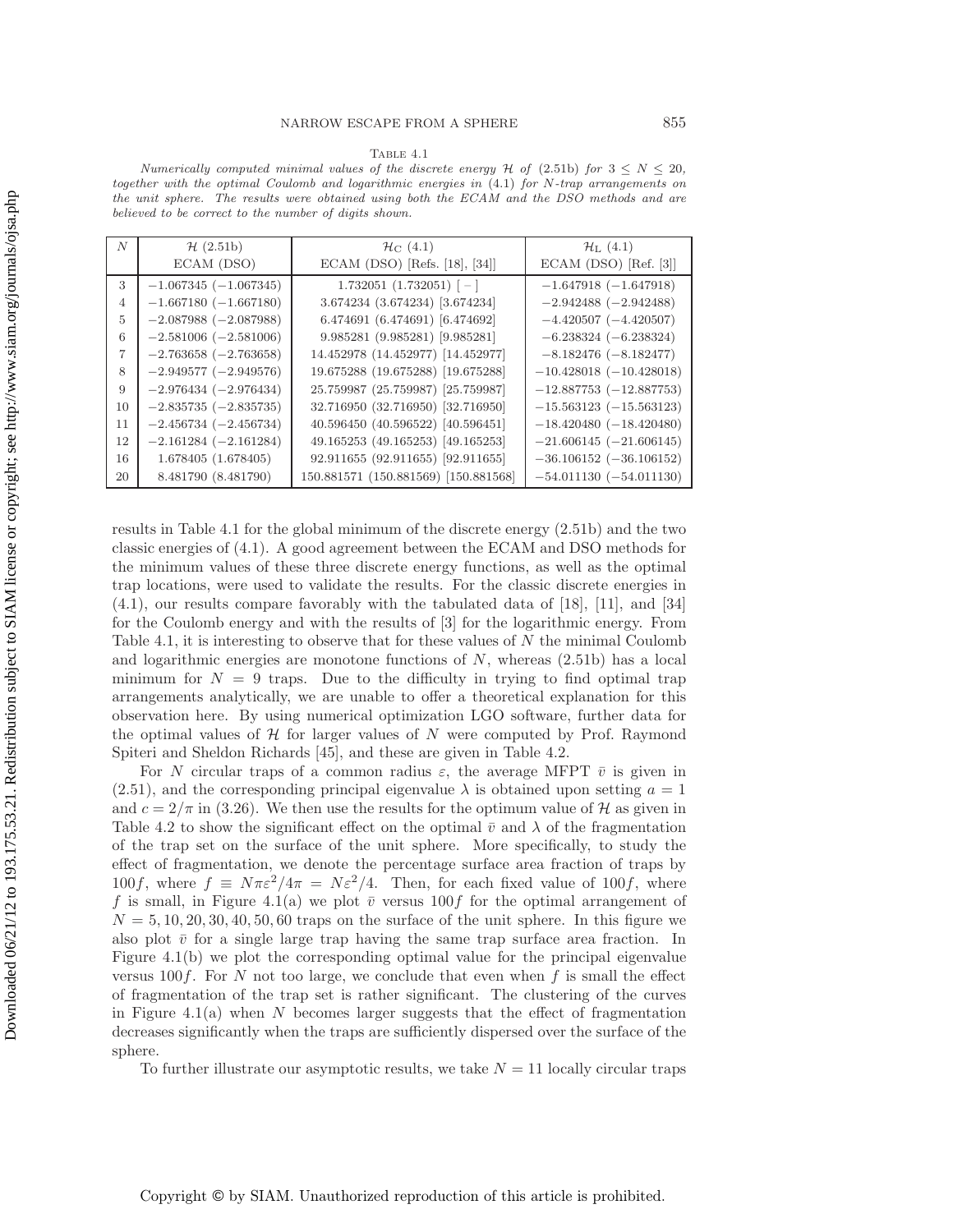#### TABLE  $4.2$

Numerically computed minimal values of the discrete energy  $H$  of (2.51b) for N-trap arrangements on the unit sphere. The results were obtained by Prof. Raymond Spiteri and Sheldon Richards [45] using a global optimization package based on the LGO method (see [31]) and are believed to be correct to the number of digits shown.

| N              | H               | N  | H              | N  | $\mathcal{H}$  |
|----------------|-----------------|----|----------------|----|----------------|
| 3              | $-1.067345$     | 24 | 18.5819814721  | 45 | 130.9053155742 |
| 4              | $-1.6671798784$ | 25 | 21.7249125077  | 46 | 138.9204719381 |
| 5              | $-2.0879876408$ | 26 | 25.0100311587  | 47 | 147.1503517898 |
| 6              | $-2.5810055438$ | 27 | 28.4296992470  | 48 | 155.4174212367 |
| $\overline{7}$ | $-2.7636583659$ | 28 | 32.1929330003  | 49 | 164.2174643572 |
| 8              | $-2.9495765146$ | 29 | 36.2197825589  | 50 | 173.0786752357 |
| 9              | $-2.9764336362$ | 30 | 40.3544394110  | 51 | 182.2666361905 |
| 10             | $-2.8357352067$ | 31 | 44.7576166539  | 52 | 191.7242795403 |
| 11             | $-2.4567341080$ | 32 | 49.2409493909  | 53 | 201.3847502086 |
| 12             | $-2.1612842350$ | 33 | 54.2959715142  | 54 | 211.2834896820 |
| 13             | $-1.3678268562$ | 34 | 59.3794884966  | 55 | 221.4638143503 |
| 14             | $-0.5525927824$ | 35 | 64.7367106977  | 56 | 231.8539761252 |
| 15             | 0.4774375981    | 36 | 70.2760966504  | 57 | 242.5180260656 |
| 16             | 1.6784048848    | 37 | 76.0662374477  | 58 | 253.4345991848 |
| 17             | 3.0751594437    | 38 | 82.0802998438  | 59 | 264.5718557147 |
| 18             | 4.6651247247    | 39 | 88.3295602222  | 60 | 275.9094168850 |
| 19             | 6.5461713534    | 40 | 94.8178306425  | 61 | 287.6211395726 |
| 20             | 8.4817895578    | 41 | 101.5685414461 | 62 | 299.4803102551 |
| 21             | 10.7013196449   | 42 | 108.5402790527 | 63 | 311.6558516852 |
| 22             | 13.1017418136   | 43 | 115.7702835060 | 64 | 324.0896310134 |
| 23             | 15.8212820967   | 44 | 123.1634320345 | 65 | 336.7697097130 |

of a common radius  $\varepsilon$  and in Figure 4.2(a) we plot  $\bar{v}$  in (2.51) versus  $\varepsilon$  for three different point arrangements on the sphere, including the set of points that minimize H in (2.51b). For  $N = 11$  and  $\varepsilon = 0.2$ , the traps occupy 11% of the surface area of the sphere. The optimal point arrangement on the sphere is depicted in Figure 4.2(b). From Figure 4.2(a) we observe that a randomly generated point arrangement gives a result for  $\bar{v}$  that is rather close to that for the optimal point arrangement. For  $\varepsilon = 0.1907$ , the 11 traps occupy about 10% of the surface area of the sphere, and the optimal  $\bar{v}$  is  $\bar{v} \approx 0.368$ . We remark that for a single large trap with a 10% surface area fraction its radius must be  $\varepsilon = 0.6325$ . For this value of  $\varepsilon$ , (2.45) yields  $\bar{v} \approx 1.48$ , which is about three times larger than for the optimal point arrangement. This example shows clearly the significant effect on  $\bar{v}$  of trap fragmentation.

Next, we remark on the spatial configuration of the optimal arrangement of traps for small N. For  $N = 2, 3, 4$ , the optimal trap arrangements for the discrete energy  $(2.51b)$  and the two classical energies of  $(4.1)$  must be the same, since equidistant spherical arrangements are available. For  $N = 2$ , the traps occupy the two poles; for  $N = 3$ , they are located at the vertices of an inscribed equilateral triangle; and for  $N = 4$ , they are located at the vertices of an inscribed tetrahedron. Our computational results show that, for at least  $2 \leq N \leq 20$ , the optimal trap arrangements for the discrete energy (2.51b) and the two classical energies of (4.1) are the same. It is an open problem to prove this result and to investigate numerically whether this equivalence holds for even larger values of N.

In Table 4.3 we give our numerical results for the optimal trap locations when  $3 \leq$  $N \leq 12$ . The numerically computed minimal energy arrangements for  $N = 4, 5, 6, 7$ are shown in Figure 4.3. For  $N = 5$ ,  $N = 6$ , and  $N = 7$ , two traps are located at the poles, while the other  $N-2$  traps are on the equator. For  $N = 8, 9, 10, 12$ , the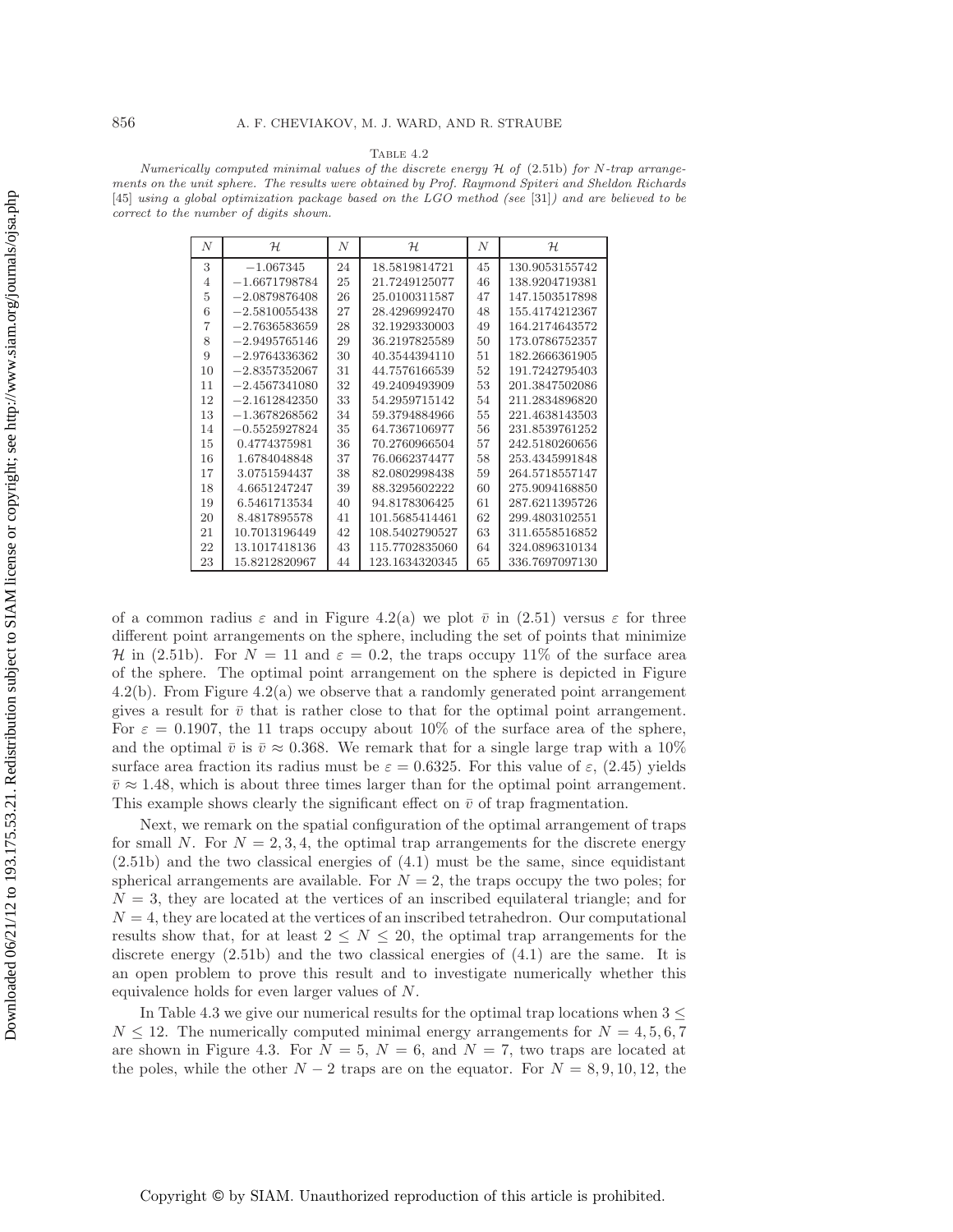

(b)  $\lambda$  versus  $f$ 

FIG. 4.1. The average MFPT  $\bar{v}$  in (2.51) with  $D = 1$  and the principal eigenvalue  $\lambda$  of (3.26) with  $c = 2/\pi$  and  $a = 1$  versus the percentage trap surface area fraction 100f, where  $f = N\varepsilon^2/4$ , for the optimal arrangement of N identical circular traps of a common radius  $\varepsilon$  on the boundary of the unit sphere. Top figure:  $\bar{v}$  versus 100f for  $N = 1, 5, 10, 20, 30, 40, 50, 60$  (top to bottom curves). Bottom figure:  $\lambda$  versus f for  $N = 1, 5, 10, 20, 30, 40, 50, 60$  (bottom to top curves).

minimal energy arrangements are more irregular and are shown in Figure 4.4. For  $N = 10, 12$ , the minimal energy arrangements have two "belts" of traps with common latitude  $\theta$ , with two traps located at the poles.

Next, we formally derive a scaling law as  $N \to \infty$  for the discrete energy  $\mathcal{H}(x_1,\ldots,$  $x_N$ ) in (2.51b). We decompose H into the sum of three terms as

(4.2a) 
$$
\mathcal{H}(x_1,\ldots,x_N)=\mathcal{H}_1+\mathcal{H}_2+\mathcal{H}_3,
$$

where

$$
\mathcal{H}_1 = \sum_{i=1}^N \sum_{j=i+1}^N \frac{1}{|x_i - x_j|}, \qquad \mathcal{H}_2 = -\frac{1}{2} \sum_{i=1}^N \sum_{j=i+1}^N \log |x_i - x_j|,
$$
  

$$
\mathcal{H}_3 = -\frac{1}{2} \sum_{i=1}^N \sum_{j=i+1}^N \log (2 + |x_i - x_j|).
$$

(4.2b)

We then derive an approximation to the optimal value of 
$$
\mathcal{H}_j
$$
 as  $N \to \infty$  for  $j = 1, 2, 3$   
by using the mean-field approximation method of [15] and [3].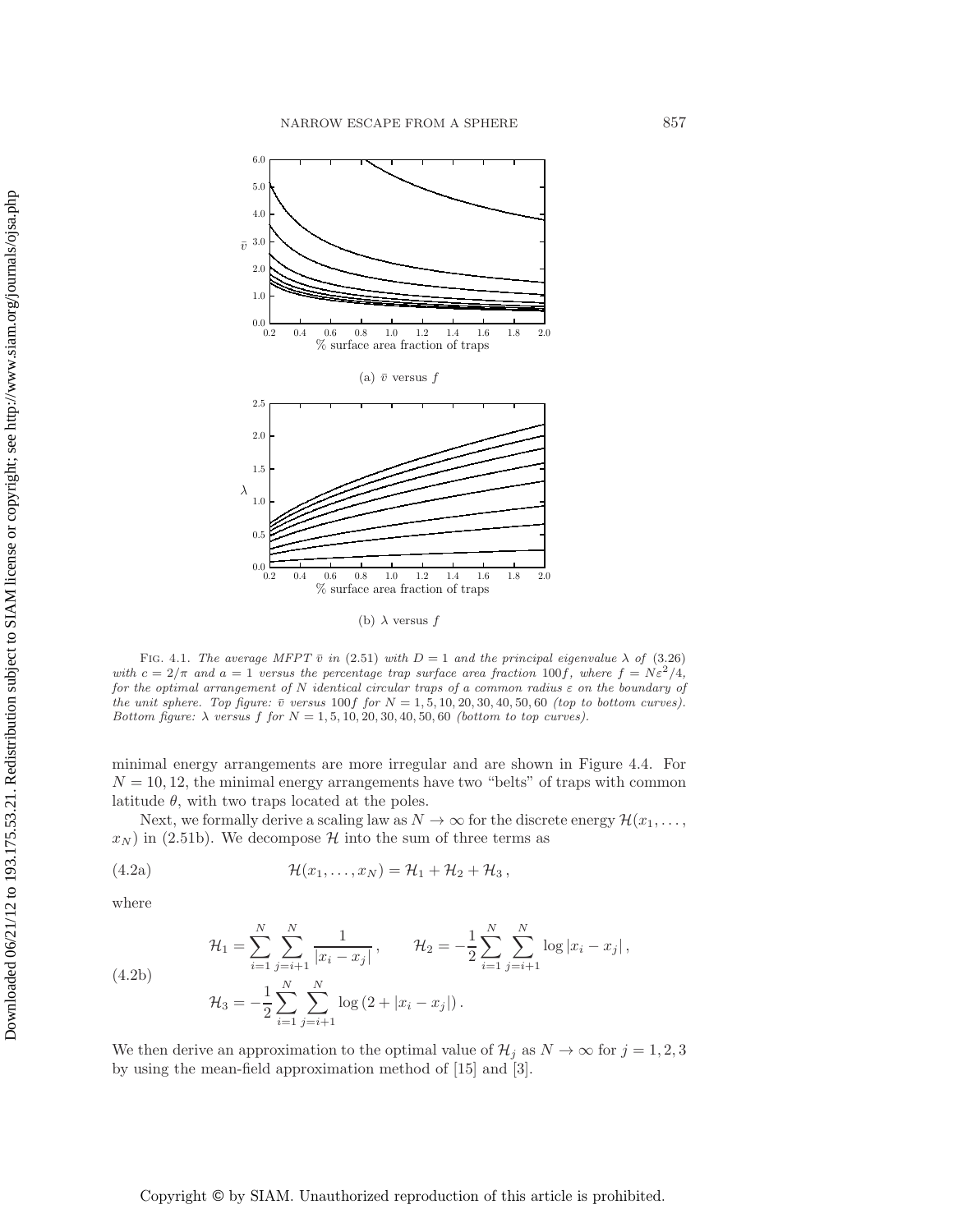

(b) Optimal points on the sphere

FIG. 4.2. Top figure: plot of the average MFPT  $\bar{v}$  in (2.51) versus  $\varepsilon$  for  $D = 1$  and  $N = 11$ and three different arrangements of points on the sphere. The heavy solid curve corresponds to the minimum point of  $\mathcal H$  in (2.51b), the solid curve is for 11 points equidistantly spaced on the equator, and the dotted curve is for a randomly generated point arrangement. Bottom figure: the optimal arrangement of  $N = 11$  points on the sphere that minimize  $\mathcal{H}$  in (2.51b).

We first consider the Coulomb term  $\mathcal{H}_1$ , as was discussed in [15]. Suppose that a charge is located at the north pole. We write its interaction energy  $E_{1i}$  with the *i*th other charge as

$$
E_{1i}^{(1)} = \frac{1}{r_{1i}}, \qquad r_{1i} = |x_1 - x_i| = \sqrt{2(1 - \cos \theta)},
$$

where  $\theta$  is the azimuthal angle of the particle located at  $x_i$ . For large N, we assume that the charges are distributed "homogeneously" on the sphere, and that there is no charge in the azimuthal neighborhood  $0 \le \theta < \theta_0$  of the north pole, where  $\theta_0 \ll 1$ . Therefore, for  $\theta_0 \ll 1$ , the number density of charges is given approximately by

$$
P(\theta,\phi) = \begin{cases} \frac{N}{4\pi} & \text{for } \theta_0 < \theta < \pi, \\ 0 & \text{for } 0 < \theta < \theta_0, \end{cases}
$$

where  $\theta_0$  is determined from the condition that  $\int_0^{2\pi} \int_{\theta_0}^{\pi} P(\theta, \phi) \sin \theta \, d\theta \, d\phi = N - 1$ ,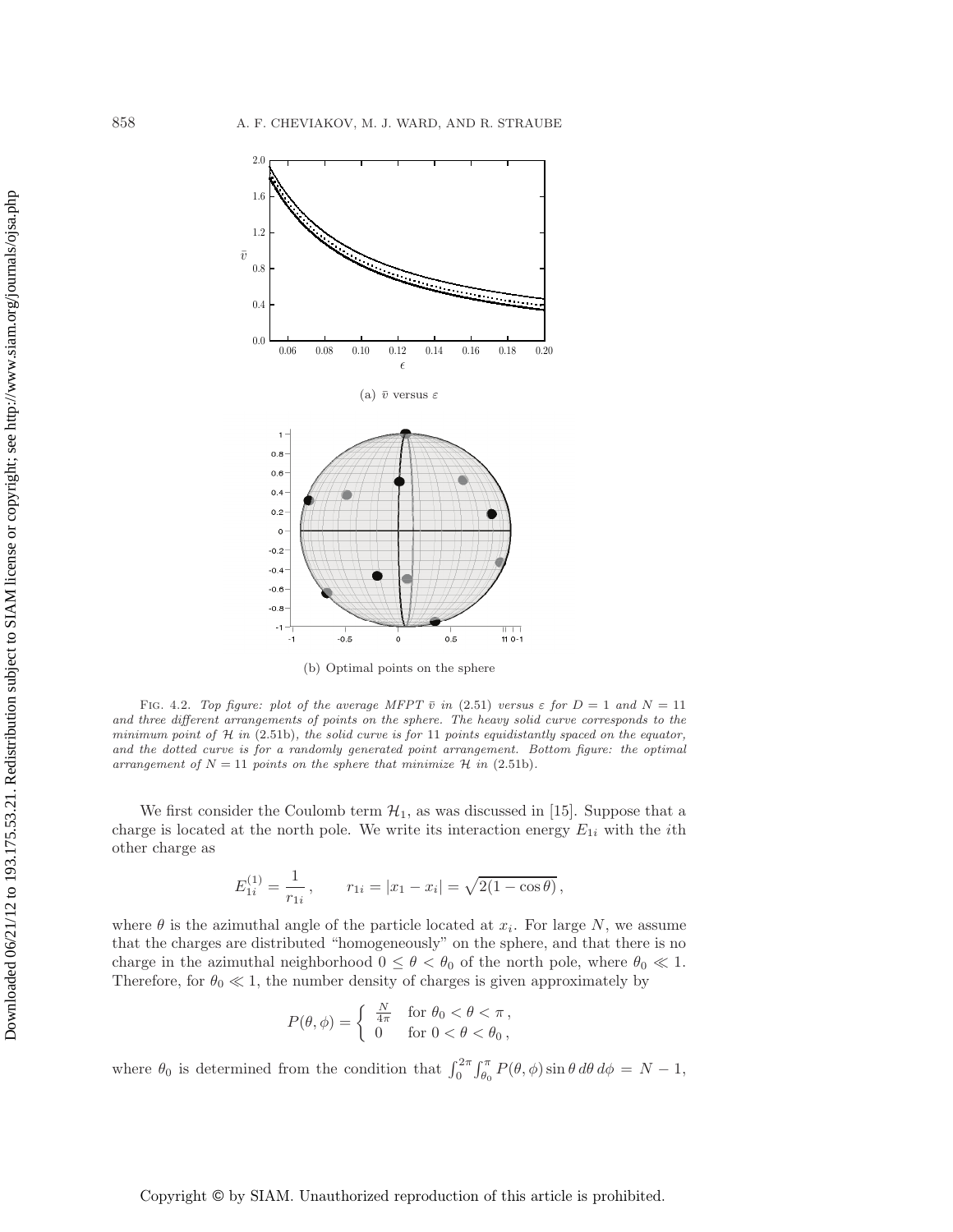TABLE  $4.3$ 

Spherical coordinates  $(\theta, \phi)$  of the optimal locations of  $3 \leq N \leq 12$  traps. These arrangements simultaneously minimize the discrete energy  $(2.51b)$  and the two classical discrete energies in  $(4.1)$ .

| $\boldsymbol{N}$ |          | Spherical coordinates of optimal trap locations |       |       |       |       |       |       |       |       |       |       |       |
|------------------|----------|-------------------------------------------------|-------|-------|-------|-------|-------|-------|-------|-------|-------|-------|-------|
| 3                | $\theta$ | 0.000                                           | 2.094 | 2.094 |       |       |       |       |       |       |       |       |       |
|                  | $\phi$   | 0.000                                           | 0.000 | 3.142 |       |       |       |       |       |       |       |       |       |
| $\overline{4}$   | $\theta$ | 0.000                                           | 1.911 | 1.911 | 1.911 |       |       |       |       |       |       |       |       |
|                  | φ        | 0.000                                           | 0.000 | 2.094 | 4.189 |       |       |       |       |       |       |       |       |
| 5                | θ        | 0.000                                           | 1.571 | 1.571 | 1.571 | 3.142 |       |       |       |       |       |       |       |
|                  | φ        | 0.000                                           | 0.000 | 2.094 | 4.189 | 0.000 |       |       |       |       |       |       |       |
| 6                | θ        | 0.000                                           | 1.571 | 1.571 | 1.571 | 1.571 | 3.142 |       |       |       |       |       |       |
|                  | φ        | 0.000                                           | 0.000 | 1.571 | 3.142 | 4.712 | 0.000 |       |       |       |       |       |       |
| $\overline{7}$   | θ        | 0.000                                           | 1.570 | 1.570 | 1.570 | 1.570 | 1.570 | 3.142 |       |       |       |       |       |
|                  | φ        | 0.000                                           | 0.000 | 2.513 | 5.027 | 1.257 | 3.770 | 0.000 |       |       |       |       |       |
| 8                | $\theta$ | 0.000                                           | 1.251 | 1.251 | 1.399 | 1.399 | 1.952 | 2.497 | 2.497 |       |       |       |       |
|                  | φ        | 0.000                                           | 1.445 | 3.565 | 0.000 | 5.010 | 2.505 | 0.706 | 4.304 |       |       |       |       |
| 9                | θ        | 0.000                                           | 1.207 | 1.207 | 1.325 | 1.325 | 1.561 | 2.361 | 2.415 | 2.415 |       |       |       |
|                  | φ        | 0.000                                           | 0.000 | 2.369 | 3.639 | 5.013 | 1.185 | 4.326 | 2.369 | 0.000 |       |       |       |
| 10               | θ        | 0.000                                           | 1.134 | 1.134 | 1.134 | 1.134 | 2.007 | 2.007 | 2.007 | 2.007 | 3.142 |       |       |
|                  | φ        | 0.000                                           | 0.000 | 1.571 | 3.142 | 4.712 | 0.785 | 2.356 | 3.927 | 5.498 | 0.000 |       |       |
| 11               | $\theta$ | 0.000                                           | 1.041 | 1.019 | 1.192 | 1.254 | 1.399 | 1.906 | 2.095 | 2.056 | 2.272 | 2.799 |       |
|                  | $\phi$   | 0.000                                           | 0.000 | 2.516 | 3.862 | 5.047 | 1.041 | 1.948 | 3.194 | 6.044 | 4.576 | 1.042 |       |
| 12               | θ        | 0.000                                           | 1.107 | 1.107 | 1.107 | 1.107 | 1.107 | 2.035 | 2.035 | 2.035 | 2.035 | 2.035 | 3.142 |
|                  | φ        | 0.000                                           | 0.628 | 1.885 | 3.142 | 4.398 | 5.655 | 0.000 | 1.257 | 2.513 | 3.770 | 5.026 | 2.132 |



FIG. 4.3. Minimal energy trap configurations for  $N = 4, 5, 6, 7$  traps, common for the three discrete energy functions.



FIG. 4.4. Minimal energy trap configurations for  $N = 8, 9, 10, 12$  traps, common for the three discrete energy functions.

which yields  $\cos \theta_0 = 1 - 2/N$ . For  $N \gg 1$ , we use  $\cos \theta_0 \approx 1 - \theta_0^2/2$ , to obtain  $\theta_0 \approx \sqrt{4/N}$ , as was given in [3].

Next, the interaction energy of the north-pole charge with the remaining charges is approximated by

(4.3) 
$$
\epsilon_1 = \int_0^{2\pi} \int_{\theta_0}^{\pi} P(\theta, \phi) E_{1i}^{(1)} \sin \theta \, d\theta \, d\phi,
$$

which can be calculated analytically as  $\epsilon_1 = -N \left[\sin \left(N^{-1/2}\right) - 1\right]$ . From a Taylor series expansion, valid for large  $N$ , we can approximate the total energy of the particle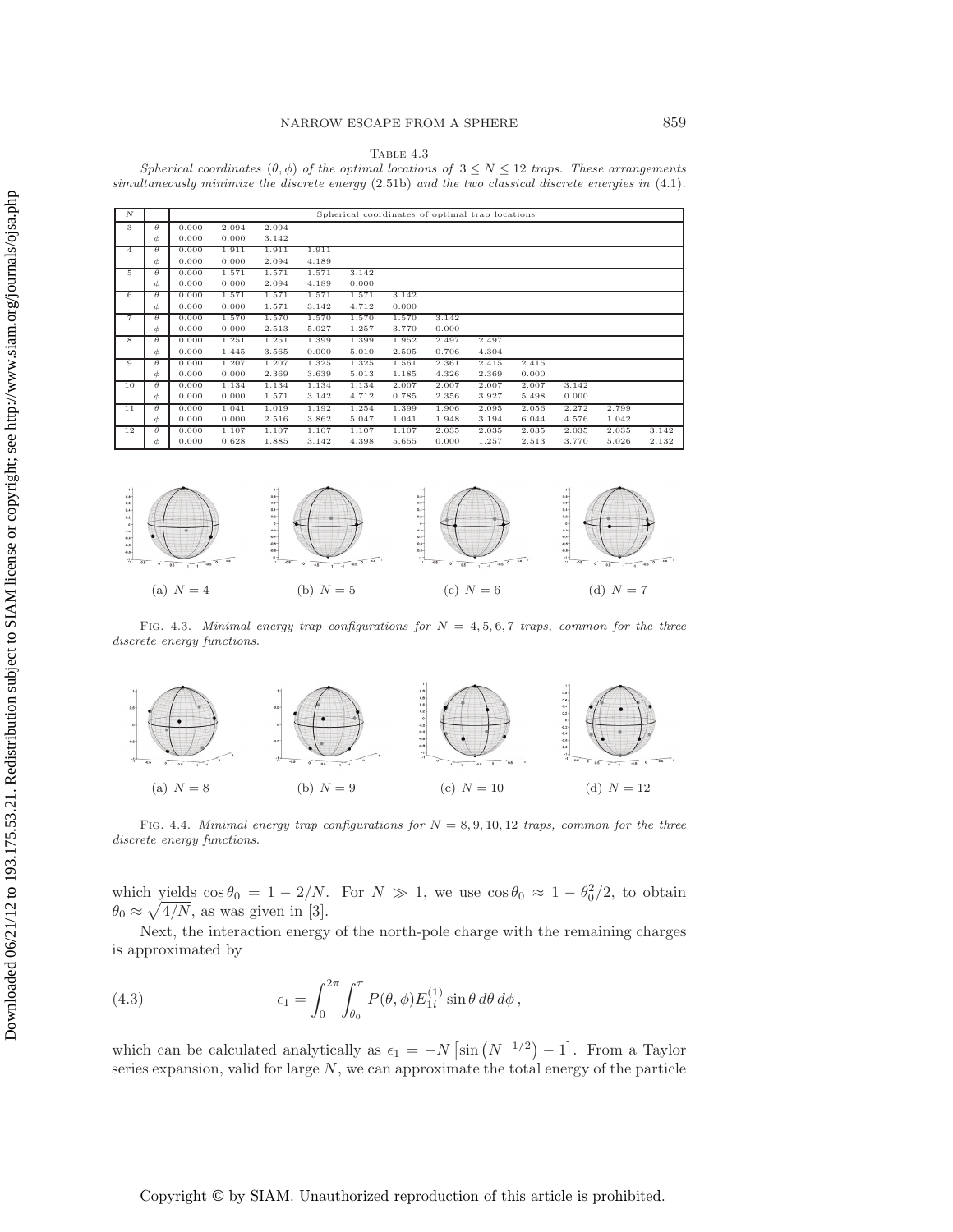configuration as

(4.4) 
$$
\mathcal{H}_1 = \frac{1}{2} N \epsilon_1 \approx \frac{1}{2} N^2 - \frac{1}{2} N^{3/2} + \frac{1}{12} N^{1/2} - \frac{1}{240} N^{-1/2} + \frac{1}{10080} N^{-3/2} - \frac{1}{725760} N^{-5/2} + \mathcal{O}(N^{-3}).
$$

In a similar way, the interaction energy  $\epsilon_2$  for  $\mathcal{H}_2$  is given by (4.5)

$$
\epsilon_2 = \frac{N}{4\pi} \int_0^{2\pi} \int_{\theta_0}^{\pi} E_{1i}^{(2)} \sin \theta \, d\theta \, d\phi \,, \qquad E_{1i}^{(2)} = -\frac{1}{2} \log r_{1i} \,, \qquad r_{1i} = \sqrt{2(1 - \cos \theta)} \,,
$$

which can be evaluated explicitly to yield

$$
(4.6) \varepsilon_2 = -\log \left[ \sin \left( N^{-1/2} \right) \right] \left( -\frac{N}{2} + \cos^2 \left( N^{-1/2} \right) \right) + (2 \log 2 - 1) \cos^2 \left( N^{-1/2} \right).
$$

From a Taylor series expansion, valid for  $N \gg 1$ , the total energy  $\mathcal{H}_2 = N \epsilon_2/2$  is estimated as

$$
(4.7)
$$
\n
$$
\mathcal{H}_2 \approx \frac{N^2}{8} (1 - 2 \log 2) - \frac{1}{8} N \log N - \frac{1}{8} N (1 - 2 \log 2) + \frac{1}{24} \log N - \frac{1}{12} \log 2 + N^{-1} \left( \frac{1}{144} + \frac{1}{90} \log 2 \right) - \frac{1}{180} N^{-1} \log N - N^{-2} \left( \frac{7}{6480} - \frac{1}{1260} \log 2 \right) + \frac{1}{2520} N^{-2} \log N + \mathcal{O}(N^{-3}).
$$

The second logarithmic term  $H_3$  in (4.2b) can be estimated in a similar way. We define  $\epsilon_3$  as

(4.8)

$$
\epsilon_3 = \frac{N}{4\pi} \int_0^{2\pi} \int_{\theta_0}^{\pi} E_{1i}^{(3)} \sin \theta \, d\theta \, d\phi, \qquad E_{1i}^{(3)} = -\frac{1}{2} \log(2 + r_{1i}), \qquad r_{1i} = \sqrt{2(1 - \cos \theta)}.
$$

We obtain analytically that

(4.9) 
$$
\epsilon_3 = \frac{N}{4} \left[ 2 \sin \left( N^{-1/2} \right) - (2 \log 2 - 1) \cos^2 \left( N^{-1/2} \right) - 2 - 2 \cos^2 \left( N^{-1/2} \right) \log \left[ 1 + \sin \left( N^{-1/2} \right) \right] \right].
$$

For  $N \gg 1$ , the resulting total energy  $\mathcal{H}_3 = N \epsilon_3/2$  is estimated from a Taylor series expansion as

$$
\mathcal{H}_3 \approx -\frac{N^2}{8} (1 + 2 \log 2) + \frac{\log 2}{4} N + \frac{1}{6} N^{1/2} - \left( \frac{1}{16} + \frac{1}{12} \log 2 \right) - \frac{1}{20} N^{-1/2} \n+ N^{-1} \left( \frac{1}{48} + \frac{1}{90} \log 2 \right) + \frac{23}{5040} N^{-3/2} - N^{-2} \left( \frac{1}{480} + \frac{1}{1260} \log 2 \right) \n- \frac{31}{90720} N^{-5/2} + \mathcal{O}(N^{-3}).
$$

In Figure 4.5(a) we compare the sum  $\mathcal{H} = \mathcal{H}_1 + \mathcal{H}_2 + \mathcal{H}_3$ , obtained by adding (4.4), (4.7), and (4.10) (and neglecting the unspecified  $\mathcal{O}(N^{-3})$  terms), with the numerically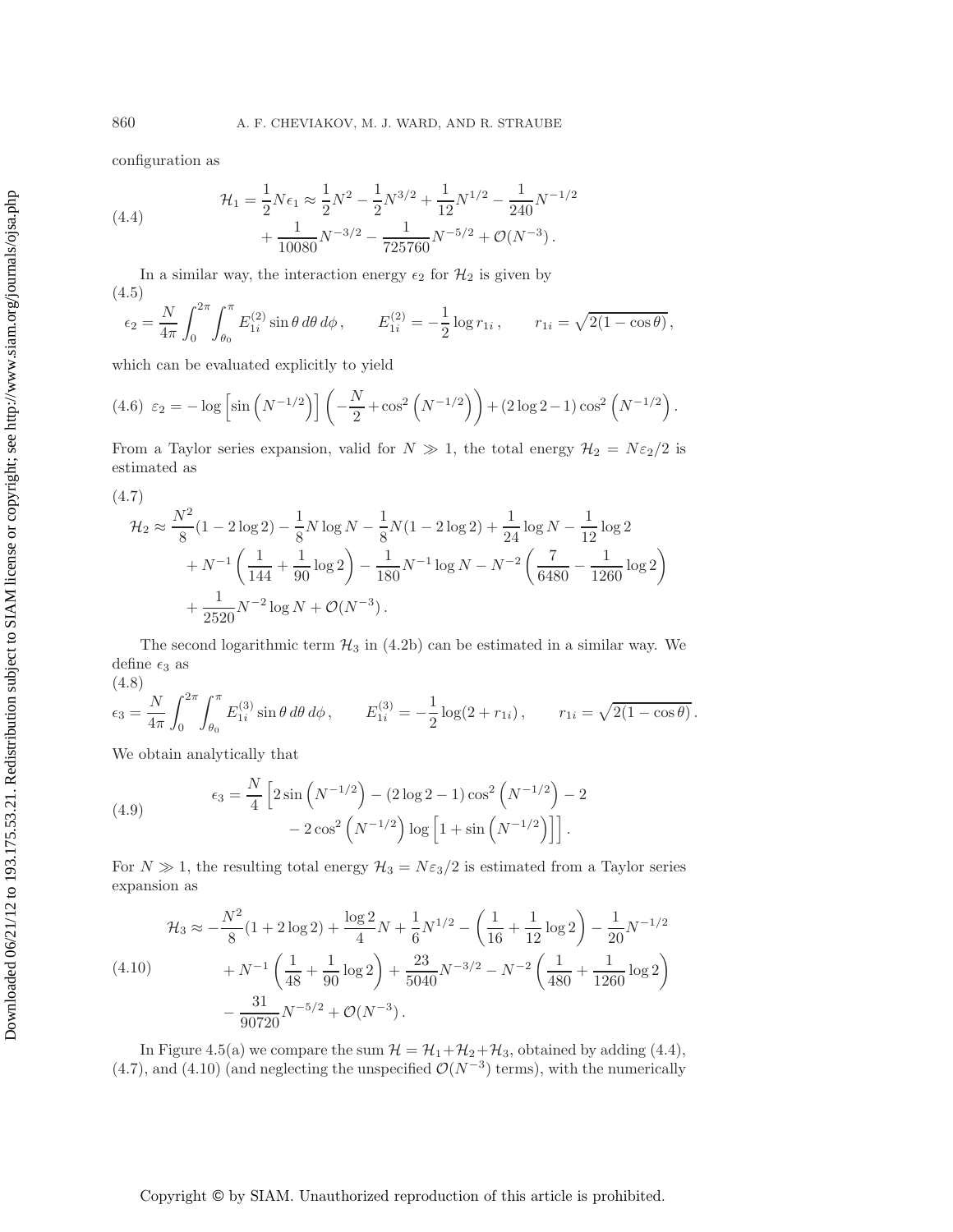

(b) Scatter Plot of the Error  $|\mathcal{F} - \mathcal{H}|$  vs. N

FIG. 4.5. Top figure: comparison of full numerical results for the optimal energy H versus N (dashed curve) with the large N prediction given by the sum of  $(4.4)$ ,  $(4.7)$ , and  $(4.10)$  (solid curve). Bottom figure: absolute value of the error between the full numerical results of Table 4.2 for H and the least squares fit  $\mathcal{F}(N)$  of  $\mathcal H$  given in (4.11).

computed results for the optimal values of  $H$  as given in Table 4.2. As seen in Figure 4.5(a), the agreement is relatively close.

The mean-field approximation completely disregards the spatial distribution of the optimal arrangement of particles on the sphere and therefore yields an approximate result whose precise asymptotic validity as  $N \to \infty$  is very difficult to assess. The highest power of N obtained by this approximation is presumably theoretically correct in analogy with previous rigorous results for the classical Coulomb or logarithmic energies (see [25], [33], and [34]). However, the coefficients of the lower-order terms should depend on the optimal trap arrangement. Therefore, in terms of some unknown coefficients  $b_j$  for  $j = 1, ..., 6$ , we postulate that for  $N \gg 1$  the energy H has the form

(4.11a)

$$
\mathcal{H} \approx \mathcal{F}(N) = \frac{N^2}{2} \left( 1 - \log 2 \right) + b_1 N^{3/2} + b_2 N \log N + b_3 N + b_4 N^{1/2} + b_5 \log N + b_6,
$$

as suggested by the various terms in  $(4.4)$ ,  $(4.7)$ , and  $(4.10)$ . The resulting least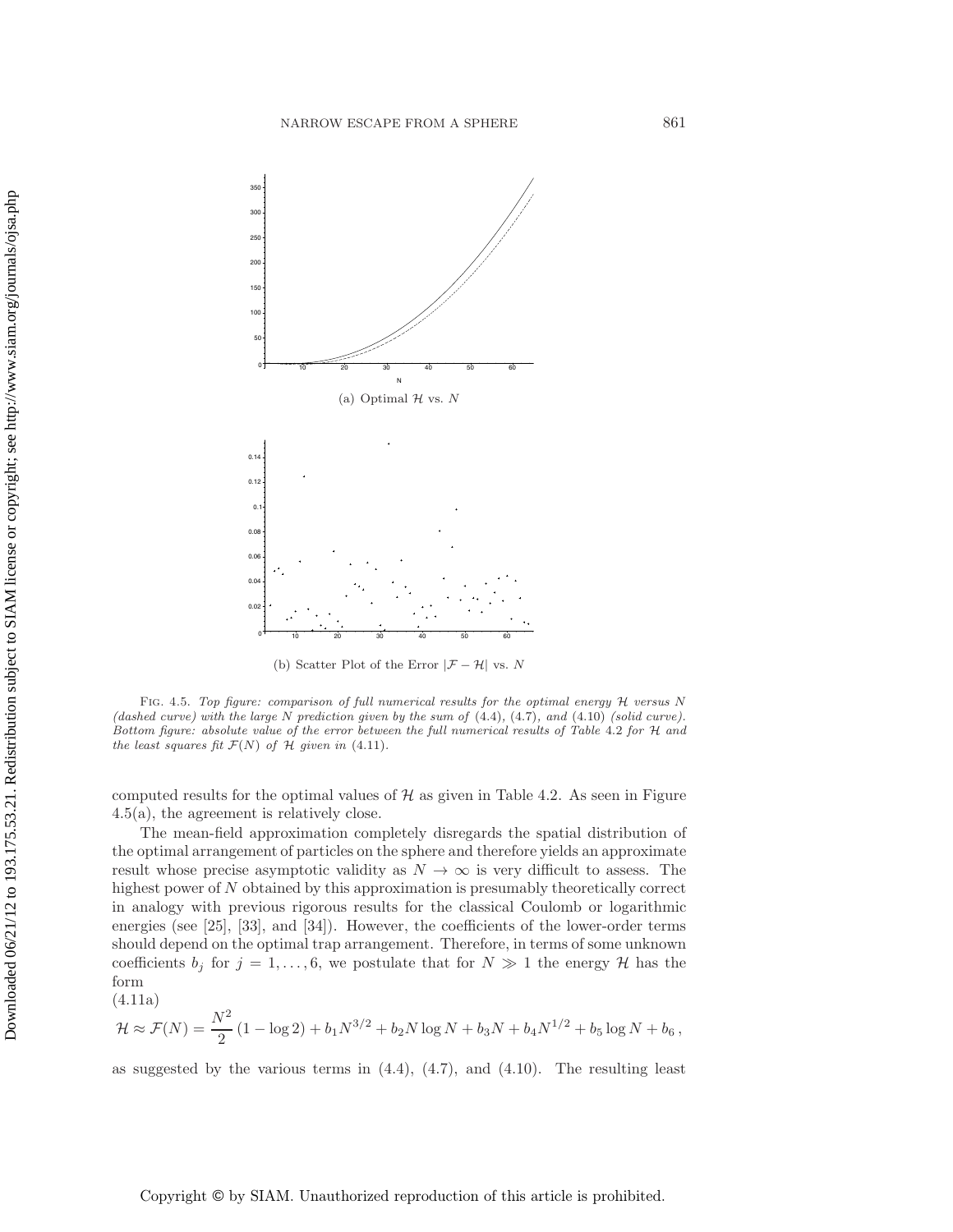squares fit of (4.11a) to the data in Table 4.2 yields

(4.11b) 
$$
b_1 \approx -0.5668, \quad b_2 \approx 0.0628, \quad b_3 \approx -0.8420,
$$

$$
b_4 \approx 3.8894, \quad b_5 \approx -1.3512, \quad b_6 \approx -2.4523.
$$

In Figure 4.5(b) we show the scatter plot of the absolute error between  $\mathcal{F}(N)$  and the data for H of Table 4.2. This figure indicates that  $\mathcal{F}(N)$  provides a very good approximation to the numerically computed optimal values of  $H$ .

Finally, by using the scaling law  $\mathcal{H} \approx \frac{N^2}{2} (1 - \log 2) + b_1 N^{3/2}$  for large N, we obtain the following rough estimate of the minimum value of the average MFPT  $\bar{v}$  in (2.51) for the case of  $N \gg 1$  circular traps of a common radius  $\varepsilon$ :

(4.12a) 
$$
\bar{v} \sim \frac{|\Omega|}{4\varepsilon DN} \left[ 1 - \frac{\varepsilon}{\pi} \log \varepsilon + \frac{\varepsilon N}{\pi} \left( \frac{1}{5} + \frac{4b_1}{\sqrt{N}} \right) \right].
$$

In terms of the trap surface area fraction f, given by  $f = N\varepsilon^2/4$ , (4.12a) can be written equivalently as

(4.12b) 
$$
\bar{v} \sim \frac{|\Omega|}{8D\sqrt{fN}} \left[1 - \frac{\sqrt{f/N}}{\pi} \log\left(\frac{4f}{N}\right) + \frac{2\sqrt{fN}}{\pi} \left(\frac{1}{5} + \frac{4b_1}{\sqrt{N}}\right)\right].
$$

In order that the expansions (4.12a) and (4.12b) remain ordered, we require that the third term in (4.12a) be asymptotically smaller than the second term. This enforces the requirement that  $\varepsilon N \ll 1$  when  $N \gg 1$ . Therefore, (4.12b) holds for  $N \gg 1$ when the trap area fraction satisfies  $f \ll \mathcal{O}(\varepsilon)$ . It would be very interesting to determine if there is a relationship between our optimal average MFPT results and corresponding results that can be obtained from the dilute trap volume fraction limit of homogenization theory.

**5. Conclusion.** The method of matched asymptotic expansions was used to calculate a three-term asymptotic expansion for the MFPT for escape from the unit sphere when there are  $N$  locally circular traps of asymptotically small radii on the boundary of the unit sphere. The third term in this expansion was shown to depend on the spatial configuration of the traps on the surface of the sphere. For  $N$  not too large, it was shown that the fragmentation of the trap set has a strong influence on the average MFPT for a fixed small trap surface area fraction.

There are four open problems that warrant further study. The first open problem is to give a rigorous justification of the three-term asymptotic result (2.44) derived here formally by the method of matched asymptotic expansions. The second open problem is to derive a result analogous to (2.44) for the average MFPT for an arbitrary bounded three-dimensional domain that has N asymptotically small windows of radius  $\mathcal{O}(\varepsilon)$  on its boundary. Only the third term in such an expansion should depend on the relative locations of the absorbing windows on the domain boundary. Such an analysis would require detailed knowledge of the regular part of the surface Neumann Green's function for an arbitrary three-dimensional domain. A two-term expansion for this MFPT, which is independent of the window locations, is given in [44] for an arbitrary bounded three-dimensional domain.

A third interesting open problem is to explore whether there is any relationship between results that can be obtained from the dilute trap fraction limit of homogenization theory and the results obtained herein for the scaling law for the discrete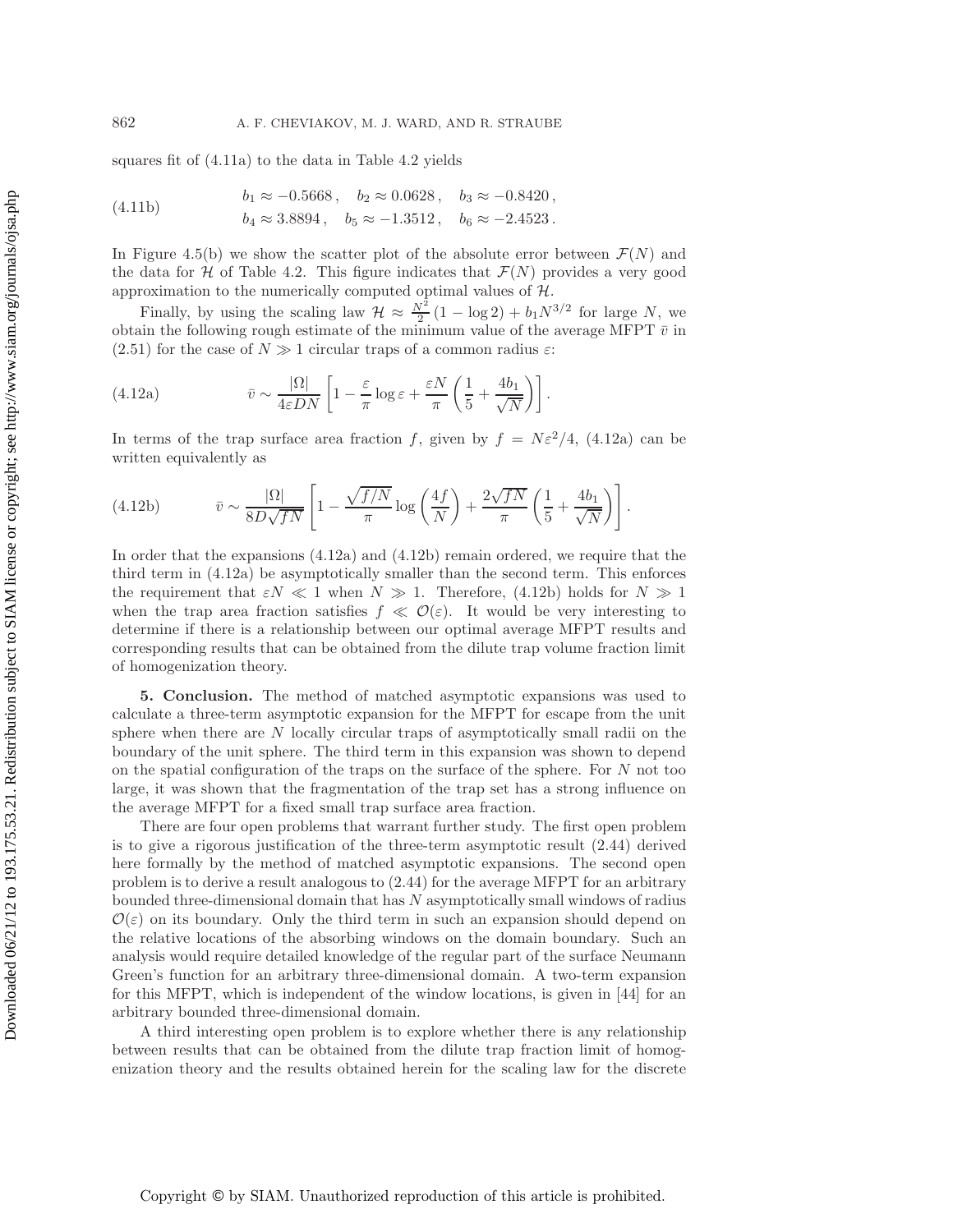energy function for large N. Such an approach should hopefully provide an asymptotic formula for the average MFPT that is uniform in  $\varepsilon$  and N. To illustrate the need for such a result, consider the narrow capture problem of [26] for a viral particle that has entered a biological cell containing a small spherical nucleus with 2000 nanopores on its surface. For this problem, the ratio of the radius of the nanopore to the radius of the nucleus is  $\varepsilon = 2 \times 10^{-3}$ . Therefore, since  $\varepsilon N \approx 4$ , the limiting result (4.12a) is not valid, and an alternative approach based on homogenization theory is required to estimate the average MFPT.

Finally, a fourth open problem is to calculate a high-order asymptotic expansion for the average MPFT for the case of interior traps of small radii within a threedimensional domain, or to determine the average MFPT for some narrow capture problems. Some results in this direction are given in [5].

**Appendix A. The surface Neumann Green's function for a sphere.** Here we calculate the explicit solution to  $(2.2)$ . Since the singular point is on the boundary of the sphere, then  $G_s(x; x_j) \sim (2\pi)^{-1}/|x - x_j|$  as  $x \to x_j \in \partial\Omega$ . Our goal is to calculate  $G_s(x; x_j)$  analytically and to determine higher-order terms in the singular behavior as  $x \to x_j$ . To solve (2.2) analytically, we let  $|x|^2 = r^2$  and decompose  $G_s$ as

(A.1) 
$$
G_s = \frac{1}{6|\Omega|} (|x|^2 + 1) + \bar{G}_s + C,
$$

where C is a constant chosen to ensure that  $\int_{\Omega} G_s dx = 0$ . Then, we obtain from  $(A.1)$  and  $(2.2)$  that  $\bar{G}_s$  satisfies

(A.2) 
$$
\Delta \bar{G}_s = 0, \quad x \in \Omega; \qquad \partial_r \bar{G}_s \Big|_{r=1} = \delta(\cos \theta - \cos \theta_j)\delta(\phi - \phi_j) - \frac{1}{4\pi}.
$$

Next, the boundary condition in  $(A.2)$  is expressed in terms of Legendre polynomials. This is done as follows.

LEMMA A.1. Let  $\gamma$  denote the angle between x and  $x_j$  so that  $\cos \gamma = x \cdot x_j$ . *Then, we have the identity*

$$
(A.3) \quad \partial_r \bar{G}_s\Big|_{r=1} = \delta(\cos\theta - \cos\theta_j)\delta(\phi - \phi_j) - \frac{1}{4\pi} = \frac{1}{4\pi} \sum_{m=1}^{\infty} (2m+1)P_m(\cos\gamma).
$$

*Proof.* We recall the completeness formula for the spherical harmonics  $Y_{mn}$  given by (cf. [22])

(A.4) 
$$
\sum_{m=0}^{\infty} \sum_{n=-m}^{m} Y_{mn}^*(\theta_j, \phi_j) Y_{mn}(\theta, \phi) = \delta(\phi - \phi_j) \delta(\cos \theta - \cos \theta_j),
$$

where ∗ denotes complex conjugate. The well-known addition theorem for Legendre polynomials (cf. [22]) states that

(A.5) 
$$
\frac{(2m+1)}{4}P_m(\cos \gamma) = \sum_{n=-m}^{m} Y_{mn}^*(\theta_j, \phi_j)Y_{mn}(\theta, \phi).
$$

Upon summing (A.5) from  $m = 0$  to  $\infty$  and using (A.4) and  $P_0(\cos \gamma) = 1$ , we obtain  $(A.3).$  $\Box$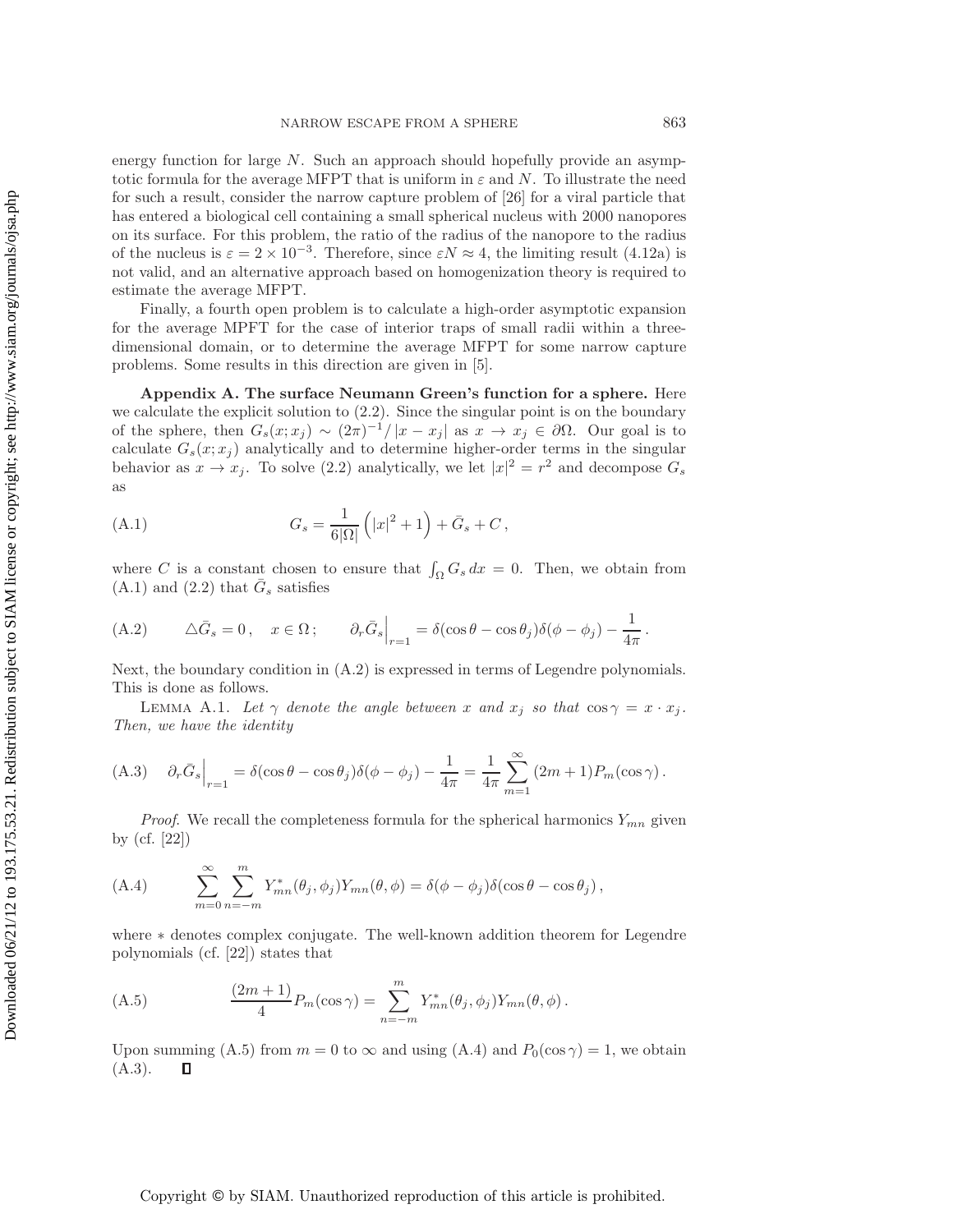The solution to  $\Delta \bar{G}_s = 0$ , which satisfies the boundary condition in (A.3), is simply (A.6)

$$
\bar{G}_s = \frac{1}{4\pi} \sum_{m=1}^{\infty} \frac{(2m+1)}{m} r^m P_m(\cos \gamma) = \frac{1}{2\pi} \sum_{m=1}^{\infty} r^m P_m(\cos \gamma) + \frac{1}{4\pi} \sum_{m=1}^{\infty} \frac{r^m}{m} P_m(\cos \gamma).
$$

We now calculate the two terms in (A.6) separately.

The well-known generating function  $(1 - 2xt + t^2)^{-1/2} = \sum_{m=0}^{\infty} P_m(x)t^n$  shows that the first term in (A.6) is

(A.7) 
$$
\frac{1}{2\pi} \sum_{m=1}^{\infty} r^m P_m(\cos \gamma) = \frac{1}{2\pi} \frac{1}{\sqrt{r^2 + 1 - 2r \cos \gamma}} - \frac{1}{2\pi} = \frac{1}{2\pi |x - x_j|} - \frac{1}{2\pi}.
$$

Next, we define  $I(r) \equiv \sum_{m=1}^{\infty} \frac{r^m}{m} P_m(\cos \gamma)$ . By differentiating I and then using the generating function, we get

(A.8) 
$$
I'(r) = \frac{1}{r} \sum_{m=1}^{\infty} r^m P_m(\cos \gamma) = \frac{1}{r} \left[ \frac{1}{\sqrt{1 - 2r \cos \gamma + r^2}} - 1 \right].
$$

Since  $I(0) = 0$ , we can integrate the equation above and then use  $|x - x_j|$  $(1 + r^2 - 2r \cos \gamma)^{1/2}$  to obtain

(A.9) 
$$
I(r) = \sum_{m=1}^{\infty} \frac{r^m}{m} P_m(\cos \gamma) = \int_0^r \left( \frac{1}{s} \frac{1}{\sqrt{1 - 2s \cos \gamma + s^2}} - \frac{1}{s} \right) ds
$$

$$
= \log \left( \frac{2}{1 - r \cos \gamma + |x - x_j|} \right),
$$

which determines the second term in  $(A.6)$ . Then, substituting  $(A.9)$  and  $(A.7)$  into  $(A.6)$  and using  $(A.1)$ , we can write  $G_s$  up to an arbitrary constant C as (A.10)

$$
G_s(x; x_j) = \frac{1}{8\pi} \left( |x|^2 + 1 \right) + \frac{1}{2\pi |x - x_j|} + \frac{1}{4\pi} \log \left( \frac{2}{1 - r \cos \gamma + |x - x_j|} \right) + C.
$$

Finally, the integral condition in (2.2), written as  $\int_0^{2\pi} \int_0^{\pi} \int_0^1 G_s r^2 \sin \gamma \, dr \, d\gamma \, d\phi =$ 0, determines C. Here, without loss of generality, we have chosen  $x_j$  to be at the north pole so that  $\gamma = \theta$ . By orthogonality of the  $P_m(z)$ , it follows that  $\int_0^{\pi} P_m(\cos \gamma) \sin \gamma d\gamma$  $= 2\delta_{m,0}$ , where  $\delta_{m,0}$  is Kronecker's symbol,  $\delta_{n,n} = 1$ , and  $\delta_{m,n} = 0$  if  $m \neq n$ . Therefore, this identity together with (A.9) shows that the integral over the sphere of the logarithmic term in (A.10) vanishes identically. Next, from (A.7) and  $P_0(z) = 1$ , we use the same identity to calculate

(A.11)

$$
\frac{1}{2\pi} \int_{\Omega} \frac{1}{|x - x_j|} dx = \frac{1}{2\pi} \sum_{m=0}^{\infty} \int_{0}^{2\pi} \int_{0}^{\pi} \int_{0}^{1} r^{m} P_{m}(\cos \gamma) (\sin \gamma) r^{2} d\gamma d\phi dr = \frac{2}{3}.
$$

In this way, we obtain that

$$
\int_{\Omega} G_s dx = \int_0^{2\pi} \int_0^{\pi} \int_0^1 G_s r^2 \sin \gamma \, d\gamma \, d\phi \, dr = \frac{1}{2} \int_0^1 (r^2 + 1) r^2 \, dr + \frac{2}{3} + \frac{4\pi C}{3} = 0,
$$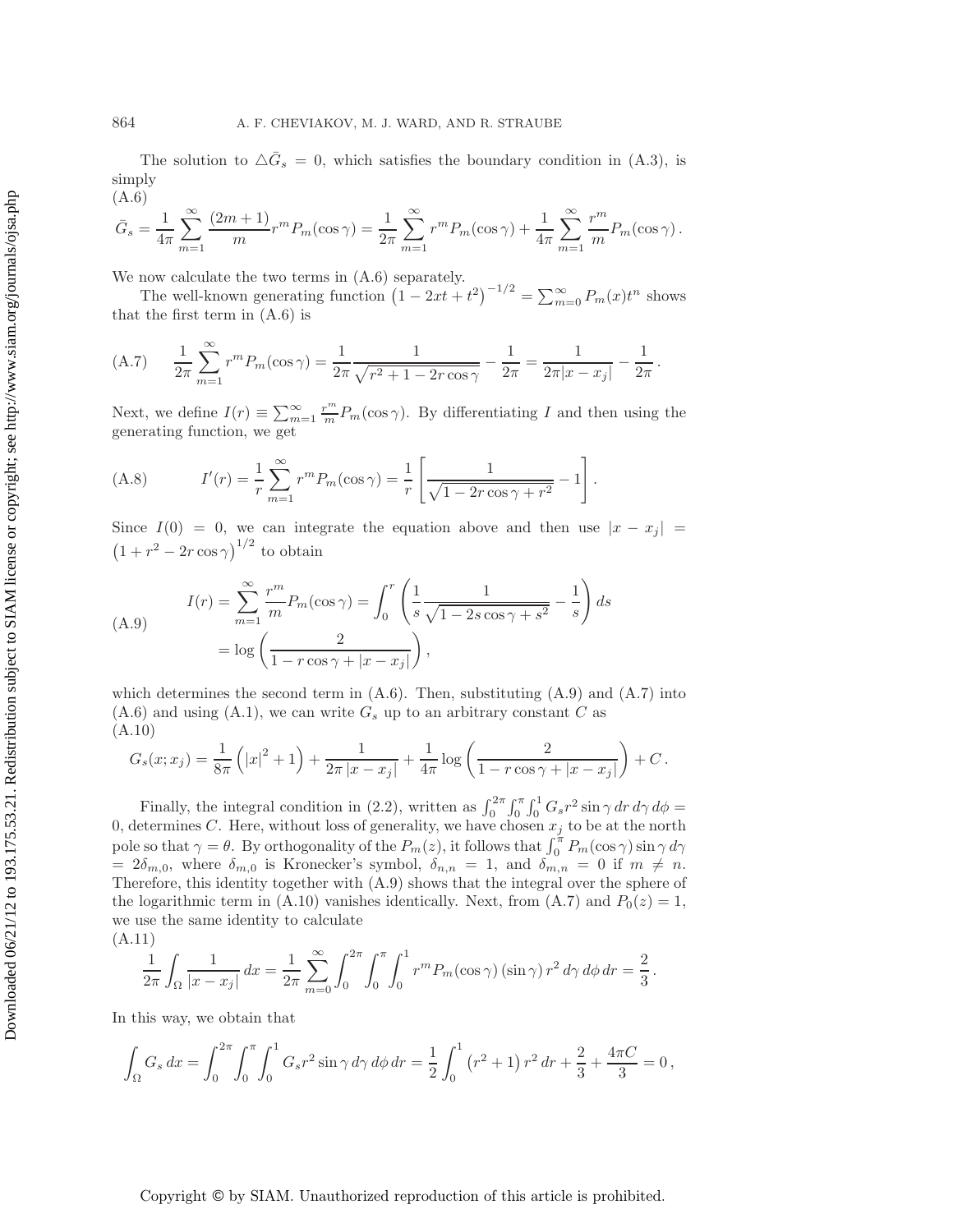which yields  $C = -7/(10\pi)$  and determines  $G_s$  explicitly in (A.10). This completes the proof of Lemma 2.1.

**Appendix B. The inner problem for**  $w_2$ **.** Here we first derive the PDE (2.13) for the second inner correction term  $w_2$ . Under the mapping  $\eta = \varepsilon^{-1}(1-r)$ ,  $s_1 = \varepsilon^{-1} \sin \theta_j (\phi - \phi_j)$ , and  $s_2 = \varepsilon^{-1} (\theta - \theta_j)$ , we show that the Poisson equation (2.1a) in spherical coordinates for  $v(r, \phi, \theta)$  transforms for  $\varepsilon \to 0$  to (2.13). Let  $w(\eta, s_1, s_2) = v[r(\eta), \phi(s_1), \theta(s_2)]$ . Then, we calculate

$$
v_{rr} + \frac{2}{r}v_r = \varepsilon^{-2}w_{\eta\eta} - 2\varepsilon^{-1}w_{\eta} + \mathcal{O}(1) ,
$$
  
\n
$$
r^{-2} (v_{\theta\theta} + v_{\theta}\cot\theta) = (1 - \varepsilon\eta)^{-2} (\varepsilon^{-2}w_{s_2s_2} + \varepsilon^{-1}\cot\theta_j w_{s_2} + \mathcal{O}(1))
$$
  
\n
$$
= \varepsilon^{-2}w_{s_2s_2} + \varepsilon^{-1} (2\eta w_{s_2s_2} + \cot\theta_j w_{s_2}) + \mathcal{O}(1) ,
$$
  
\n
$$
\frac{1}{r^2 \sin^2\theta}v_{\phi\phi} = \frac{(1 - \varepsilon\eta)^{-2}}{[\sin(\theta_j + \varepsilon s_2)]^2} \varepsilon^{-2} \sin^2\theta_j w_{s_1s_1}
$$
  
\n
$$
= \varepsilon^{-2}w_{s_1s_1} + \varepsilon^{-1} [2\eta w_{s_1s_1} - 2s_2 \cot\theta_j w_{s_1s_1}] + \mathcal{O}(1) .
$$

Therefore, upon adding the three expressions above, we get that  $\Delta v = -D^{-1}$  in (2.1a) becomes

$$
\Delta v = \varepsilon^{-2} (w_{\eta\eta} + w_{s_1s_1} + w_{s_2s_2})
$$
  
\n
$$
+ \varepsilon^{-1} [2\eta (w_{s_1s_1} + w_{s_2s_2}) - 2w_{\eta} + \cot \theta_j (w_{s_2} - 2s_2w_{s_1s_1})]
$$
  
\n
$$
+ \mathcal{O}(1) = -\frac{1}{D}.
$$

If we then expand  $w \sim \varepsilon^{-1} w_0 + \log(\frac{\varepsilon}{2}) w_1 + w_2 + \cdots$  as in (2.12), we readily obtain (2.13) for  $w_2$  upon using the leading-order equation  $w_{0\eta\eta} = -(w_{0s_1s_1} + w_{0s_2s_2})$  to simplify the coefficient of  $\eta$  in (B.1).

Next, we analyze the solution  $w_2$  to  $(2.13)$ , with the prescribed far-field behavior in (2.31), in terms of the solution decomposition given in (2.32). Our analysis shows how the solution to this problem generates a monopole term in its far-field expansion as written in (2.35), where the monopole coefficient  $\kappa_j$  in (2.35) is as given in (2.36).

We analyze (2.33) for the term  $w_{2e}$  in the decomposition (2.32) of  $w_2$ . Although  $(2.33)$  is an inhomogeneous problem involving the solution  $w_c$  of the electrified disk problem  $(2.15)$ , its solution  $w_2$  can be determined analytically.

Lemma B.1. *The solution to* (2.33) *is given explicitly by*

(B.2) 
$$
w_{2e} = -\frac{\eta^2}{2}w_{c\eta} - \frac{\eta}{2}w_c + \frac{1}{2}\int_0^{\eta} w_c(z, s_1, s_2) dz + \mathcal{K}(s_1, s_2) + w_{2h}.
$$

*Here*  $\mathcal{K}(s_1, s_2)$  *satisfies a Poisson equation with a compactly supported forcing function, formulated as*

(B.3a)

$$
\mathcal{K}_{s_1s_1} + \mathcal{K}_{s_2s_2} = q(s_1, s_2); \qquad \mathcal{K}(s_1, s_2) = \frac{c_j}{2} \log \sigma + o(1) \quad \text{as} \quad \sigma \equiv (s_1^2 + s_2^2)^{1/2} \to \infty,
$$

*where*  $c_j$  *is defined by*  $w_c \sim c_j/\rho$  *as*  $\rho \to \infty$ *, while*  $q(s_1, s_2)$  *is defined in terms of the surface charge density of the electrified disk problem* (2.15) *by*

(B.3b) 
$$
q(s_1, s_2) \equiv -\frac{1}{2} w_{c\eta} |_{\eta=0} I_{\Omega}, \qquad I_{\Omega} = \begin{cases} 1, & (s_1, s_2) \in \Omega, \\ 0, & (s_1, s_2) \notin \Omega, \end{cases}
$$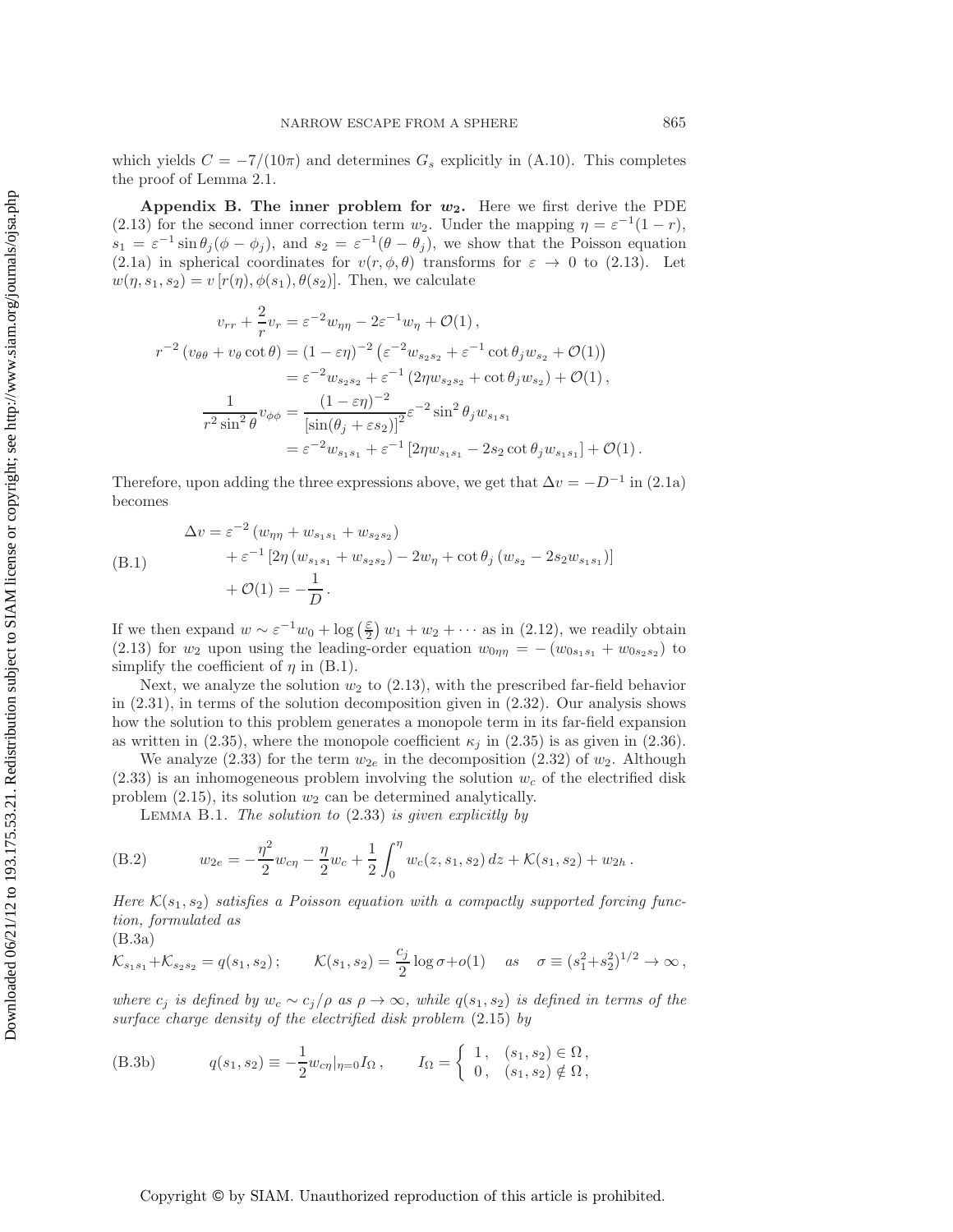where  $\Omega \equiv \{(s_1, s_2) \mid s_1^2 + s_2^2 \leq a_j^2\}$ . Moreover, in terms of  $\mathcal{K}(s_1, s_2)$ , the function  $w_{2h}$ *in* (B.2) *satisfies Laplace's equation in a half-space with mixed Dirichlet-Neumann boundary conditions, formulated as*

(B.4a) 
$$
w_{2h\eta\eta} + w_{2hs_1s_1} + w_{2hs_2s_2} = 0, \quad \eta \ge 0, \quad -\infty < s_1, s_2 < \infty,
$$

(B.4b)

$$
\partial_{\eta} w_{2h} = 0, \quad \eta = 0, \ (s_1, s_2) \notin \Omega; \qquad w_{2h} = -\mathcal{K}(s_1, s_2), \quad \eta = 0, \ (s_1, s_2) \in \Omega,
$$
  
(B.4c) 
$$
w_{2h} = \mathcal{O}(\rho^{-1}) \quad \text{as} \quad \rho = (\eta^2 + s_1^2 + s_2^2)^{1/2} \to \infty.
$$

*The solution*  $w_{2e}$  *in* (B.2) *has the far-field asymptotic behavior* 

(B.5) 
$$
w_{2e} = \frac{c_j}{2} \log(\eta + \rho) - \frac{c_j}{2\rho^3} \eta (s_1^2 + s_2^2) - \frac{c_j \kappa_j}{\rho} + \mathcal{O}(\rho^{-2}) \quad \text{as} \quad \rho \to \infty.
$$

We remark that the  $o(1)$  condition in  $(B.3a)$  and the decay condition in  $(B.4c)$ determine  $\mathcal{K}(s_1, s_2)$  and  $w_{2h}$  uniquely. In addition, it is readily observed that the problem for  $K$  has the correct strength for the logarithmic singularity at infinity. To see this, we let  $s = (s_1, s_2)$  and solve (B.3) in terms of the free-space Green's function as

(B.6) 
$$
\mathcal{K}(s_1, s_2) = \frac{1}{2\pi} \int_{\Omega} \log|\tilde{s} - s| q(\tilde{s}) ds \sim \left(\frac{1}{2\pi} \int_{\Omega} q(\tilde{s}) d\tilde{s}\right) \log \sigma -\frac{s \cdot e_j}{2\pi |s|^2} + \mathcal{O}(|s|^{-2}) \quad \text{as} \quad \sigma = |s| \to \infty,
$$

where  $e_j \equiv \int_{\Omega} \tilde{s}_j q(\tilde{s}) d\tilde{s}$ . Therefore,  $\mathcal{K} \sim d_0 \log \sigma + o(1)$  as  $\sigma \to \infty$ , where  $d_0 =$  $-(4\pi)^{-1}\int_{\Omega}w_{c\eta}|_{\eta=0}d\tilde{s}$ . To identify that  $d_0 = c_j/2$ , where  $c_j$  is the monopole coefficient obtained from the far-field behavior  $w_c \sim c_j/\rho$  as  $\rho \to \infty$ , we use the divergence theorem over a half-sphere on the defining problem (2.15) for  $w_c$  to obtain  $-2\pi c_j +$  $\int_{\Omega}$   $(-w_{c\eta}|_{\eta=0}) d\tilde{s} = 0$ . This yields  $c_j = -(2\pi)^{-1} \int_{\Omega} w_{c\eta}|_{\eta=0} d\tilde{s}$ , so that  $d_0 = c_j/2$  as required.

There are three main steps to the proof of Lemma B.1. First, we must show that  $(B.2)$  accounts for the inhomogeneous term in the PDE  $(2.33a)$ . Then, we must show that the boundary conditions (2.33b) and the far-field behavior (2.33c) are both satisfied.

By an explicit calculation we first verify that (B.2) satisfies the PDE (2.33a). Since  $w_{2h}$  satisfies the homogeneous problem, we need only verify that  $w_{2p}$ , defined by

(B.7) 
$$
w_{2p} \equiv -\frac{\eta^2}{2}w_{c\eta} - \frac{\eta}{2}w_c + \frac{1}{2}\int_0^{\eta} w_c(z, s_1, s_2) dz + \mathcal{K}(s_1, s_2),
$$

satisfies (2.33a). Denoting  $\mathcal{L}v \equiv v_{\eta\eta} + \Delta_s v$ , where  $\Delta_s v \equiv v_{s_1s_1} + v_{s_2s_2}$ , we calculate

(B.8a) 
$$
w_{2p\eta\eta} = -\frac{\eta^2}{2} w_{c\eta\eta\eta} - \frac{5\eta}{2} w_{c\eta\eta} - \frac{3}{2} w_{c\eta} ,
$$

(B.8b) 
$$
\Delta_s w_{2p} = -\frac{\eta^2}{2} \partial_\eta \left( \Delta_s w_c \right) - \frac{\eta}{2} \Delta_s w_c + \frac{1}{2} \int_0^\eta \Delta_s w_c \, dz + \Delta_s \mathcal{K}.
$$

Then, using the equation  $w_{c\eta\eta} = -\Delta_s w_c$  satisfied by  $w_c$ , (B.8b) becomes

(B.9) 
$$
\Delta_s w_{2p} = \frac{\eta^2}{2} w_{c\eta\eta\eta} + \frac{\eta}{2} w_{c\eta\eta} - \frac{1}{2} \int_0^{\eta} w_{czz} dz + \Delta_s \mathcal{K}
$$

$$
= \frac{\eta^2}{2} w_{c\eta\eta\eta} + \frac{\eta}{2} w_{c\eta\eta} - \frac{1}{2} w_{c\eta} + \frac{1}{2} w_{c\eta} |_{\eta=0} + \Delta_s \mathcal{K}.
$$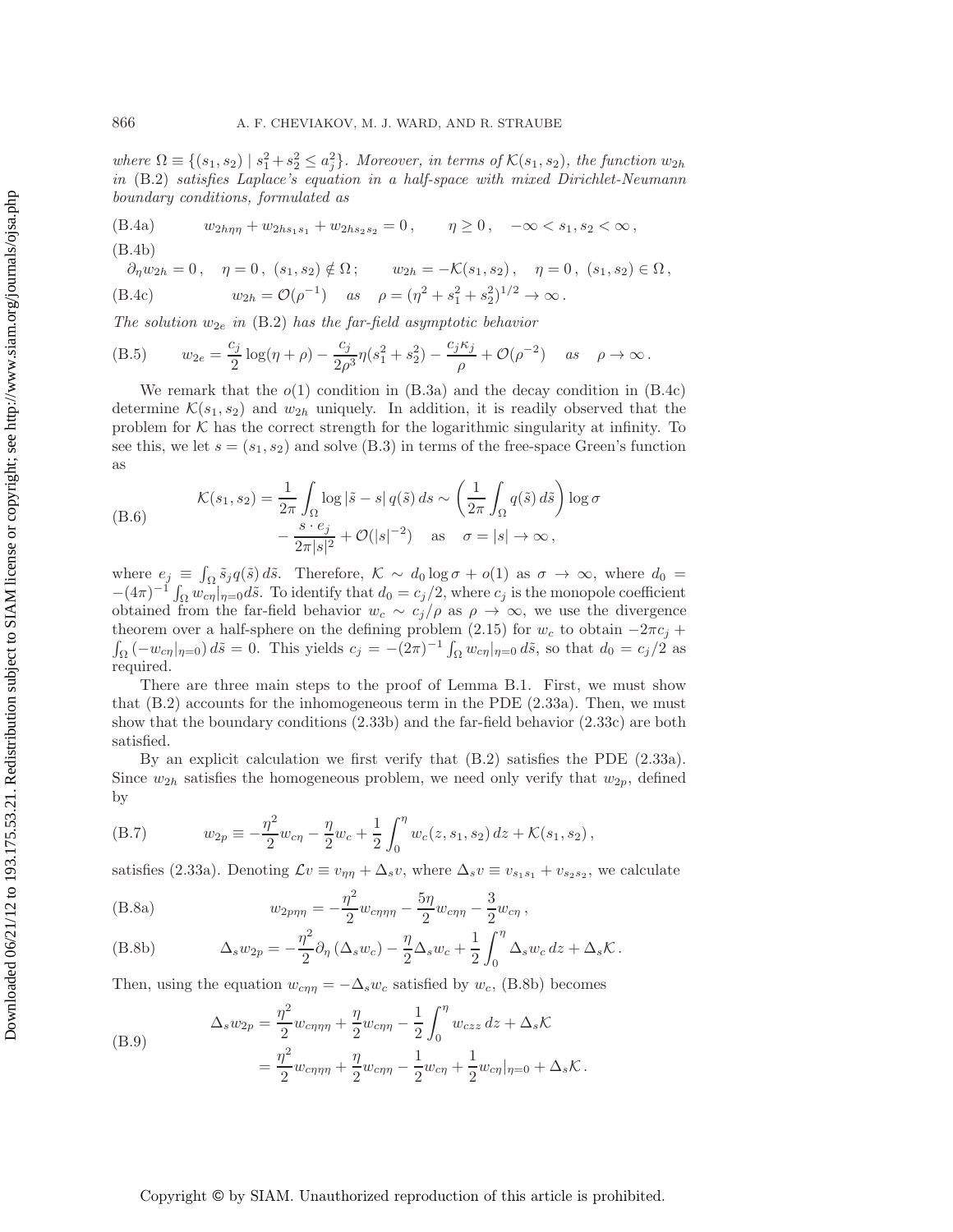Upon adding (B.8a) and (B.9), we calculate  $\mathcal{L}w_{2p} = w_{2p\eta\eta} + \Delta_s w_{2p}$  as

(B.10) 
$$
\mathcal{L}w_{2p} = -2\eta w_{c\eta\eta} - 2w_{c\eta} + \frac{1}{2}w_{c\eta}|_{\eta=0} + \Delta_s \mathcal{K}(s_1, s_2).
$$

Therefore, when  $\mathcal{K}(s_1, s_2)$  satisfies the Poisson equation (B.3), it follows that  $w_{2p}$ satisfies the PDE (2.33a).

Next, we note from (B.2) that on  $\eta = 0$  the boundary conditions  $\partial_{\eta}w_{2e} = 0$  for  $(s_1, s_2) \notin \Omega$  and  $w_{2e} = 0$  for  $(s_1, s_2) \in \Omega$  are satisfied provided that  $w_{2h}$  satisfies the boundary conditions in (B.4b).

Next, we determine the asymptotic far-field behavior of  $w_{2e}$  as defined in (B.2). We use  $w_c \sim c_j \rho^{-1}$  as  $\rho \to \infty$  with  $\rho = (\eta^2 + \sigma^2)^{1/2}$  and  $\sigma = (s_1^2 + s_2^2)^{1/2}$  to calculate

(B.11a) 
$$
-\frac{1}{2}\eta^2 w_{c\eta} - \frac{1}{2}\eta w_c \sim -\frac{c_j}{2} \frac{\eta \sigma^2}{(\eta^2 + \sigma^2)^{3/2}} \text{ as } \rho \to \infty,
$$
  
(B.11b) 
$$
\frac{1}{2} \int_0^{\eta} w_c(z, s_1, s_2) dz \sim \frac{c_j}{2} \int_0^{\eta} \frac{1}{(z^2 + \sigma^2)^{1/2}} dz
$$

$$
= \frac{c_j}{2} \left[ \log \left( \eta + \sqrt{\eta^2 + \sigma^2} \right) - \log \sigma \right] \text{ as } \rho \to \infty.
$$

Therefore,  $w_{2e}$  in (B.2) has the far-field behavior

(B.12) 
$$
w_{2e} \sim \frac{c_j}{2} \log \left( \eta + \sqrt{\eta^2 + \sigma^2} \right) - \frac{c_j}{2} \frac{\eta \sigma^2}{\left( \eta^2 + \sigma^2 \right)^{3/2}} - \frac{c_j}{2} \log \sigma + \mathcal{K} + w_{2h}.
$$

We observe that the first two terms on the right-hand side of  $(B.12)$  agree exactly with those in (2.33c). In order that the remaining terms in the far-field behavior (B.12) cancel, as indicated by (2.33c), we require that  $K \sim \frac{c_j}{2} \log \sigma + o(1)$  as  $\sigma \to \infty$ , as written in (B.3a), and that  $w_{2h} \to 0$  as  $\rho \to \infty$ , as given in (B.4c).

The problem  $(B.4)$  for  $w_{2h}$  is a mixed Dirichlet–Neumann boundary value problem for the Laplacian with a spatially inhomogeneous Dirichlet condition imposed on the absorbing window. As such, it follows that  $w_{2h} = \mathcal{O}(\rho^{-1})$  as  $\rho \to \infty$ . Moreover, since K is proportional to  $c_j$ , we can write the far-field behavior for  $w_{2h}$  as

(B.13) 
$$
w_{2h} = -\frac{c_j \kappa_j}{\rho} + \mathcal{O}(\rho^{-2}) \quad \text{as} \quad \rho \to \infty
$$

for some monopole coefficient  $\kappa_i$  to be determined.

We remark that up to this stage of the analysis in this appendix we have not assumed that the absorbing window  $\Omega$  is a circular disk of radius  $a_i$ . All that has been required so far is that  $w_c$  satisfy  $\mathcal{L}w_c = 0$  with boundary conditions  $\partial_n w_c = 0$  on  $\eta = 0$ ,  $(s_1, s_2) \notin \Omega$  and  $w_c = 1$  on  $\eta = 0$ , and  $(s_1, s_2) \in \Omega$  with  $w_c \sim c_j/\rho$  as  $\rho \to \infty$ .

For the special case of a circular absorbing window of radius  $a_j$ , we can solve (B.3) analytically and then explicitly calculate the coefficient  $\kappa_j$  of the monopole term in (B.13). For a circular disk, the function q in (B.3) is simply  $q(s_1, s_2)$  =  $\pi^{-1} \left[a_j^2 - \sigma^2\right]^{-1/2}$ , where  $\sigma = (s_1^2 + s_2^2)^{1/2}$  (see page 38 of [12]). Therefore, from  $(B.3)$ ,  $K = \mathcal{K}(\sigma)$  is the solution of the radially symmetric problem

(B.14) 
$$
\sigma^{-1} (\sigma \mathcal{K}_{\sigma})_{\sigma} = \begin{cases} \pi^{-1} \left[ a_j^2 - \sigma^2 \right]^{-1/2}, & 0 \leq \sigma < a_j, \\ 0, & \sigma \geq a_j, \end{cases}
$$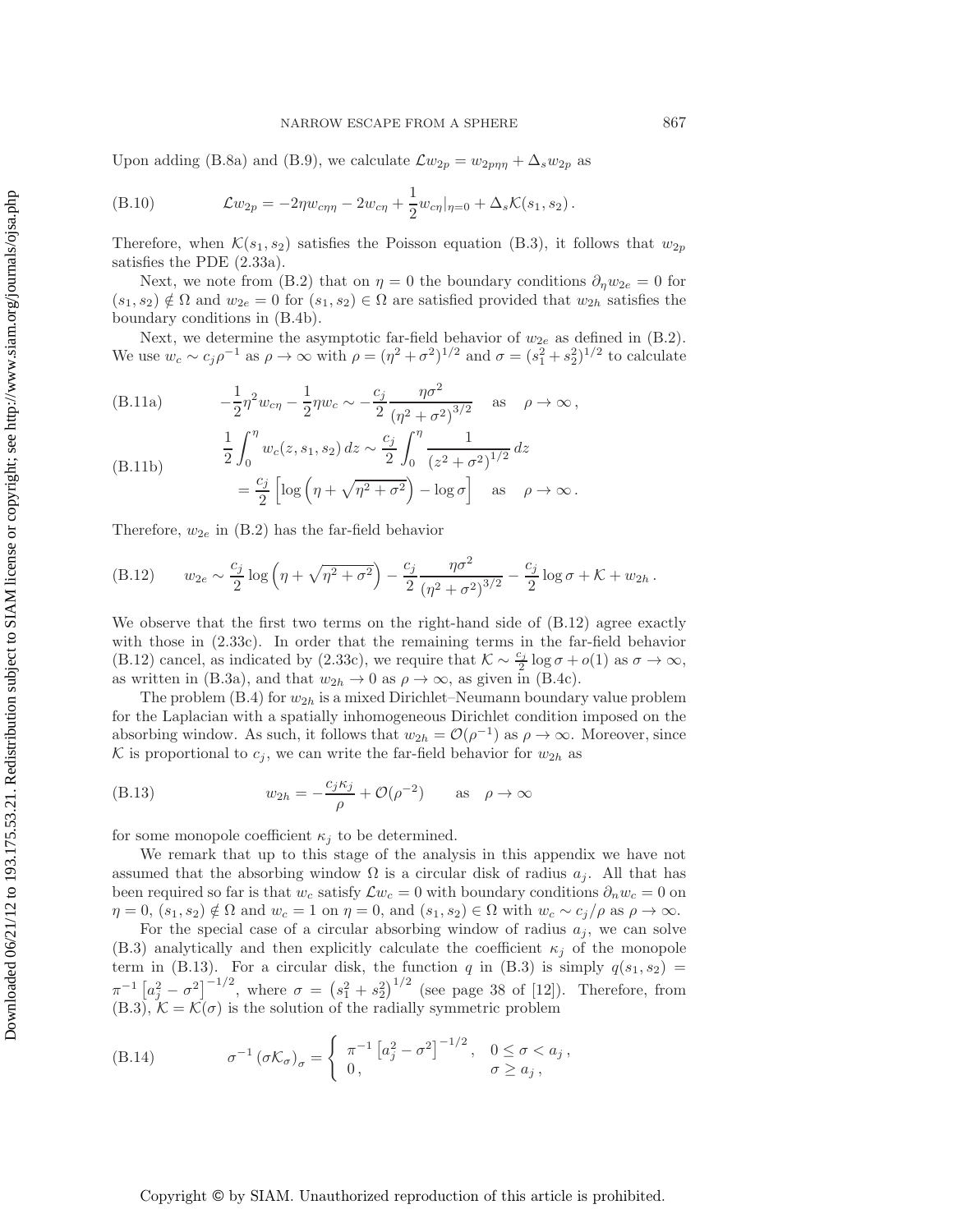with  $\mathcal{K}(\sigma) = a_j \pi^{-1} \log \sigma$  for  $\sigma \ge a_j$ . The solution to (B.14) for  $\sigma \le a_j$  with  $\mathcal{K}(a_j) =$  $a_j\pi^{-1}\log(a_j)$  is simply

(B.15) 
$$
\mathcal{K}(\sigma) = \frac{1}{\pi} \left[ a_j \log \left( a_j + \sqrt{a_j^2 - \sigma^2} \right) - \sqrt{a_j^2 - \sigma^2} \right], \quad 0 \le \sigma \le a_j.
$$

For a circular disk, the coefficient  $\kappa_i$  of the monopole term in (B.13) can be calculated by using the known far-field behavior of  $w_{2h}$  given by (see [10] or section 1.4 of [12])

(B.16) 
$$
w_{2h} \sim -\frac{2}{\pi \rho} \int_0^{a_j} \frac{\mathcal{K}(\sigma) \sigma}{\sqrt{a_j^2 - \sigma^2}} d\sigma \quad \text{as} \quad \rho \to \infty.
$$

The integral in (B.16) can be calculated explicitly by using (B.15) for  $\mathcal{K}(\sigma)$ . This yields

$$
(B.17)
$$

$$
J \equiv \int_0^{a_j} \frac{\mathcal{K}(\sigma)\sigma}{\sqrt{a_j^2 - \sigma^2}} d\sigma = \frac{a_j^2}{\pi} \left[ \int_0^1 \frac{x}{\sqrt{1 - x^2}} \left( \log \left[ 1 + \sqrt{1 - x^2} \right] - \sqrt{1 - x^2} \right) dx + \log a_j \int_0^1 \frac{x}{\sqrt{1 - x^2}} dx \right],
$$

which evaluates to  $J = a_j^2 \pi^{-1} \left[ 2 \log 2 - \frac{3}{2} + \log a_j \right]$ . Since  $c_j = 2a_j/\pi$ , it follows from (B.13) and (B.16) that

(B.18) 
$$
w_{2h} \sim -\frac{c_j \kappa_j}{\rho}, \qquad \rho \to \infty, \qquad \kappa_j = \frac{c_j}{2} \left[ 2 \log 2 - \frac{3}{2} + \log a_j \right].
$$

This detailed analysis of the solution to the inner problem for  $w_2$  completes the proof of Lemma B.1 and justifies the far-field result (2.37) with  $\kappa_i$  as given in (2.36).

Finally, we remark that the solution  $w_{2o}$  to  $(2.34)$  is odd in  $s_2$  and therefore cannot generate a monopole term at infinity. The explicit solution to (2.34) is given in terms of the solution  $w_c$  of the electrified disk problem (2.15) as follows.

Lemma B.2. *The solution to* (2.34) *is given explicitly by*

(B.19) 
$$
w_{2o} = \cot \theta_j \left( \frac{s_1^2}{2} w_{cs_2} - s_2 s_1 w_{cs_1} \right).
$$

It is readily verified that (B.19) incorporates the inhomogeneous terms in (2.34a), satisfies the boundary conditions in (2.34b), and has far-field asymptotic behavior that agrees with that in (2.34c). We leave the verification of these details to the reader.

**Acknowledgments.** We would like to thank Sheldon Richards and Professor Raymond Spiteri of the Department of Computer Science at the University of Saskatchewan for providing Table 4.2. Also, we are grateful to a referee for a few very helpful comments.

#### REFERENCES

[1] G. BELIAKOV, The cutting angle method—a tool for constrained global optimization, Optim. Methods Softw., 19 (2004), pp. 137–151.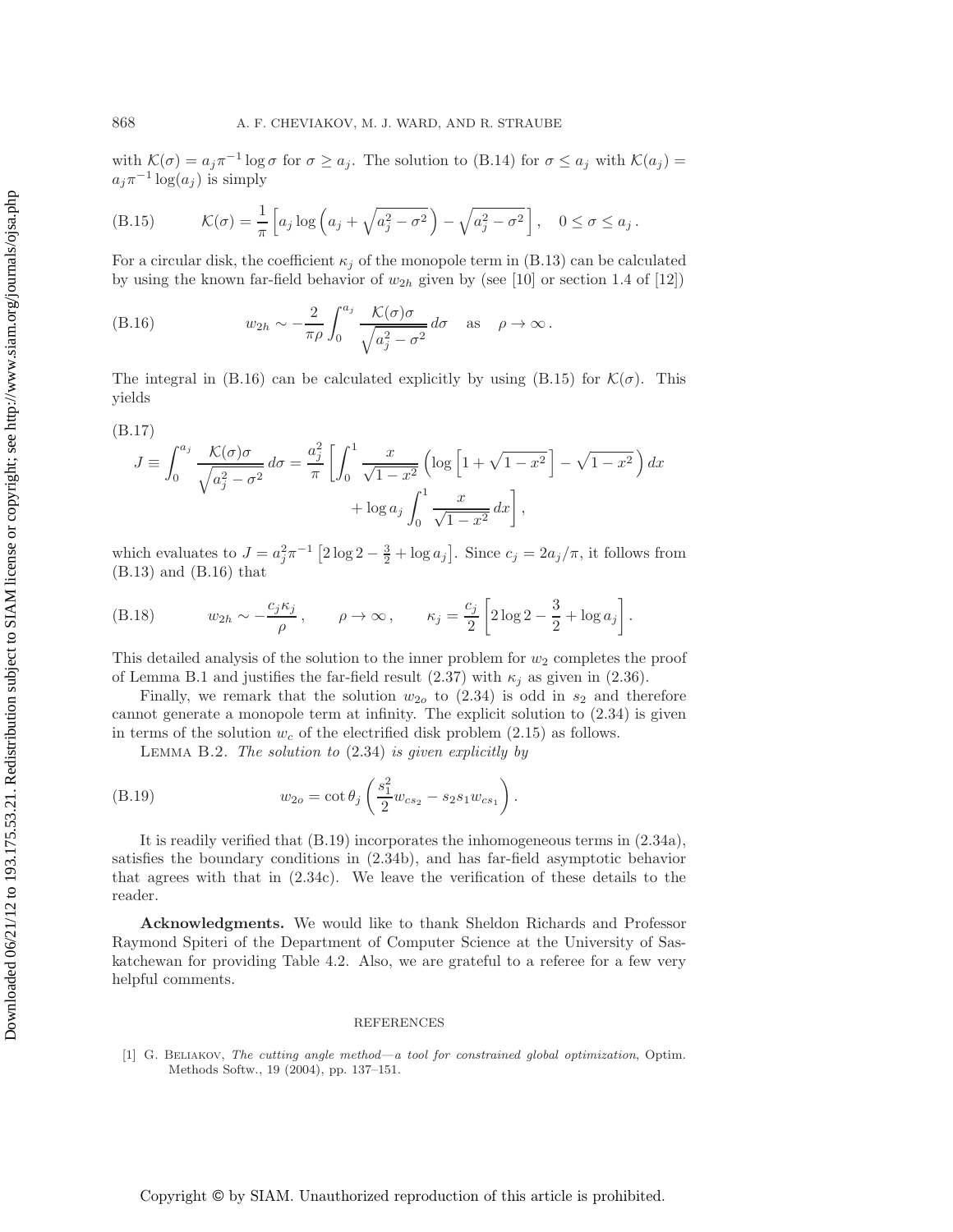- [2] O. BÉNICHOU AND R. VOITURIEZ, Narrow escape time problem: Time needed for a particle to exit a confining domain through a small window, Phys. Rev. Lett., 100 (2008), 168105.
- [3] B. Bergersen, D. Boal, and P. Palffy-Muhoray, Equilibrium configurations of particles on the sphere: The case of logarithmic interactions, J. Phys. A, 27 (1994), pp. 2579–2586.
- [4] A. BURCHARD AND J. DENZLER, On the geometry of optimal windows, with special focus on the square, SIAM J. Math. Anal., 37 (2006), pp. 1800–1827.
- A. CHEVIAKOV AND M. J. WARD, Optimizing the fundamental eigenvalue of the Laplacian in a sphere with interior traps, Math. Comput. Modelling, to appear.
- COMSOL MULTIPHYSICS (v3.4), COMSOL AB, Stockholm, Sweden.
- [7] D. COOMBS, R. STRAUBE, AND M. WARD, Diffusion on a sphere with localized traps: Mean first passage time, eigenvalue asymptotics, and Fekete points, SIAM J. Appl. Math., 70 (2009), pp. 302–332.
- [8] A. M. DAVIS AND S. G. LLEWELLYN SMITH, Perturbation of eigenvalues due to gaps in twodimensional boundaries, Proc. R. Soc. Lond. Ser. A Math. Phys. Eng. Sci., 463 (2007), pp. 759–786.
- [9] J. Denzler, Windows of a given area with minimal heat diffusion, Trans. Amer. Math. Soc., 351 (1999), pp. 569–680.
- [10] A. B. EFIMOV AND V. N. VOROBEV, A mixed boundary-value problem for the Laplace equation, J. Eng. Phys. Thermophys., 26 (1974), pp. 664–666.
- [11] T. ERBER AND G. M. HOCKNEY, Equilibrium configurations of N equal charges on a sphere, J. Phys. A, 24 (1991), pp. 1369–1377.
- [12] V. I. FABRIKANT, Applications of Potential Theory to Mechanics: A Selection of New Results, Math. Appl. 51, Kluwer Academic Publishers, Dordrecht, The Netherlands, 1989.
- [13] V. I. FABRIKANT, Potential of several arbitrarily located disks, J. Austral. Math. Soc. Ser. B, 29 (1988), pp. 342–351.
- [14] GANSO Software Library, University of Ballarat, Ballarat, Victoria, Australia, http://www. ballarat.edu.au/ciao.
- [15] L. GLASSER AND A. G. EVERY, *Energies and spacings of point charges on a sphere*, J. Phys. A, 25 (1992), pp. 2473–2482.
- [16] I. V. Grigoriev, Y. A. Makhnovskii, A. M. Berezhkovskii, and V. Y. Zitserman, Kinetics of escape through a small hole, J. Chem. Phys., 116 (2002), pp. 9574–9577.
- [17] D. P. HARDIN AND E. B. SAFF, Discretizing manifolds via minimum energy points, Notices Amer. Math. Soc., 51 (2004), pp. 1186–1194.
- [18] R. H. Hardin, N. J. A. Sloane, and W. D. Smith, Minimal Energy Arrangements of Points on a Sphere, http://www.research.att.com/∼njas/electrons/index.html.
- [19] D. Holcman and Z. Schuss, Escape through a small opening: Receptor trafficking in a synaptic membrane, J. Stat. Phys., 117 (2004), pp. 975–1014.
- [20] D. Holcman and Z. Schuss, Diffusion escape through a cluster of small absorbing windows, J. Phys. A, 41 (2008), 155001.
- [21] R. HORST AND P. M. PARDALOS, EDS., Handbook of Global Optimization, Kluwer Academic Publishers, Dordrecht, Boston, 1995.
- [22] J. D. Jackson, Classical Electrodynamics, 2nd ed., Wiley, New York, 1945.
- [23] O. D. KELLOG, Foundations of Potential Theory, Dover, New York, 1954.
- [24] T. KOLOKOLNIKOV, M. TITCOMBE, AND M. J. WARD, Optimizing the fundamental Neumann eigenvalue for the Laplacian in a domain with small traps, European J. Appl. Math., 16 (2005), pp. 161–200.
- [25] A. B. J. KUIJLAARS AND E. B. SAFF, Asymptotics for minimal discrete energy on the sphere, Trans. Amer. Math. Soc., 350 (1998), pp. 523–538.
- [26] T. LAGACHE, E. DAUTY, AND D. HOLCMAN, Quantitative analysis of virus and plasmid trafficking in cells, Phys. Rev. E (3), 79 (2009), 011921.
- [27] P. LAGERSTROM, Matched Asymptotic Expansions: Ideas and Techniques, Appl. Math. Sci. 76, Springer-Verlag, New York, 1988.
- [28] P. A. LAGERSTROM AND D. A. REINELT, Note on logarithmic switchback terms in regular and singular perturbation expansions, SIAM J. Appl. Math., 44 (1984), pp. 451–462.
- [29] M. A. MAMMADOV, A. RUBINOV, AND J. YEARWOOD, Dynamical systems described by relational elasticities with applications to global optimization, in Continuous Optimization: Current Trends and Modern Applications, A. Rubinov and V. Jeyakumar, eds., Springer-Verlag, New York, 2005, pp. 365–385.
- [30] S. PILLAY, M. J. WARD, A. PEIRCE, AND T. KOLOKOLNIKOV, An asymptotic analysis of the mean first passage time for narrow escape problems: Part I: Two-dimensional domains, Multiscale Model. Simul., 8 (2010), pp. 803–835.
- [31] J. D. PINTÉR, Global Optimization in Action, Kluwer Academic Publishers, Dordrecht, The Netherlands, 1996.